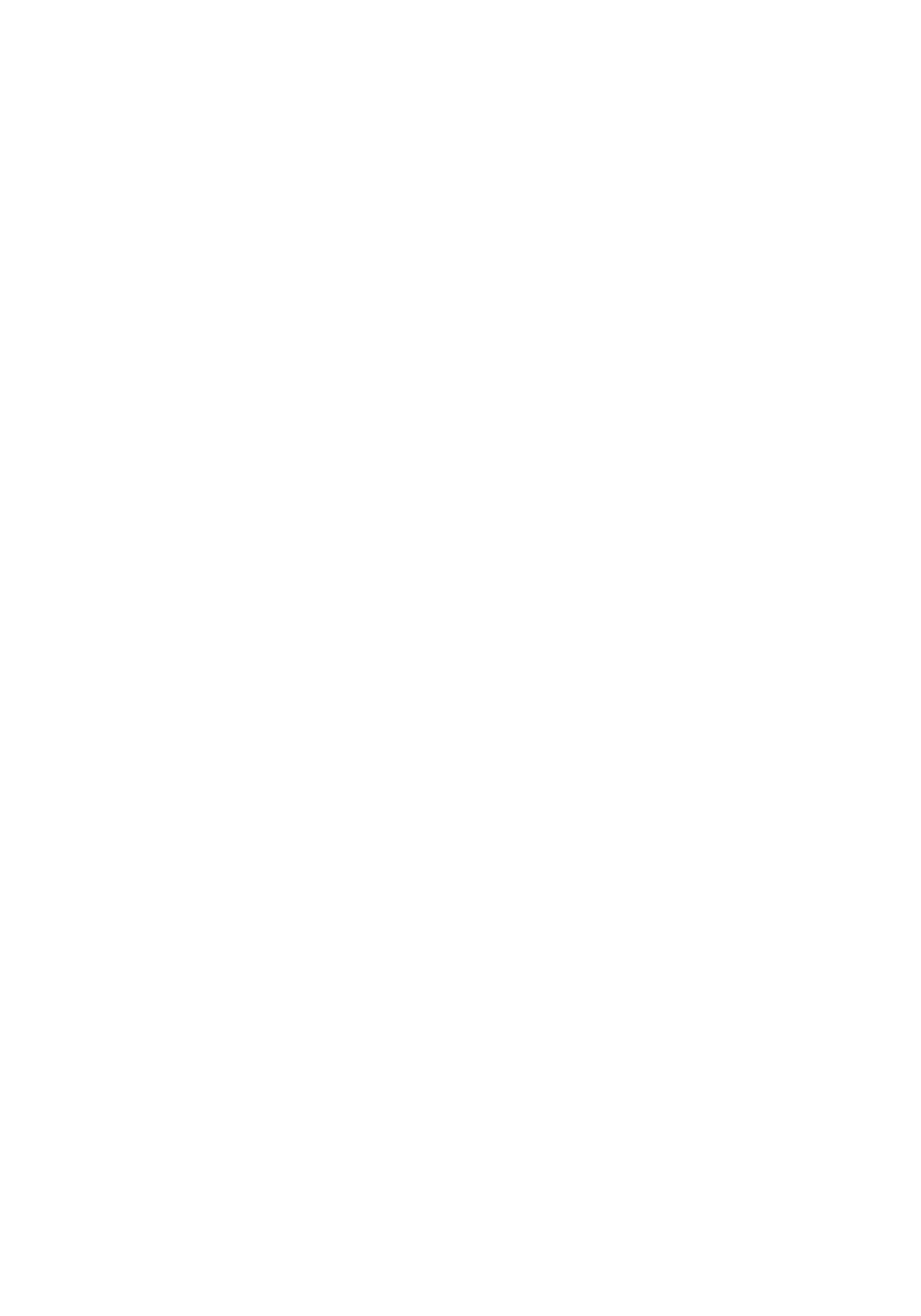# **Index**

### **Table of Contents**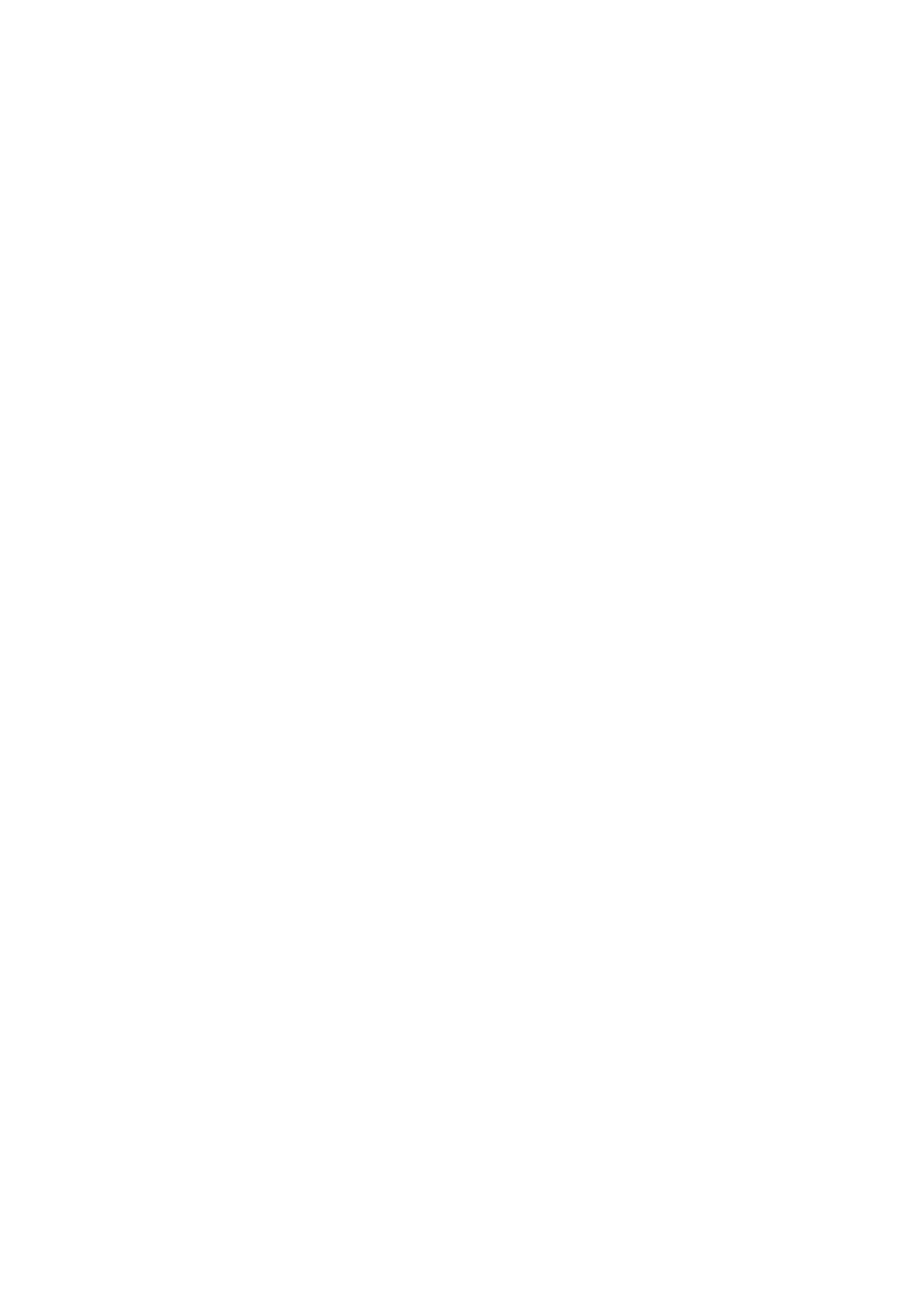### **Appointments**

| <b>Advisory Council on the Status of Women Act</b><br>Advisory Council on the Status of Women |  |
|-----------------------------------------------------------------------------------------------|--|
| <b>Apprenticeship and Trades Qualification Act</b>                                            |  |
| Provincial Apprenticeship Board                                                               |  |
|                                                                                               |  |
|                                                                                               |  |
|                                                                                               |  |
|                                                                                               |  |
|                                                                                               |  |
| MacIntyre, Franklin J. (chair) 646                                                            |  |
|                                                                                               |  |
| <b>Conflict of Interest Act</b><br>Acting Conflict of Interest Commissioner                   |  |
| <b>Consumer Protection Act</b>                                                                |  |
| Registrar of Credit                                                                           |  |
|                                                                                               |  |
|                                                                                               |  |
| <b>Consumer Reporting Act</b><br>Registrar of Consumer Reporting Agencies                     |  |
|                                                                                               |  |
| <b>Coroners Act</b>                                                                           |  |
| Coroner and Deputy Chief Coroner<br>Trainor, Dr. Charles St. Clair572                         |  |
| <b>Credit Unions Act</b>                                                                      |  |
| Credit Union Deposit Insurance Corporation                                                    |  |
| <b>Board of Directors</b>                                                                     |  |
|                                                                                               |  |
| Registrar of credit unions and the Credit Union                                               |  |
| Central                                                                                       |  |
|                                                                                               |  |
| <b>Criminal Code of Canada</b>                                                                |  |
| Prince Edward Island Review Board                                                             |  |
|                                                                                               |  |
| Triantafillou, Dr. Mark 327                                                                   |  |
| <b>Election Act</b>                                                                           |  |
| Returning Officers                                                                            |  |
|                                                                                               |  |
|                                                                                               |  |
|                                                                                               |  |
|                                                                                               |  |

Hornyik, Oscar W. .....................................310

#### *Energy Corporation Act*

| Prince Edward Island Energy Corporation |  |
|-----------------------------------------|--|
| <b>Board of Directors</b>               |  |
| Assistant Deputy Minister of            |  |
|                                         |  |
|                                         |  |
| Deputy Minister of Economic             |  |
|                                         |  |
|                                         |  |
| Deputy Minister of Transportation,      |  |
| Infrastructure and Energy (chair)596    |  |
|                                         |  |
|                                         |  |

Prince Edward Island Energy Corporation Chief Executive Officer Horrelt, Kim D. .........................................692

### *Environmental Protection Act*

| <b>Environmental Advisory Council</b> |  |
|---------------------------------------|--|
|                                       |  |
|                                       |  |
|                                       |  |

#### **Executive Council**

| Prince Edward Island Sports Hall of Fame |  |
|------------------------------------------|--|
| and Museum Inc. Board of Directors       |  |
|                                          |  |
|                                          |  |
|                                          |  |
|                                          |  |
|                                          |  |
|                                          |  |
|                                          |  |
|                                          |  |
|                                          |  |
|                                          |  |

#### *Executive Council Act*

| Chief of Staff, Premier's Office |  |
|----------------------------------|--|
|                                  |  |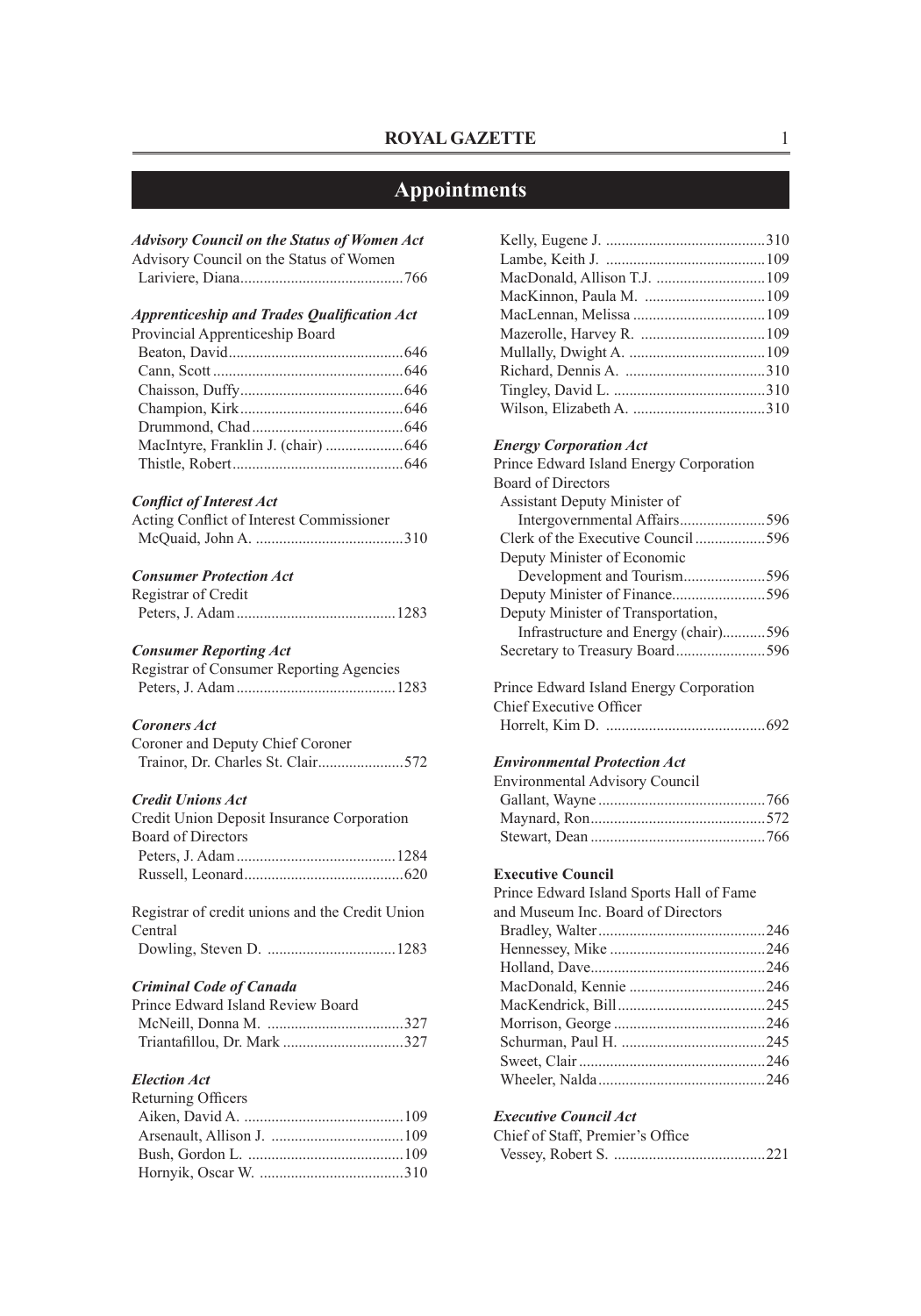### 2 **ROYAL GAZETTE**

| Clerk of the Executive Council and<br>Secretary to Cabinet                                                                                                                        |
|-----------------------------------------------------------------------------------------------------------------------------------------------------------------------------------|
| Committees of the Executive Council<br>Cabinet Committee on Priorities                                                                                                            |
| Currie, Hon. Doug W. (vice chair)547                                                                                                                                              |
| MacLauchlan, Hon. H. Wade 547                                                                                                                                                     |
| McIsaac, Hon. J. Alan (chair)547                                                                                                                                                  |
| Mitchell, Hon. Robert J. 547                                                                                                                                                      |
|                                                                                                                                                                                   |
| Operations Committee, The                                                                                                                                                         |
| Gallant, Sonny J., M.L.A. 222                                                                                                                                                     |
| Henderson, Hon. Robert L. (vice chair) 222                                                                                                                                        |
| MacLauchlan, Hon. H. Wade 222                                                                                                                                                     |
| Murphy, Patrick W., M.L.A. 222                                                                                                                                                    |
| Roach, Hon. Allen F. (chair)222                                                                                                                                                   |
| Policy Board, The                                                                                                                                                                 |
| Currie, Hon. Doug W. (chair) 222                                                                                                                                                  |
| MacLauchlan, Hon. H. Wade 223                                                                                                                                                     |
| McIsaac, Hon. J. Alan222                                                                                                                                                          |
|                                                                                                                                                                                   |
| Watts, Buck (Francis) D., M.L.A. 222<br>Webster, Hon. George T. (vice chair) 222                                                                                                  |
| Treasury Board, The<br>Docherty, Hon. Valerie E. (vice chair)221<br>Greenan, L. Gerard, M.L.A. 221<br>MacLauchlan, Hon. H. Wade (chair)221<br>McGeoghegan, Charles E., M.L.A. 221 |
| Treasury Board, The                                                                                                                                                               |
|                                                                                                                                                                                   |
| Brown, Hon. Richard E. (vice chair)546                                                                                                                                            |
| MacDonald, Hon. J. Heath 546                                                                                                                                                      |
| MacLauchlan, Hon. H. Wade 546                                                                                                                                                     |
| Roach, Hon. Allen F. (chair)546                                                                                                                                                   |
| Deputy Minister of Policy and Priorities                                                                                                                                          |
| Ministry, The<br>as at February 23, 2015 213                                                                                                                                      |
| Ministry, The                                                                                                                                                                     |
| Ministry, The                                                                                                                                                                     |
| Senior Policy Advisor, Premier's Office                                                                                                                                           |

| Holland College Act |
|---------------------|
|---------------------|

| Holland College Board of Governors |  |
|------------------------------------|--|
|                                    |  |
|                                    |  |

#### *Island Investment Development Act*

| Island Investment Development Inc. |
|------------------------------------|
| <b>Board of Directors</b>          |
| Deputy Minister of Agriculture and |
|                                    |
| Deputy Minister of Economic        |
| Development and Tourism (chair)620 |
| Deputy Minister of Workforce and   |
| Advanced Learning (vice-chair)620  |
|                                    |

### *Legal Profession Act*

| Queen's Counsel |  |
|-----------------|--|
|                 |  |
|                 |  |

#### *Liquor Control Act*

| Prince Edward Island Liquor Control |  |
|-------------------------------------|--|
| Commission                          |  |
|                                     |  |
|                                     |  |
|                                     |  |

| Prince Edward Island Liquor Control         |  |
|---------------------------------------------|--|
| Commission — Acting Chief Executive Officer |  |
|                                             |  |

#### *Maritime Provinces Harness Racing Commission Act*

| -------------------               |  |
|-----------------------------------|--|
| Maritime Provinces Harness Racing |  |
| Commission (Nomination)           |  |
|                                   |  |

#### *Marriage Act*

| Deputy Issuers of Marriage Licenses |  |
|-------------------------------------|--|
|                                     |  |
| Deveaux-MacKinnon, Lori  1114       |  |
|                                     |  |
|                                     |  |
|                                     |  |
|                                     |  |
|                                     |  |
|                                     |  |
|                                     |  |
|                                     |  |
|                                     |  |

#### *Natural Products Marketing Act*

| Prince Edward Island Marketing Council |  |
|----------------------------------------|--|
|                                        |  |
|                                        |  |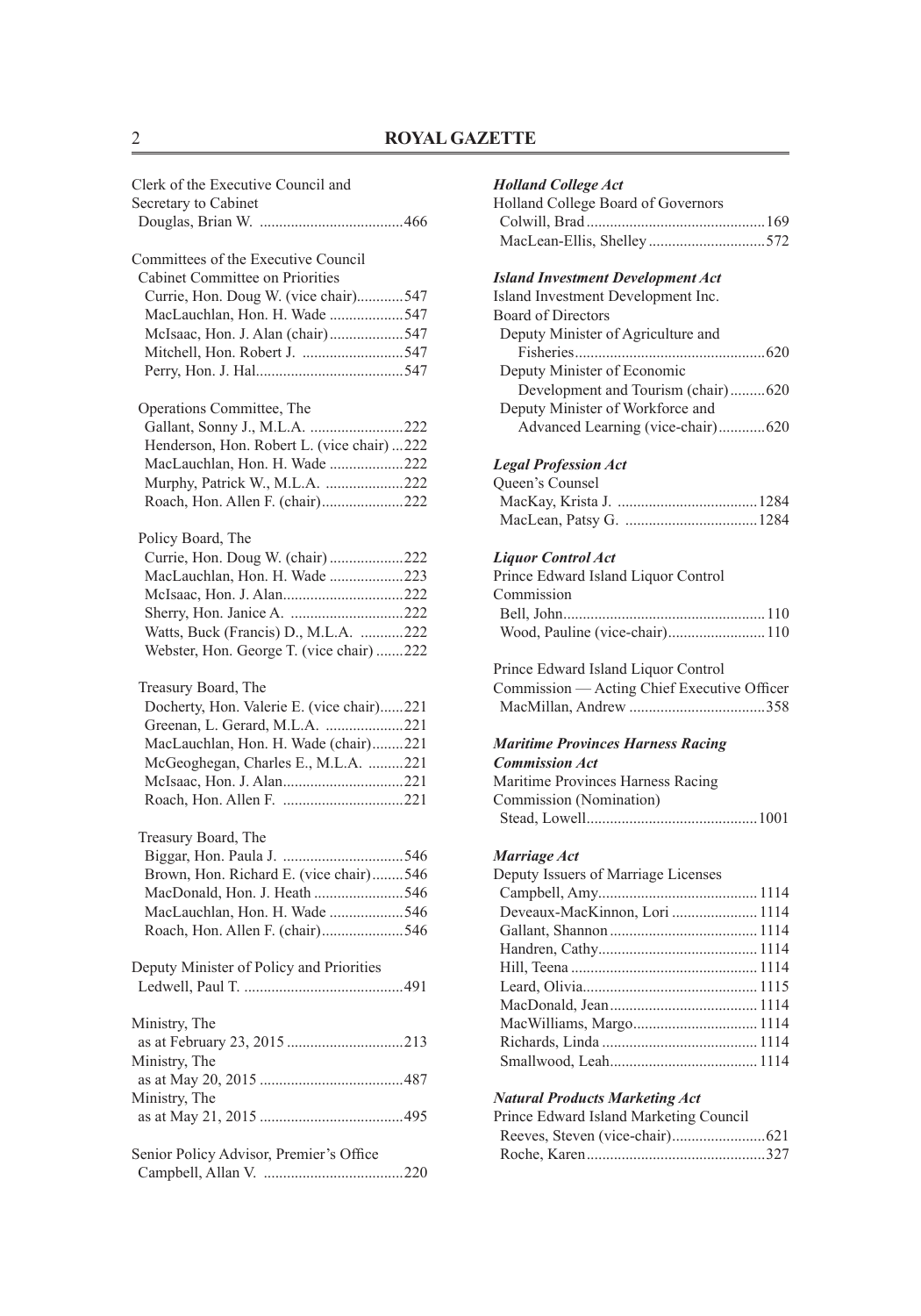#### *Provincial Building Code Act*

| Prince Edward Island Building Standards |  |
|-----------------------------------------|--|
| Council                                 |  |
| Chandler, William W. (vice-chair) 573   |  |
|                                         |  |
|                                         |  |
|                                         |  |
|                                         |  |
|                                         |  |
|                                         |  |

#### *Provincial Court Act*

| Judicial Remuneration Review Commission |  |
|-----------------------------------------|--|
|                                         |  |
|                                         |  |

#### Justices of the Peace

#### *Provincial Emblems and Honours Act*

| Order of Prince Edward Island Advisory |  |
|----------------------------------------|--|
| Council                                |  |
|                                        |  |

#### *Public Departments Act*

Deputy Minister Appointments Department of

| Agriculture and Fisheries |  |
|---------------------------|--|
|                           |  |
|                           |  |

| Communities, Land and Environment |  |
|-----------------------------------|--|
|                                   |  |
|                                   |  |

| Economic Development and Tourism |  |
|----------------------------------|--|
|                                  |  |
|                                  |  |

| Education, Early Learning and Culture |  |
|---------------------------------------|--|
|                                       |  |
|                                       |  |

| Family and Human Services       |  |
|---------------------------------|--|
|                                 |  |
| Duffy, Carol Anne [Reissued]546 |  |
|                                 |  |

| Finance |  |
|---------|--|
|         |  |

| Finance and Energy                                                        |
|---------------------------------------------------------------------------|
| Justice and Public Safety                                                 |
|                                                                           |
| Transportation and Infrastructure Renewal<br>Yeo, Stephen J. (Acting) 466 |
| Transportation, Infrastructure and Energy                                 |
| Workforce and Advanced Learning                                           |
| MacDonald, Alex (Sandy) 494                                               |
| <b>Regulated Health Professions Act</b>                                   |
| Council of the College of Pharmacists                                     |
|                                                                           |
|                                                                           |
|                                                                           |
|                                                                           |
| Social Assistance Act                                                     |
| Social Assistance Appeal Board                                            |
|                                                                           |
|                                                                           |
|                                                                           |
|                                                                           |
|                                                                           |
| <b>Tourism PEI Act</b>                                                    |
| Tourism PEI Board of Directors                                            |
| Paynter, Cheryl (secretary)1136                                           |
| Stewart, Neil M. (vice-chair)494                                          |
|                                                                           |
| Tourism PEI - Chief Executive Officer                                     |
|                                                                           |
|                                                                           |
| <b>University Act</b>                                                     |
| Board of Governors of the University of                                   |
| Prince Edward Island                                                      |
|                                                                           |
|                                                                           |
|                                                                           |
| <b>Upton Farm Trust Inc.</b>                                              |
| <b>Board of Directors</b>                                                 |
| Assistant Deputy Minister of Environment,                                 |
| Department of Communities, Land and                                       |
|                                                                           |
|                                                                           |
|                                                                           |
|                                                                           |
|                                                                           |
|                                                                           |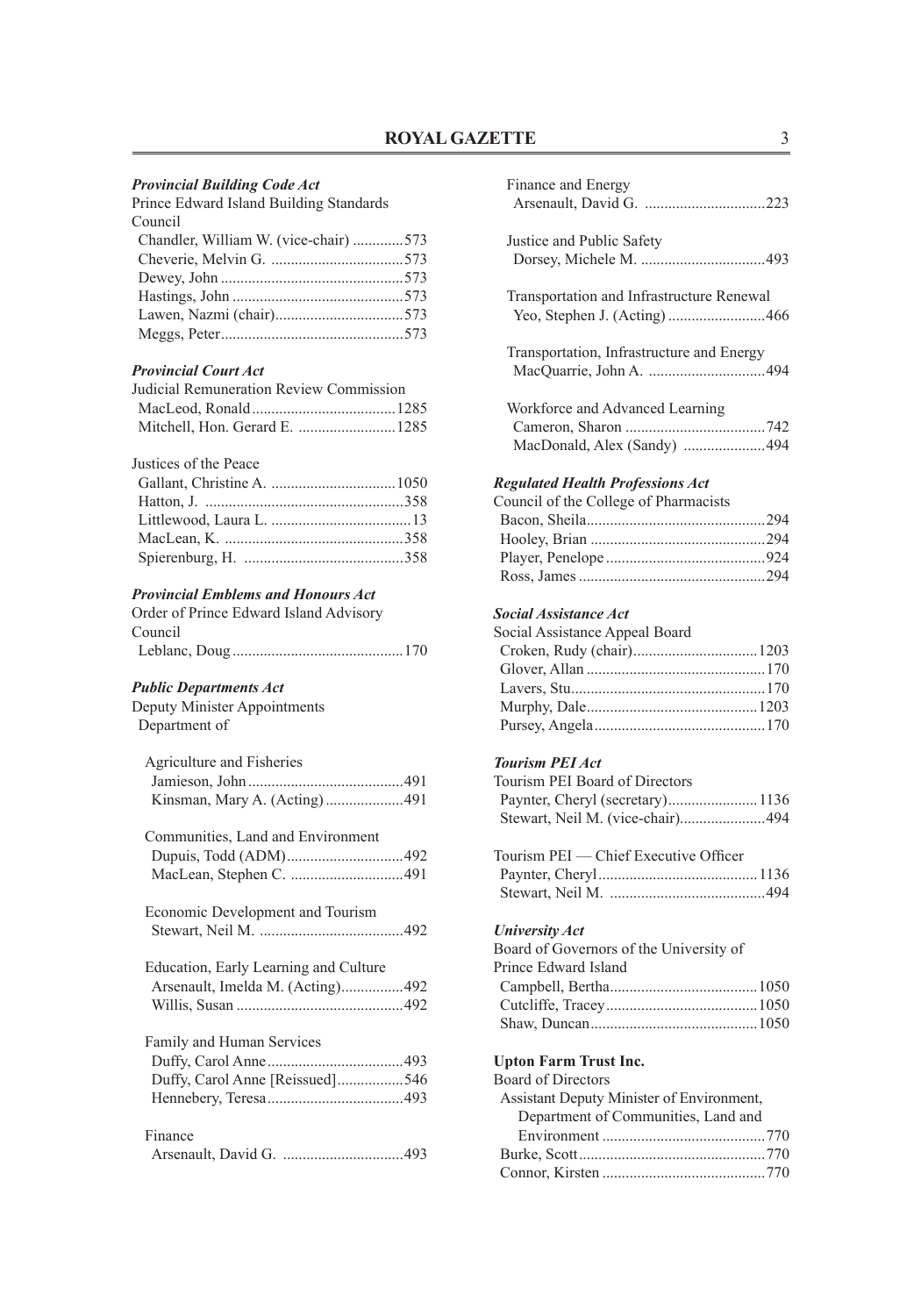Deputy Minister of Transportation,

### *Victims of Family Violence Act*

| Justices of the Peace |  |
|-----------------------|--|
|                       |  |
|                       |  |
|                       |  |

#### *Workers Compensation Act*

| Acting Chief Executive Officer of the |  |
|---------------------------------------|--|
| <b>Workers Compensation Board</b>     |  |
|                                       |  |
| Workers Compensation Board of Prince  |  |
| Edward Island                         |  |

### **Board Orders**

### **Dairy Farmers of Prince Edward Island**

| Class 1 Milk Product Price Determination<br>Order |
|---------------------------------------------------|
|                                                   |
| Levies Order                                      |
|                                                   |
| Marketing Order Amending Order                    |
|                                                   |
| Milk Classification Order                         |
|                                                   |
| Milk Producer Quota Exchange Order                |
|                                                   |
| Price Determination Order                         |
|                                                   |
|                                                   |
| Saleable Ouota Limitation Revocation Order        |
|                                                   |

| <b>Egg Producers of Prince Edward Island</b> |  |  |
|----------------------------------------------|--|--|
| Amendment to Board Order ECMB 88-2           |  |  |
|                                              |  |  |
|                                              |  |  |
|                                              |  |  |
| Price Determination Order Amendment          |  |  |
|                                              |  |  |
|                                              |  |  |
|                                              |  |  |
|                                              |  |  |
|                                              |  |  |
|                                              |  |  |
|                                              |  |  |
|                                              |  |  |
|                                              |  |  |
|                                              |  |  |
|                                              |  |  |
|                                              |  |  |
|                                              |  |  |
| <b>Prince Edward Island Cattle Producers</b> |  |  |

| Dead Stock Service Levies Order             |  |
|---------------------------------------------|--|
| $\sim$ ma $\sim$ s $\sim$ s $\sim$ s $\sim$ |  |

|--|--|--|--|--|--|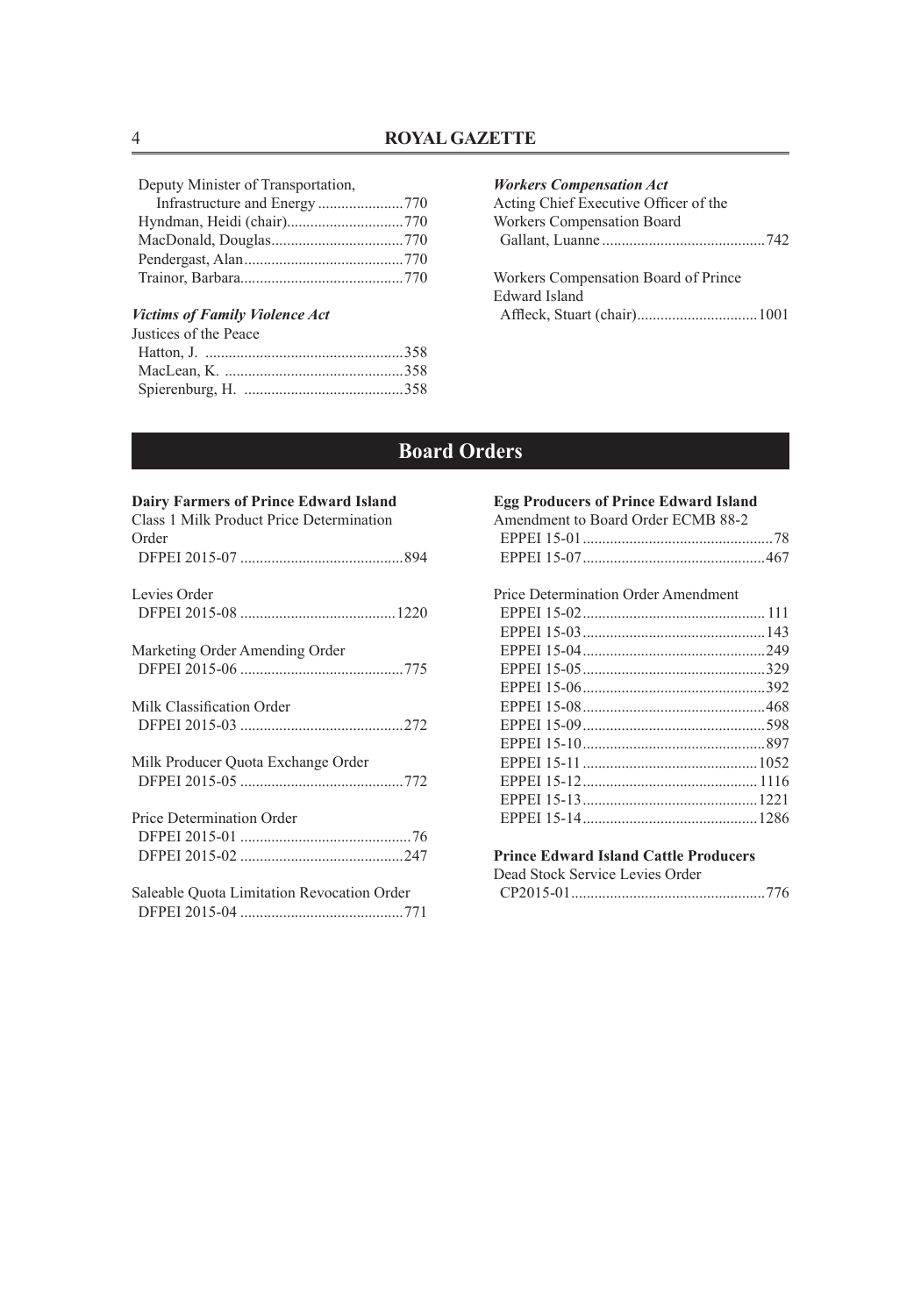## **Change of Name Act Notices**

| Bellefleur, Ayanna Ferida Maryam-Therese298 |  |
|---------------------------------------------|--|
| Bellefleur, Ferida Nicole 298               |  |
| Bernard, Carmen Jada Rose 1033              |  |
| Bernard, Michael Edward Joseph  1032        |  |
| Bernard, Sage Anna Mae 1032                 |  |
| Bernard, Serenity Mya Dawn 1033             |  |
|                                             |  |
|                                             |  |
|                                             |  |
| Buchanan, Sarah Della Mae 260               |  |
|                                             |  |
| Butler, Paige Elizabeth Marie 156           |  |
| Callaghan, Mya Dawn Chloe  260              |  |
| Cameron, Chadyn Alice Theresa 1097          |  |
| Campbell, Chadyn Alice Theresa  1097        |  |
|                                             |  |
| Carmody, Caidance Marie 1033                |  |
|                                             |  |
|                                             |  |
|                                             |  |
|                                             |  |
| Clément, Joseph Rodrique Claude 1289        |  |
| Clements, Joseph Claude  1289               |  |
| Coakes-Callaghan, Mya Dawn Chloe  260       |  |
|                                             |  |
|                                             |  |
|                                             |  |
| Cormier, Deborah Virginia298                |  |
| Coughlin, Quinn Shirley Ann981              |  |
|                                             |  |
| Currie, Raylee James Vanderaa577            |  |
|                                             |  |
| DesRoches, Caraleise Dawn  1186             |  |
|                                             |  |
| Dowling, Cassedy Lynn1269                   |  |
|                                             |  |
|                                             |  |
|                                             |  |
|                                             |  |
|                                             |  |
|                                             |  |
|                                             |  |
| Gallant, Gerald Joseph 1225                 |  |
| Gallant, Joseph Gerald 1225                 |  |
|                                             |  |

| Gallant, Teresa Anne Marie  1096       |  |
|----------------------------------------|--|
| Gallant, Theresa Anne Marie  1096      |  |
| Gaudet, Lincoln Patrick Robert  1138   |  |
| Gaudet, Lyndsay Mary Elizabeth 1138    |  |
|                                        |  |
|                                        |  |
|                                        |  |
|                                        |  |
| Gill, Olivyah Margaret Grace 380       |  |
|                                        |  |
|                                        |  |
| Goguen, Deborah Virginia Cormier 298   |  |
| Greenwood, Olivyah Margaret Grace380   |  |
|                                        |  |
|                                        |  |
|                                        |  |
|                                        |  |
|                                        |  |
| Harrington, Mallory Charlene 1138      |  |
| Harrington, Matthew Charles 1138       |  |
| Hendricken, Cameron Alexander Sean1097 |  |
|                                        |  |
|                                        |  |
| Holland, Chloé Marie-Josette 450       |  |
|                                        |  |
|                                        |  |
| Jadis, Carmen Jada Rose 1033           |  |
| Jadis, Michael Edward Joseph  1032     |  |
|                                        |  |
| Jadis, Serenity Mya Dawn  1033         |  |
|                                        |  |
|                                        |  |
|                                        |  |
| Lafferty, Cassedy Lynn Dowling 1269    |  |
| Lafontaine, Lise Renée Seuss 554       |  |
| Laughlin, Caraleise Dawn 1186          |  |
| Laybolt, Paige Elizabeth Marie 156     |  |
|                                        |  |
| MacArthur, Bennett Brian156            |  |
| MacBeth, Simon Howard298               |  |
| MacDonald, Chloé Marie-Josette 450     |  |
| MacDougall, Matthan Sean 472           |  |
|                                        |  |
| MacGougan, Myrna Beth298               |  |
| MacIntyre, Quinn Shirley Ann981        |  |
| MacIntyre, Silver River  1225          |  |
| MacKenzie, Colin Roy 156               |  |
| MacLean, Kenneth Lloyd  1269           |  |
|                                        |  |
| Manzer, Susan Charis  1138             |  |
| McCarron, Caidance Marie 1033          |  |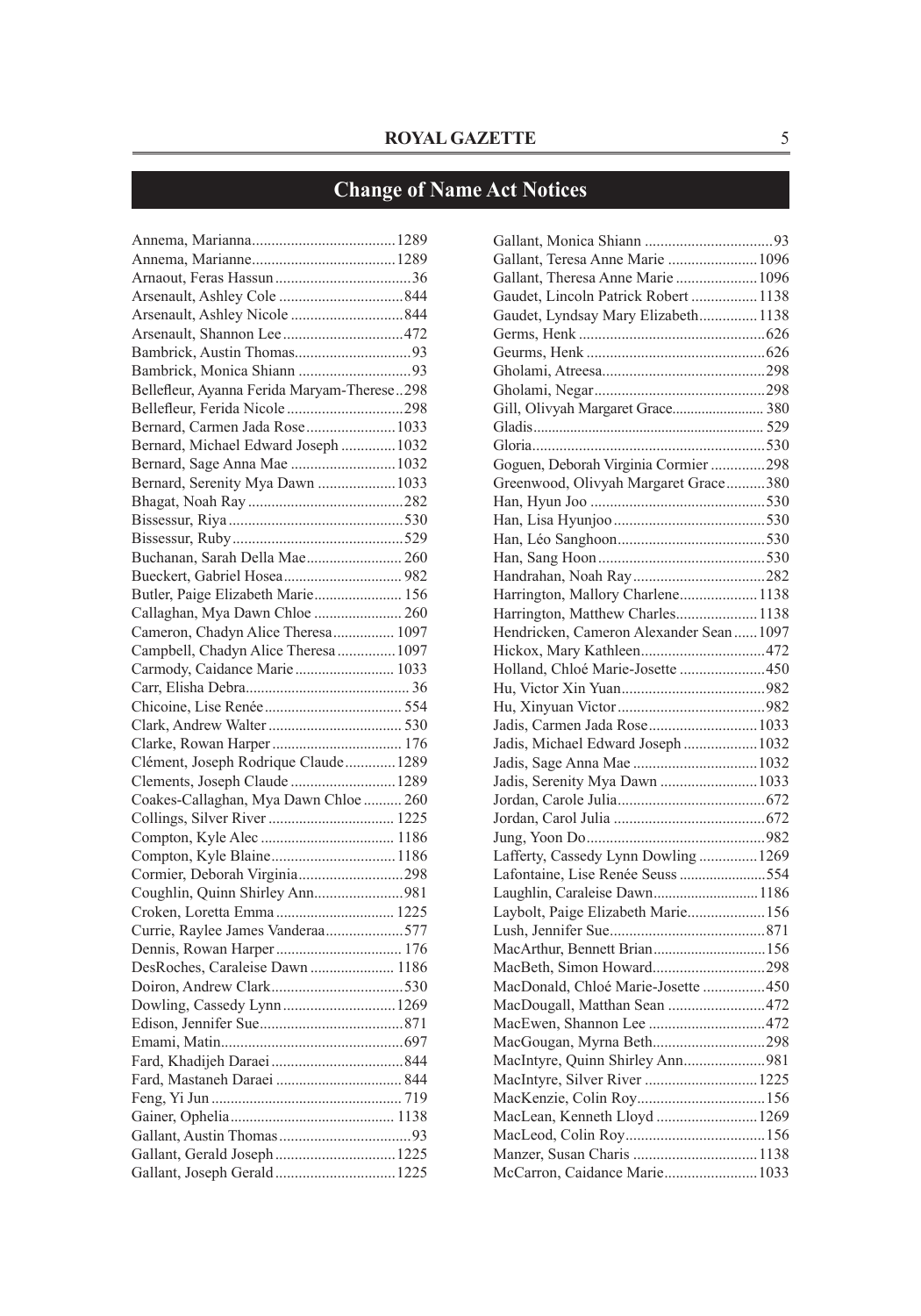| McGaugh, Cameron Alexander Sean 1097 |  |
|--------------------------------------|--|
| McLean, Kenneth Lloyd1269            |  |
|                                      |  |
| Mohammed, Firas Hassoon 36           |  |
| Munro, David Alexander Boutilier 789 |  |
|                                      |  |
|                                      |  |
|                                      |  |
|                                      |  |
|                                      |  |
|                                      |  |
|                                      |  |
|                                      |  |
|                                      |  |
|                                      |  |
|                                      |  |
|                                      |  |
| Roach, David William Joseph936       |  |
|                                      |  |
|                                      |  |
|                                      |  |
|                                      |  |
| Sharpe, David William Joseph936      |  |
|                                      |  |
|                                      |  |
|                                      |  |

| Van Gastel, Monique Maria Jacoba |  |
|----------------------------------|--|
|                                  |  |
|                                  |  |
| Verador, Euan Mathieu Misa 1226  |  |
|                                  |  |
|                                  |  |
|                                  |  |
|                                  |  |
|                                  |  |
|                                  |  |
|                                  |  |
|                                  |  |
|                                  |  |
|                                  |  |
|                                  |  |
|                                  |  |
|                                  |  |
|                                  |  |
|                                  |  |
|                                  |  |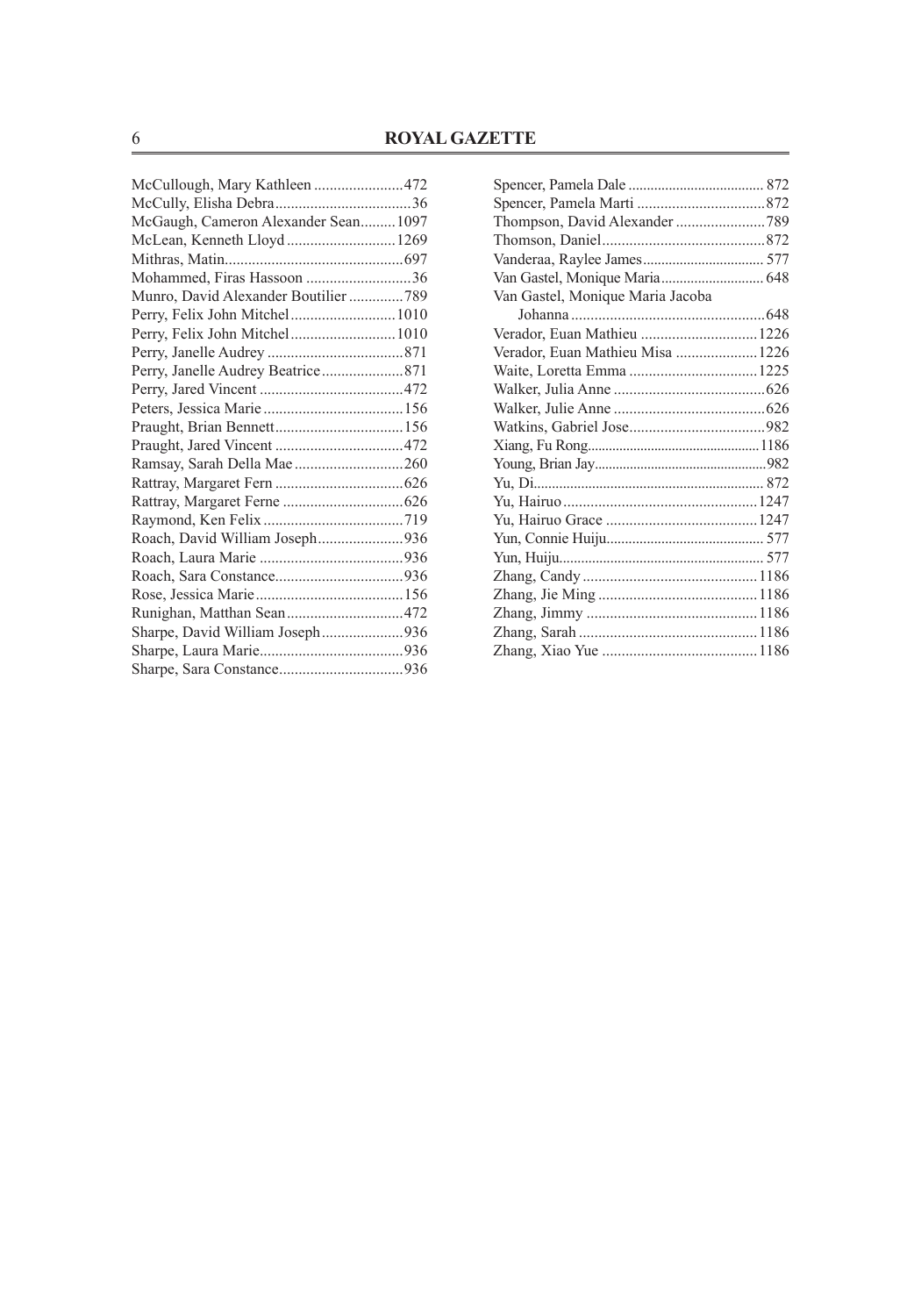## **Companies Act Notices**

### **Amalgamations**

| Allison & Doris Holdings Inc.  1053  |  |
|--------------------------------------|--|
|                                      |  |
| Andrews of Stratford Inc. 153        |  |
|                                      |  |
|                                      |  |
|                                      |  |
|                                      |  |
|                                      |  |
|                                      |  |
|                                      |  |
|                                      |  |
| Boomburger Whistler Inc. 1053        |  |
|                                      |  |
|                                      |  |
|                                      |  |
| C. D. Developments Ltd. 574          |  |
| Campbell's Concrete Ltd.  14         |  |
| CBI Island Health Centre Inc. 32     |  |
|                                      |  |
| CJ Gavin Holdings Inc.  1117         |  |
| Clarke Motors (P.E.I.) Limited  1053 |  |
|                                      |  |
|                                      |  |

| Confederation Cove Mussel Co. Ltd.  1266 |  |
|------------------------------------------|--|
| Cornwall Veterinary Clinic Inc. 59       |  |
|                                          |  |
|                                          |  |
|                                          |  |
| Don & Monique Holdings Ltd. 32           |  |
| Dr. Jordan d'Eon Dentistry Inc.  153     |  |
| Dr. Marla Peters Dental Corporation  153 |  |
| Drs. d'Eon and Peters Professional       |  |
|                                          |  |
| Ezvacations.ca Incorporated32            |  |
|                                          |  |
| Great George Properties Ltd. 1244        |  |
|                                          |  |
|                                          |  |
|                                          |  |
| Hambly Enterprises Ltd.  1159            |  |
|                                          |  |
|                                          |  |
| Hemphill Pontiac Buick Chevrolet         |  |
|                                          |  |
|                                          |  |
|                                          |  |
| Holiday Island Motor Lodge Ltd.  14      |  |
| Ian Boswall Dentistry Inc. 1159          |  |
|                                          |  |
|                                          |  |
| Island Towing And Recovery Ltd. 32       |  |
| Jasper Wyman & Son Canada Inc. 549       |  |
|                                          |  |
|                                          |  |
|                                          |  |
| Lewis Potato Packers Ltd. 933            |  |
|                                          |  |
|                                          |  |
| Livingston Holdings Inc. 153             |  |
|                                          |  |
|                                          |  |
|                                          |  |
|                                          |  |
|                                          |  |
|                                          |  |
| MacAusland Construction Limited32        |  |
| MacLennan Holdings Ltd. 32               |  |
|                                          |  |
|                                          |  |
|                                          |  |
|                                          |  |
|                                          |  |
|                                          |  |
|                                          |  |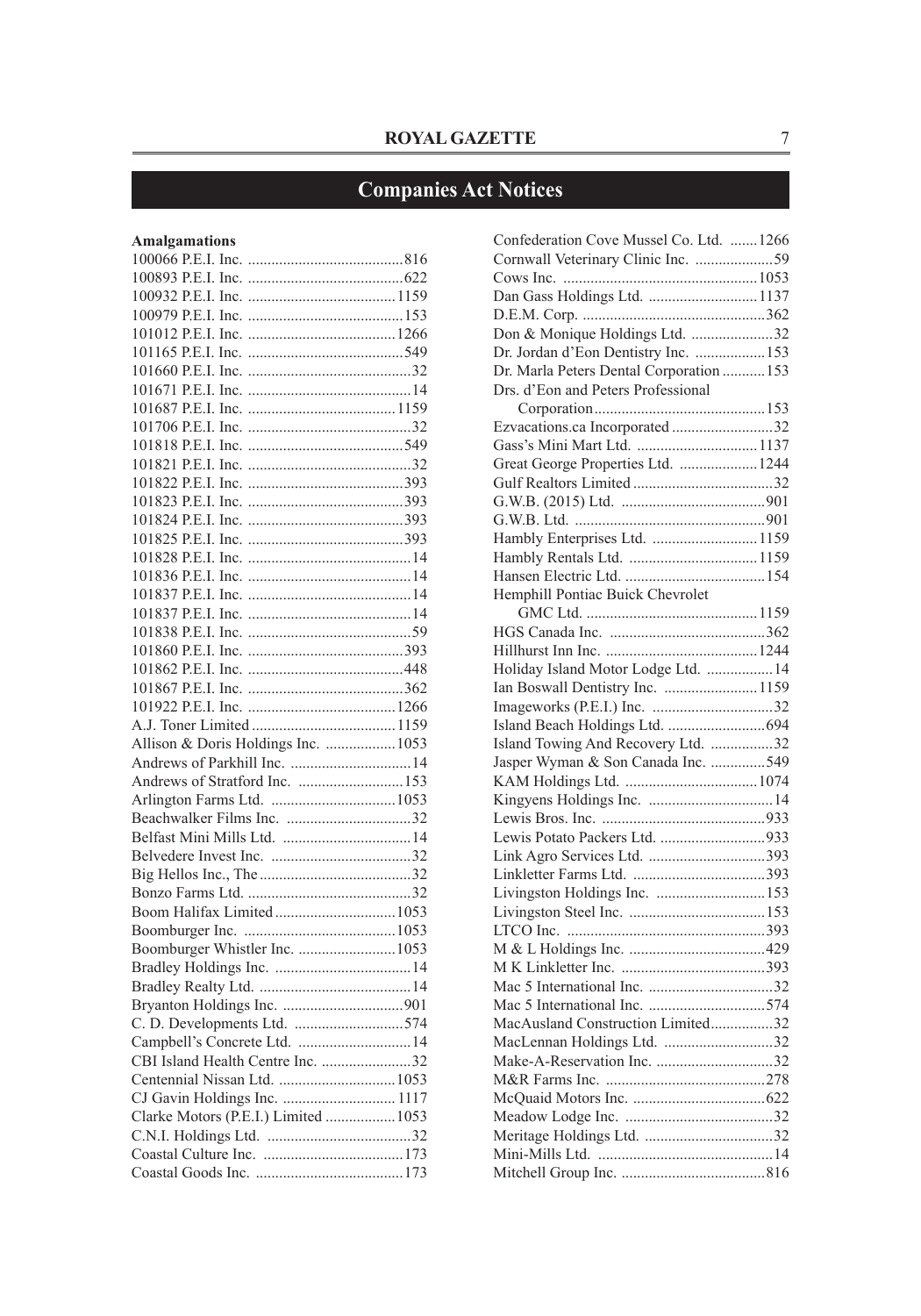| Motion Graphics (PEI) Limited933           |  |
|--------------------------------------------|--|
| Murphy's Kensington Pharmacy Inc. 153      |  |
| Murphy's North Rustico Pharmacy Inc. 153   |  |
| Murray's Poultry Farm Inc. 429             |  |
|                                            |  |
|                                            |  |
|                                            |  |
| Pfleiderer Canada Holding Inc. 32          |  |
|                                            |  |
| Phillips Feed Service Ltd.  1159           |  |
|                                            |  |
| Pine Hills R.V. Park (1990) Limited 153    |  |
| Pines Motel and Cottages Ltd., The32       |  |
| Power Physiotherapy Inc. 32                |  |
|                                            |  |
|                                            |  |
|                                            |  |
|                                            |  |
|                                            |  |
| Ron Stewart Dentistry Inc.  1159           |  |
|                                            |  |
| Sandspit Entertainment Ltd. 574            |  |
|                                            |  |
|                                            |  |
| Silver Hill Fur and Feeds Inc.  1117       |  |
| Silver Hill Fur Farm Ltd.  1117            |  |
| Silverhill Transport Ltd.  1117            |  |
|                                            |  |
| Stewart Aqua Farms Ltd. 1266               |  |
| Stewart Mussel Farms Inc. 1266             |  |
| Three Rivers Mobile Maintenance Ltd.  1074 |  |
|                                            |  |
| Vacationland R.V. Park (2000) Ltd. 448     |  |
| Valley View Holdings Ltd.  14              |  |
| W & H Investments Limited816               |  |
|                                            |  |
|                                            |  |
|                                            |  |
|                                            |  |
|                                            |  |

| <b>Application for Leave to Surrender Charter</b> |  |  |  |  |  |
|---------------------------------------------------|--|--|--|--|--|
|---------------------------------------------------|--|--|--|--|--|

| Camlea Conflict Resolution Inc.  1268 |  |
|---------------------------------------|--|
|                                       |  |
|                                       |  |
|                                       |  |
|                                       |  |
| D-K Management Services Inc. 746      |  |
|                                       |  |

| Dr. Faraz Khan Professional Corporation         |  |
|-------------------------------------------------|--|
|                                                 |  |
| Dr. Robert Coull Professional Corporation  903  |  |
|                                                 |  |
| H.L. Sear Insurance Limited331                  |  |
| Janmac Investments Ltd. 433                     |  |
| J.P. Schaefer M.D. Corporation Inc.  1225       |  |
|                                                 |  |
| Lewis Newman MD Professional                    |  |
|                                                 |  |
| Maritime Clearance Center Inc. 1205             |  |
|                                                 |  |
| Park Meadow Estates Ltd. 450                    |  |
|                                                 |  |
| Pearl Island Enterprises Ltd.  1096             |  |
|                                                 |  |
| Phoenix Medical Practice Inc. 903               |  |
| Prince Edward Island Agrifood Alliance Inc. 746 |  |
|                                                 |  |
|                                                 |  |
|                                                 |  |
|                                                 |  |
|                                                 |  |
| Woodland Heights Limited981                     |  |
|                                                 |  |
|                                                 |  |
|                                                 |  |
| <b>Change of Corporate Name</b>                 |  |
|                                                 |  |
|                                                 |  |
|                                                 |  |
| 45 Investment Group Inc. 258                    |  |
|                                                 |  |
| Aldossary Investment Group Inc. 258             |  |
|                                                 |  |
|                                                 |  |
| Callaghan Holsteins Ltd.  1030                  |  |
|                                                 |  |
| Charlottetown Vineyard Inc. 33                  |  |
| Community Church Charlottetown Inc. 33          |  |
| D.I. Jenkins & Associates 2015 Inc. 343         |  |
| DI Jenkins & Associates 2015 Ltd. 343           |  |
| Diversified Metal Engineering Ltd. 1204         |  |
|                                                 |  |
| First Commercial Realty & Investments           |  |
|                                                 |  |
|                                                 |  |
|                                                 |  |
|                                                 |  |
|                                                 |  |
|                                                 |  |

Lowther Group Inc., The .............................258 Ocean Work Transport Inc. .........................448 P.E.I. Culinary Alliance Inc., The ................694 PEI Ocean View Resort Inc. .....................1222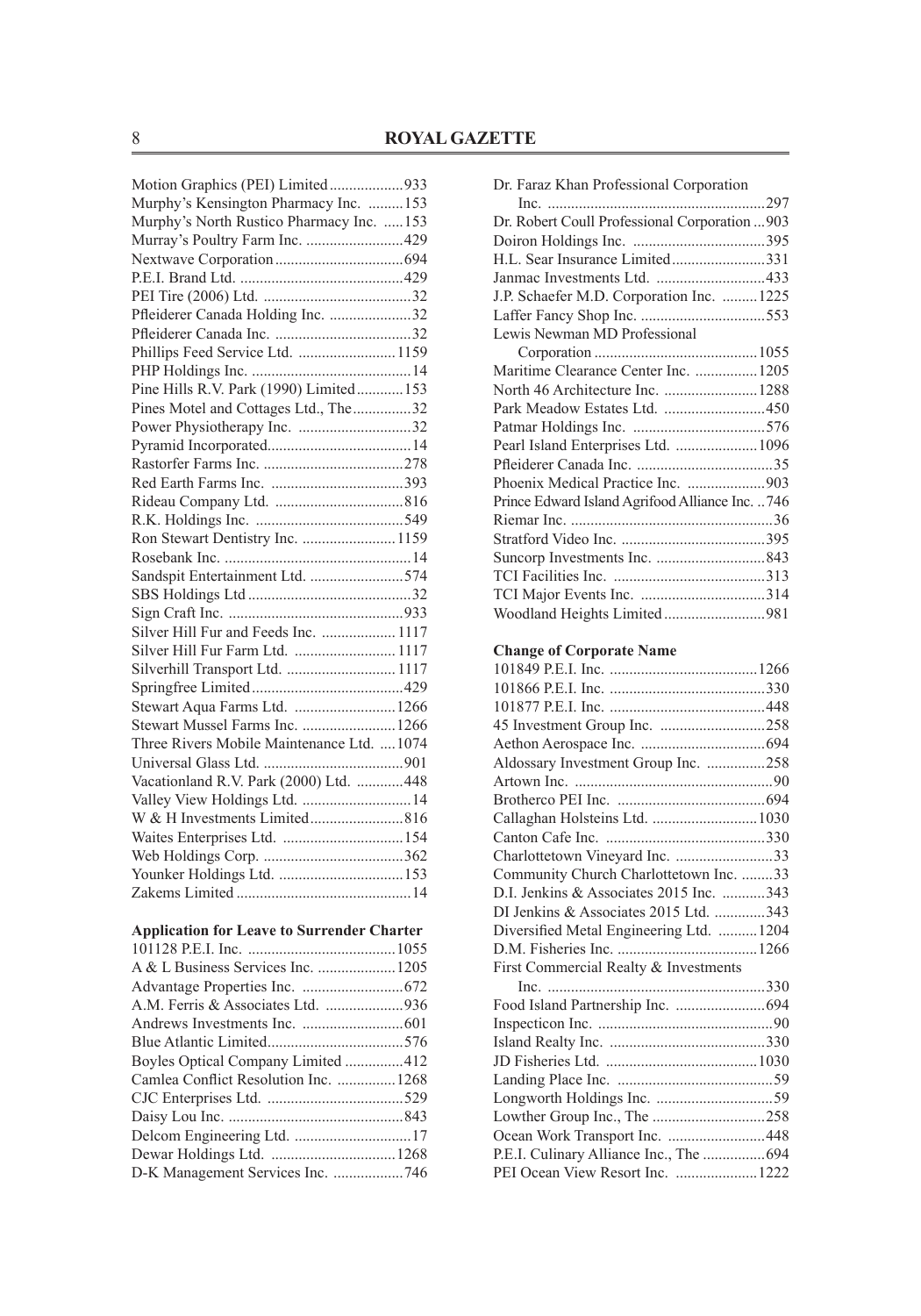| Prince Alex Resort & Conference Centre  |  |  |  |  |
|-----------------------------------------|--|--|--|--|
|                                         |  |  |  |  |
|                                         |  |  |  |  |
| St. Felix Golf & Country Club Ltd.  694 |  |  |  |  |
|                                         |  |  |  |  |
| Synapse Applied Research and Industry   |  |  |  |  |
|                                         |  |  |  |  |
|                                         |  |  |  |  |
| Wiebel Aerospace (1995) Inc.  694       |  |  |  |  |
|                                         |  |  |  |  |
| Dissolved Companies (non-profit) 1262   |  |  |  |  |
| <b>Granting Letters Patent</b>          |  |  |  |  |
|                                         |  |  |  |  |
|                                         |  |  |  |  |
|                                         |  |  |  |  |
|                                         |  |  |  |  |
|                                         |  |  |  |  |
|                                         |  |  |  |  |
|                                         |  |  |  |  |
|                                         |  |  |  |  |
|                                         |  |  |  |  |
|                                         |  |  |  |  |
|                                         |  |  |  |  |
|                                         |  |  |  |  |
|                                         |  |  |  |  |
|                                         |  |  |  |  |
|                                         |  |  |  |  |
|                                         |  |  |  |  |
|                                         |  |  |  |  |
|                                         |  |  |  |  |
|                                         |  |  |  |  |
|                                         |  |  |  |  |
|                                         |  |  |  |  |
|                                         |  |  |  |  |
|                                         |  |  |  |  |
|                                         |  |  |  |  |
|                                         |  |  |  |  |
|                                         |  |  |  |  |
|                                         |  |  |  |  |
|                                         |  |  |  |  |
|                                         |  |  |  |  |
|                                         |  |  |  |  |
|                                         |  |  |  |  |
|                                         |  |  |  |  |
|                                         |  |  |  |  |
|                                         |  |  |  |  |
|                                         |  |  |  |  |
|                                         |  |  |  |  |
|                                         |  |  |  |  |
|                                         |  |  |  |  |
|                                         |  |  |  |  |
|                                         |  |  |  |  |
|                                         |  |  |  |  |

### $\mathbf A$

| Abbott & Langille Plumbing, Heating & |  |
|---------------------------------------|--|
|                                       |  |
| Abortion Access Now PEI Inc.  1180    |  |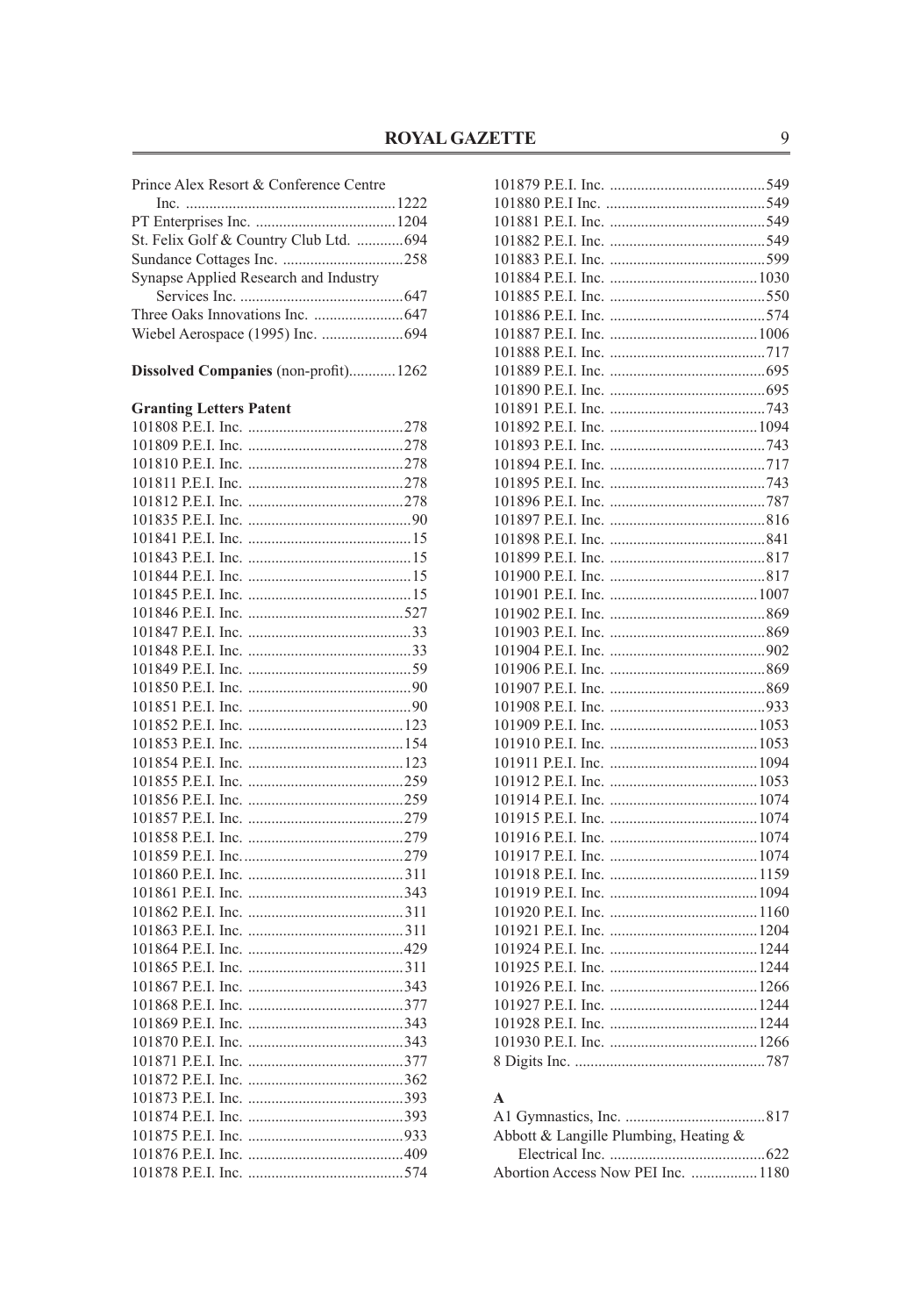| Advanced Extraction Systems Inc. 550   |  |
|----------------------------------------|--|
|                                        |  |
|                                        |  |
|                                        |  |
|                                        |  |
|                                        |  |
|                                        |  |
|                                        |  |
|                                        |  |
|                                        |  |
|                                        |  |
|                                        |  |
| Association des Centres de la Petite   |  |
| Enfance Francophones de l'Île-du-      |  |
|                                        |  |
| Assurance Inspections Inc. 33          |  |
|                                        |  |
| Atlantic Smallfruit Company Limited393 |  |
|                                        |  |

### **B**

| B. Reeves Holdings Company Inc. 429 |
|-------------------------------------|
|                                     |
|                                     |
|                                     |
|                                     |
|                                     |
|                                     |
|                                     |
|                                     |
|                                     |
| Broek Innovations Company Ltd. 173  |
|                                     |
|                                     |
|                                     |

### **C**

| C & S Baker Enterprises Ltd.  1007      |  |
|-----------------------------------------|--|
| Caledonia Smallfruit Company Limited90  |  |
|                                         |  |
| Canada International Tuna Cup Challenge |  |
|                                         |  |
| Canadian National Packers, Inc. 362     |  |
| Canadian National Producers, Inc. 362   |  |
| Cannon Consulting Services Inc. 817     |  |
|                                         |  |
|                                         |  |
|                                         |  |
| Cavendish Tourism Complex Development   |  |
|                                         |  |
|                                         |  |
|                                         |  |
|                                         |  |
|                                         |  |

| Cottage Industry Home Decor Inc. 33 |  |
|-------------------------------------|--|
|                                     |  |
|                                     |  |

### **D**

| Das Otto Management Incorporated527        |  |
|--------------------------------------------|--|
|                                            |  |
| Delaney Appraisal Services Inc. 469        |  |
| Destination Georgetown Peninsula Ltd. 196  |  |
| D.I. Jenkins & Associates 2015 Inc. 59     |  |
| Dico Reijers Family Holdings Ltd.  1222    |  |
| Doctor Andrew Boswall Professional         |  |
|                                            |  |
| Doctor Vimoj J. Nair Professional          |  |
|                                            |  |
|                                            |  |
| Doucette's Home Renovators Inc. 448        |  |
| Doyle's Cove Investments Inc. 448          |  |
| Dr. Angela MacLaren Professional           |  |
|                                            |  |
| Dr. Carl Bradley Medical Professional      |  |
|                                            |  |
| Dr. Daniel Costa Medicine Professional     |  |
|                                            |  |
| Dr. Darcy MacLellan Professional Corp.     |  |
|                                            |  |
| Dr. Deepak Arora Orthodontist Inc.  1222   |  |
| Dr. Don Bray Professional Corporation      |  |
|                                            |  |
| Dr. Edmond Ghiabi Professional             |  |
|                                            |  |
| Dr. Elizabeth Beck Professional            |  |
|                                            |  |
| Dr. Filza Naveed Professional Corporation  |  |
|                                            |  |
| Dr. Lynn-Marie Nantes Dentistry Inc. 430   |  |
| Dr. Rajal Khan Professional Corporation 59 |  |
| Dr. Tom Dorran Professional Corporation123 |  |
|                                            |  |
| Dumont Smith Design Inc. 377               |  |
|                                            |  |

### **E**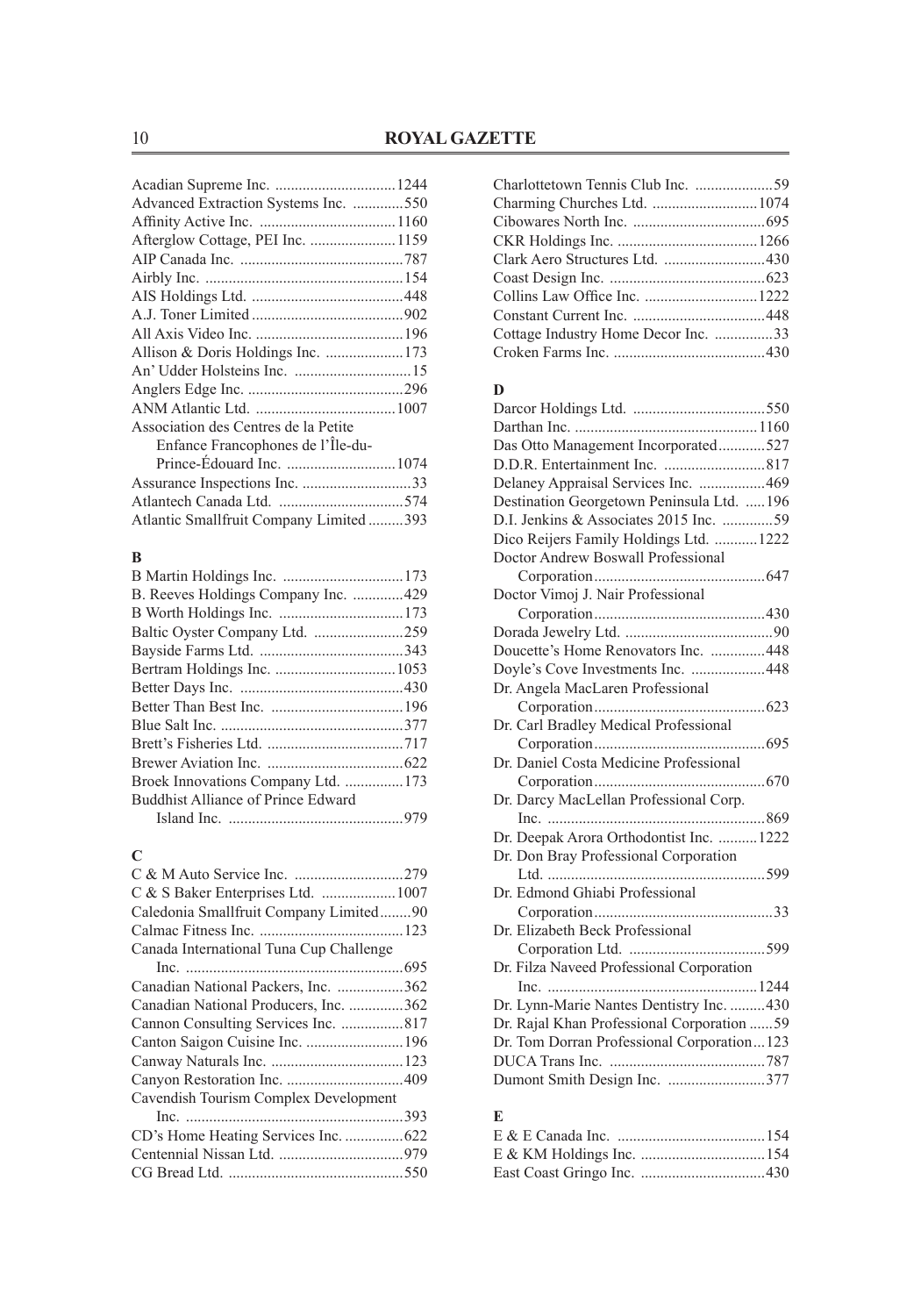East Prince Agri-Environment

| ER Harrison MD Professional Corporation15 |  |
|-------------------------------------------|--|

### **F**

| Fly Board Maritimes Inc. 599                  |  |
|-----------------------------------------------|--|
|                                               |  |
|                                               |  |
|                                               |  |
|                                               |  |
| <b>Full Cycle Materials Solution Atlantic</b> |  |
|                                               |  |
|                                               |  |

### **G**

| Gables of PEI Resort Inc., The 393         |  |
|--------------------------------------------|--|
|                                            |  |
|                                            |  |
|                                            |  |
| Glenaladale Heritage Trust Inc.  123       |  |
| Go With the Flow Traffic Control Inc. 1222 |  |
|                                            |  |
| Grady Automotive Sales Training Inc. 33    |  |
|                                            |  |
| Grand River Oyster Company Inc. 311        |  |
|                                            |  |
|                                            |  |
|                                            |  |
|                                            |  |
|                                            |  |
|                                            |  |
| GW Gaudet Fishing Inc. 259                 |  |
|                                            |  |

### **H**

| Hackett's Golden Oysters Ltd.  1222  |  |
|--------------------------------------|--|
|                                      |  |
|                                      |  |
| Hardy Boys Oyster Company Inc.  1222 |  |
|                                      |  |
|                                      |  |
|                                      |  |

### **I**

| Ironside Tattoo & Piercing Company Ltd. 902 |  |
|---------------------------------------------|--|
|                                             |  |
|                                             |  |
|                                             |  |

### **J**

| James Weeks Construction Inc.  1160 |
|-------------------------------------|
|                                     |
|                                     |
|                                     |
|                                     |
|                                     |
|                                     |
|                                     |
|                                     |
|                                     |

### **K**

| Kerr Family Investments Inc.  1222 |  |
|------------------------------------|--|
|                                    |  |
|                                    |  |
|                                    |  |
|                                    |  |

### **L**

| Lady Montgomery Fisheries Inc.  1117 |  |
|--------------------------------------|--|
|                                      |  |
|                                      |  |
|                                      |  |
| Lighthouse Cranberry Company Inc. 90 |  |
|                                      |  |
|                                      |  |
| Lynda Graham Holdings Inc.  173      |  |

### **M**

| Maritime Clearance Center Inc. 409 |  |
|------------------------------------|--|
|                                    |  |
|                                    |  |
|                                    |  |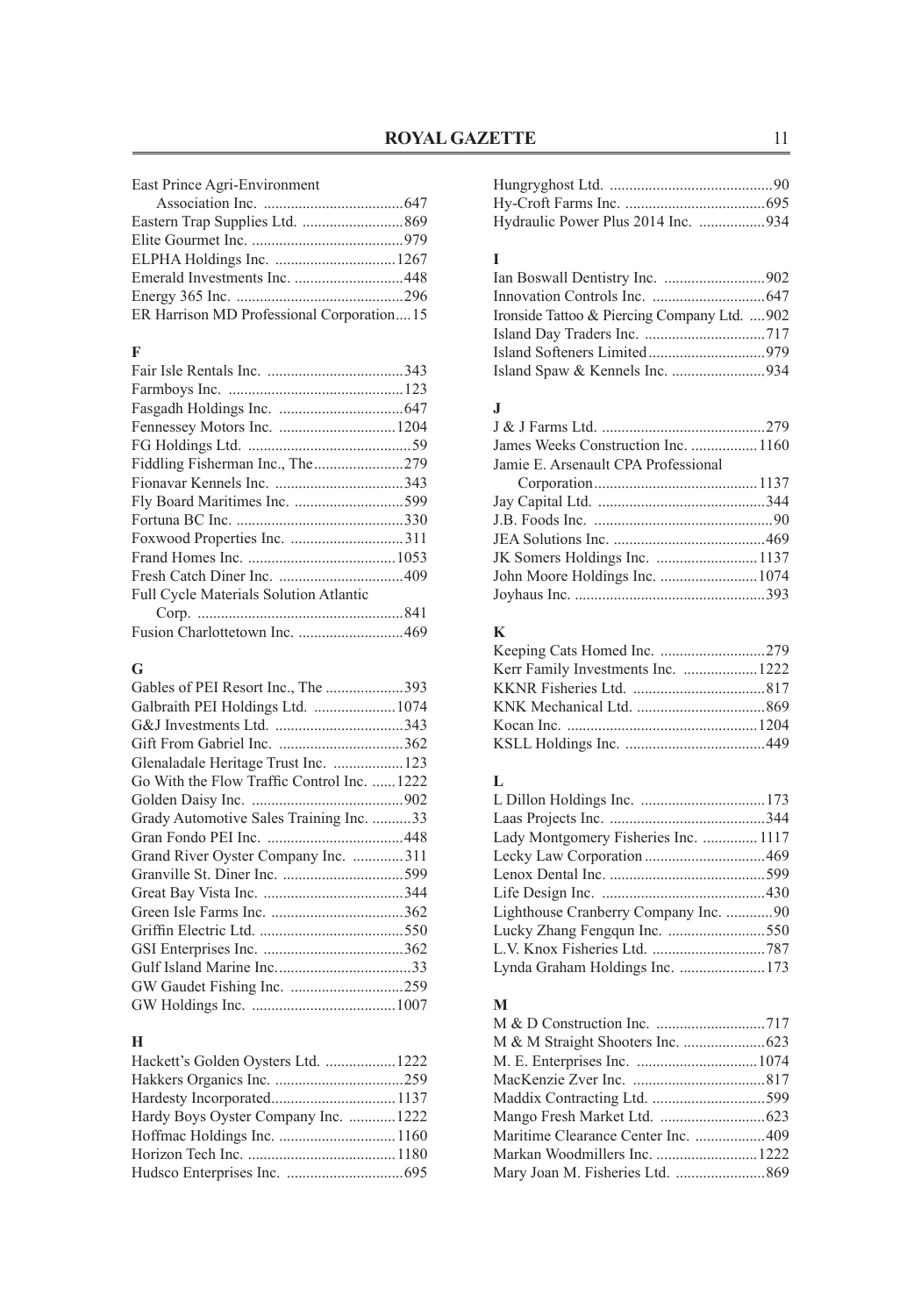| McLoughlan Supplies (P.E.I.) Limited527 |  |
|-----------------------------------------|--|
| Michael J. Ramsay Law Corporation1287   |  |
|                                         |  |
|                                         |  |
|                                         |  |
| Montgomery's Recycling Depot Ltd. 344   |  |
|                                         |  |
|                                         |  |
|                                         |  |

### **N-O**

| Nasto Technology Trade Co., Ltd. 377         |  |
|----------------------------------------------|--|
| Neighbours Gas & Convenience Store Inc. 1160 |  |
| New Bridge Holding Inc. 393                  |  |
|                                              |  |
| O'Hanley Yoston Real Estate Group Inc. 841   |  |
|                                              |  |
|                                              |  |
|                                              |  |
|                                              |  |
|                                              |  |

### **P-Q**

| PEI Chinese Cultural Institute Inc. 33       |  |
|----------------------------------------------|--|
| PEI Physiotherapy Association Inc. 743       |  |
|                                              |  |
|                                              |  |
| Piatto Neapolitan Pizza (Cavendish) Inc. 123 |  |
| Picasso's Shear Talent Inc.  1160            |  |
| Points East Audio Visual Inc.  1204          |  |
|                                              |  |
| Power Family Farm Inc.  1137                 |  |
|                                              |  |
|                                              |  |
| Prince Edward Island Association of the      |  |
| Appraisal Institute of Canada Inc., The 311  |  |
| Prince Edward Island Ocean Products Inc1030  |  |
| Providence Evangelical International         |  |
|                                              |  |
|                                              |  |
|                                              |  |
|                                              |  |

### **R**

| Reijers Luchtvaart Maatschappij Ltd. 430 |  |
|------------------------------------------|--|
|                                          |  |
| Rodney R. Payne CPA Professional         |  |
|                                          |  |

### **S**

| Schaefer Morash Professional                    |  |
|-------------------------------------------------|--|
|                                                 |  |
| Scott M. Barry Professional Corporation1244     |  |
|                                                 |  |
|                                                 |  |
|                                                 |  |
|                                                 |  |
|                                                 |  |
|                                                 |  |
|                                                 |  |
| SMB Professional Services Corporation  1245     |  |
|                                                 |  |
|                                                 |  |
|                                                 |  |
| St. Peters Circle Club Inc.  1245               |  |
| St. Peters Harbour Lighthouse Society Inc.  817 |  |
|                                                 |  |
|                                                 |  |
|                                                 |  |
| Summerside Lobster Festival Inc.  647           |  |
|                                                 |  |
| Sunset Beach Lot Owners Association Inc.  979   |  |
| Super Bee Skid Steer Limited344                 |  |
|                                                 |  |

### **T**

| Table Culinary Studio Inc., The  1245        |  |
|----------------------------------------------|--|
|                                              |  |
|                                              |  |
|                                              |  |
|                                              |  |
| Tara M. Wheeler Professional Corporation  15 |  |
|                                              |  |
|                                              |  |
| Tignish Dinner Theatre Inc. 1204             |  |
| Top Corner Marketing and Consulting Inc. 469 |  |
|                                              |  |
| Township Chevrolet Buick GMC Ltd. 1053       |  |
|                                              |  |

### **U-V**

| Union Investment Management Inc.  1054 |  |
|----------------------------------------|--|
| Union Real Estate Management Inc. 1054 |  |
|                                        |  |
|                                        |  |
|                                        |  |
| Vicious Cycle Recovery Club Inc. 449   |  |
|                                        |  |
|                                        |  |
|                                        |  |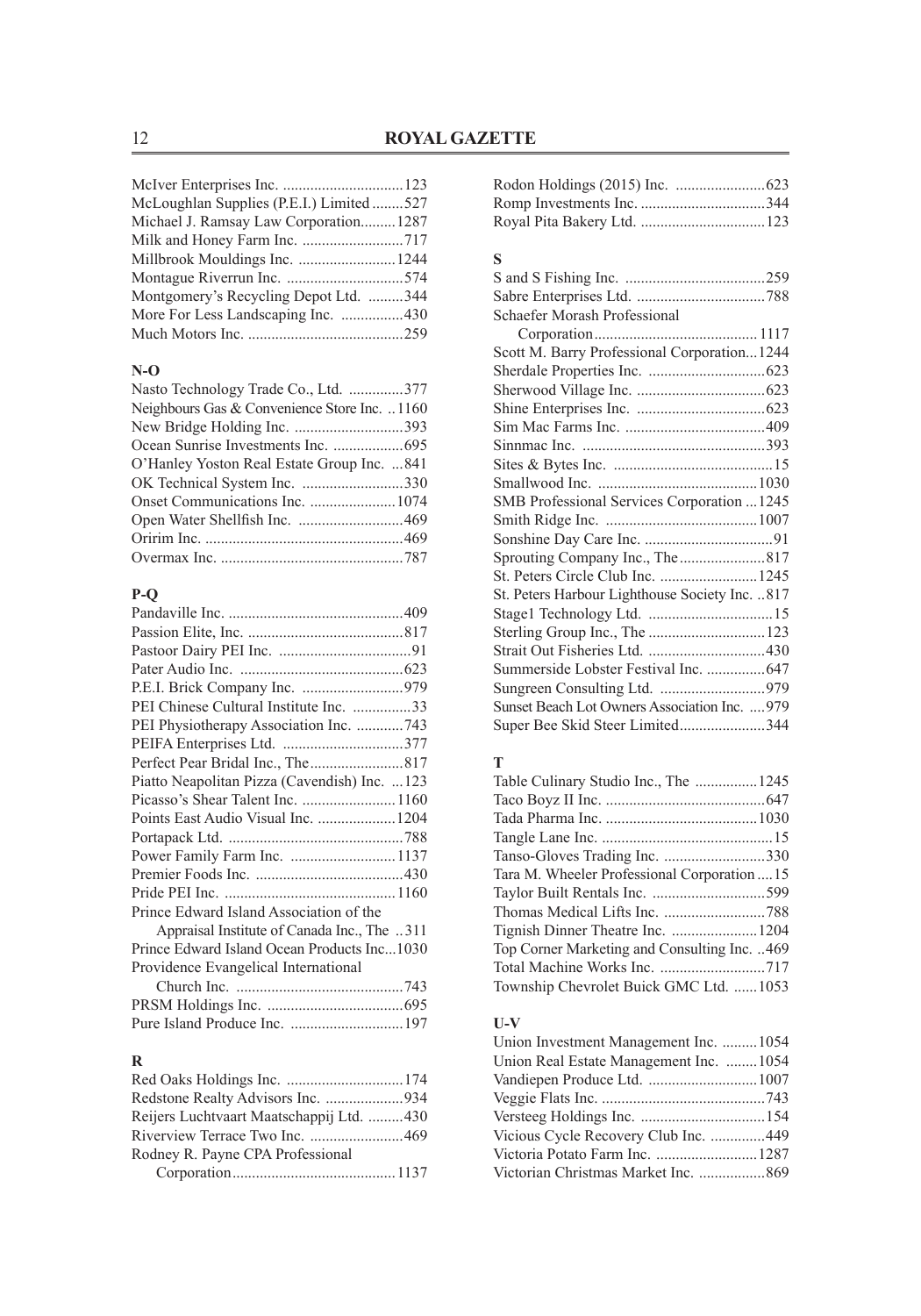| Victus Restaurant Incorporated 259 |  |
|------------------------------------|--|

### **W-X-Y-Z**

| Winsloe Charlottetown Royals FC Inc. 344 |  |
|------------------------------------------|--|
|                                          |  |
|                                          |  |
|                                          |  |

### **Granting Letters Patent - Correction**

|--|

### **Granting Supplementary Letters Patent**

| Clarke Motors (P.E.I.) Limited 330         |  |
|--------------------------------------------|--|
|                                            |  |
|                                            |  |
| Dr. K. Hender Professional Corporation1054 |  |
| Entegrity Wind Systems Inc.  1094          |  |
| Family Vision Centre (1991) Ltd.  197      |  |
| Fitzgerald & Snow (2010) Ltd.  1007        |  |
| Fortune Cove Farms Ltd. 599                |  |
|                                            |  |
| Highland Enterprises Limited279            |  |
|                                            |  |
| Kay Reynolds Centre Ltd.  1223             |  |
|                                            |  |
|                                            |  |
|                                            |  |
| MacKay's Automotive Ltd. 430               |  |
| McIsaac's Fisheries Inc.  1267             |  |
| PEI Hearing Consultants Inc. 34            |  |
|                                            |  |
|                                            |  |
| Spring Valley Farms Ltd. 410               |  |
| Sureway Standardbred Inc.  1007            |  |
| Swiss Garden Farms Ltd. 34                 |  |
|                                            |  |
| Tignish Initiative Corporation599          |  |
| Vernon River Holdings Ltd. 430             |  |
|                                            |  |

### **Intention to Discontinue**

#### **Intention to Dissolve Non-Profit**

|--|--|

### **Revived Companies**

| Association of New London Campbells          |  |
|----------------------------------------------|--|
|                                              |  |
|                                              |  |
| Brian Carmichael Automotive Inc. 92          |  |
| Brudenell Fur Farms Limited 1077             |  |
|                                              |  |
| CMAC Developments Incorporated 935           |  |
|                                              |  |
| Frayed Knot Aqua Farms Ltd. 412              |  |
| Greenwich Development Inc. 935               |  |
| Highlands Riverside Retreat Inc., The 297    |  |
| Hotel/Motel Association of P.E.I. Inc.  1183 |  |
| Island Beach Properties Inc.  16             |  |
|                                              |  |
|                                              |  |
| Miclyn Audiology Consultants Ltd.  155       |  |
|                                              |  |
|                                              |  |
|                                              |  |
|                                              |  |
|                                              |  |
|                                              |  |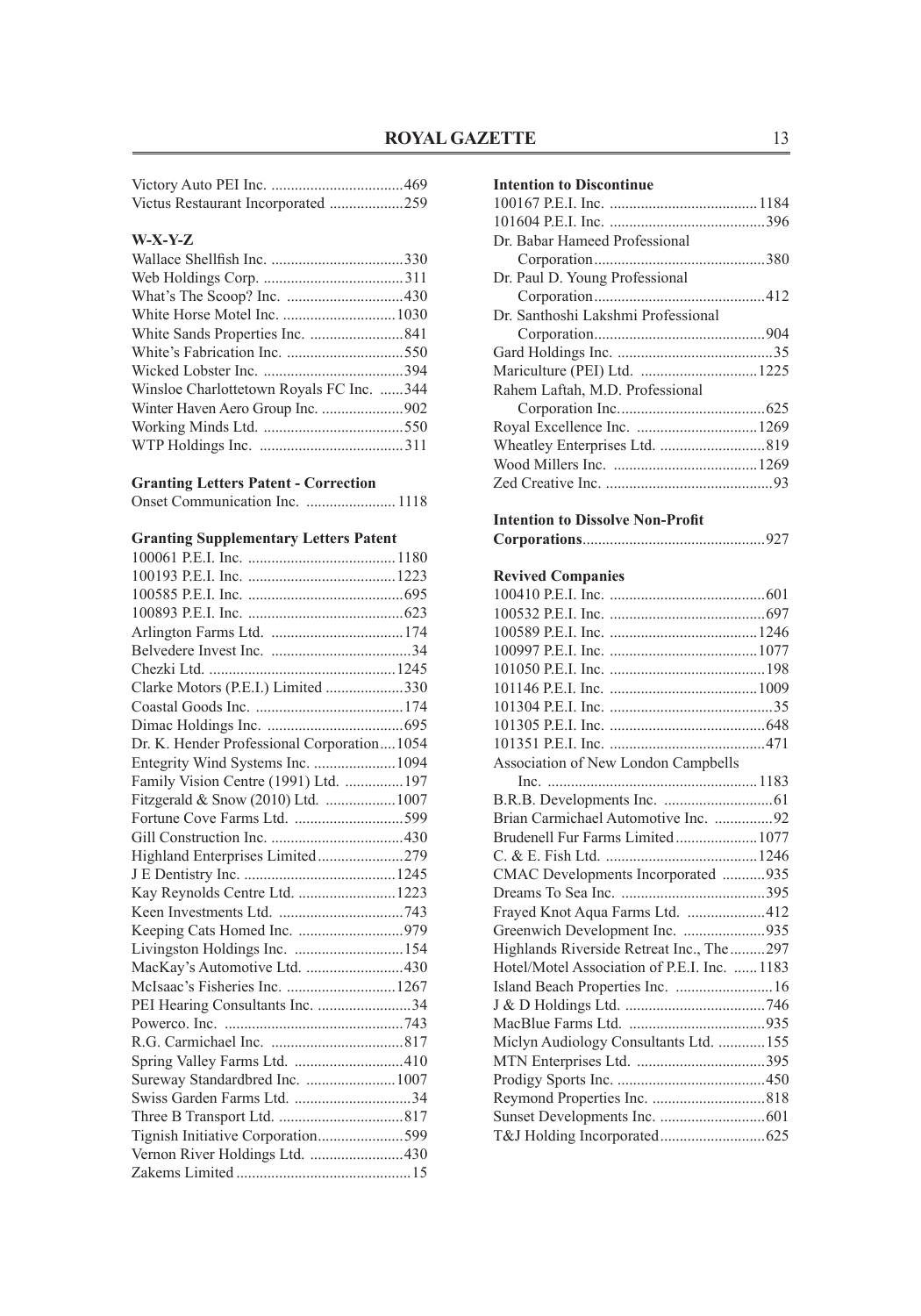### **Designations**

### *Innovation PEI Act*

Minister Responsible for Administration Minister of Innovation and Advanced Learning.................................................169

#### *Provincial Court Act*

Chief Judge of the Provincial Court Orr, Nancy K. ..........................................1242

#### *Victims of Family Violence Act*

| Justices of the Peace |  |
|-----------------------|--|
|                       |  |
|                       |  |
|                       |  |

### **Estate Notices**

#### **Administrators' Notices**

| Baker, Richard Llewellyn  1272<br>Cairns, Russell Lea Edward 1057<br>Costello, Mary Delores  1272<br>Dockerty, Cyrus (Cy) Alexander940<br>Dockerty, Malcolm Donald940<br>Donald, Leigh Beairsto 399<br>Doucette, Terrance Joseph 558<br>Doyle, Patrick Joseph (also known as<br>Joseph Patrick Doyle) 1101 |  |
|------------------------------------------------------------------------------------------------------------------------------------------------------------------------------------------------------------------------------------------------------------------------------------------------------------|--|
|                                                                                                                                                                                                                                                                                                            |  |
|                                                                                                                                                                                                                                                                                                            |  |
|                                                                                                                                                                                                                                                                                                            |  |
|                                                                                                                                                                                                                                                                                                            |  |
|                                                                                                                                                                                                                                                                                                            |  |
|                                                                                                                                                                                                                                                                                                            |  |
|                                                                                                                                                                                                                                                                                                            |  |
|                                                                                                                                                                                                                                                                                                            |  |
|                                                                                                                                                                                                                                                                                                            |  |
|                                                                                                                                                                                                                                                                                                            |  |
|                                                                                                                                                                                                                                                                                                            |  |
|                                                                                                                                                                                                                                                                                                            |  |
|                                                                                                                                                                                                                                                                                                            |  |
|                                                                                                                                                                                                                                                                                                            |  |
|                                                                                                                                                                                                                                                                                                            |  |
|                                                                                                                                                                                                                                                                                                            |  |
|                                                                                                                                                                                                                                                                                                            |  |
|                                                                                                                                                                                                                                                                                                            |  |
|                                                                                                                                                                                                                                                                                                            |  |
|                                                                                                                                                                                                                                                                                                            |  |
|                                                                                                                                                                                                                                                                                                            |  |
|                                                                                                                                                                                                                                                                                                            |  |
|                                                                                                                                                                                                                                                                                                            |  |
|                                                                                                                                                                                                                                                                                                            |  |
|                                                                                                                                                                                                                                                                                                            |  |
|                                                                                                                                                                                                                                                                                                            |  |
|                                                                                                                                                                                                                                                                                                            |  |
|                                                                                                                                                                                                                                                                                                            |  |
|                                                                                                                                                                                                                                                                                                            |  |
|                                                                                                                                                                                                                                                                                                            |  |
|                                                                                                                                                                                                                                                                                                            |  |
|                                                                                                                                                                                                                                                                                                            |  |
|                                                                                                                                                                                                                                                                                                            |  |
|                                                                                                                                                                                                                                                                                                            |  |
|                                                                                                                                                                                                                                                                                                            |  |
|                                                                                                                                                                                                                                                                                                            |  |

| Laybolt, Auldis Elizabeth941           |
|----------------------------------------|
|                                        |
|                                        |
| MacDonald, Donna Lee-Ann Dorothy  1101 |
|                                        |
| MacDonald, Ronald Dunstan399           |
|                                        |
| MacGregor, Daniel Joseph201            |
|                                        |
|                                        |
| MacMaster, Francis George Augustin941  |
|                                        |
|                                        |
| Eunice Edna Savidant) 1101             |
| McCarron, Francis Joseph 399           |
| McDonald, Merlin George399             |
| McKinlay, Trudie Norma285              |
| McNichol, Dunstan Andrew 455           |
|                                        |
|                                        |
|                                        |
|                                        |
|                                        |
|                                        |
|                                        |
|                                        |
| Rayner, Margaret Pauline MacLeod  676  |
|                                        |
|                                        |
|                                        |
|                                        |
|                                        |
|                                        |
|                                        |
|                                        |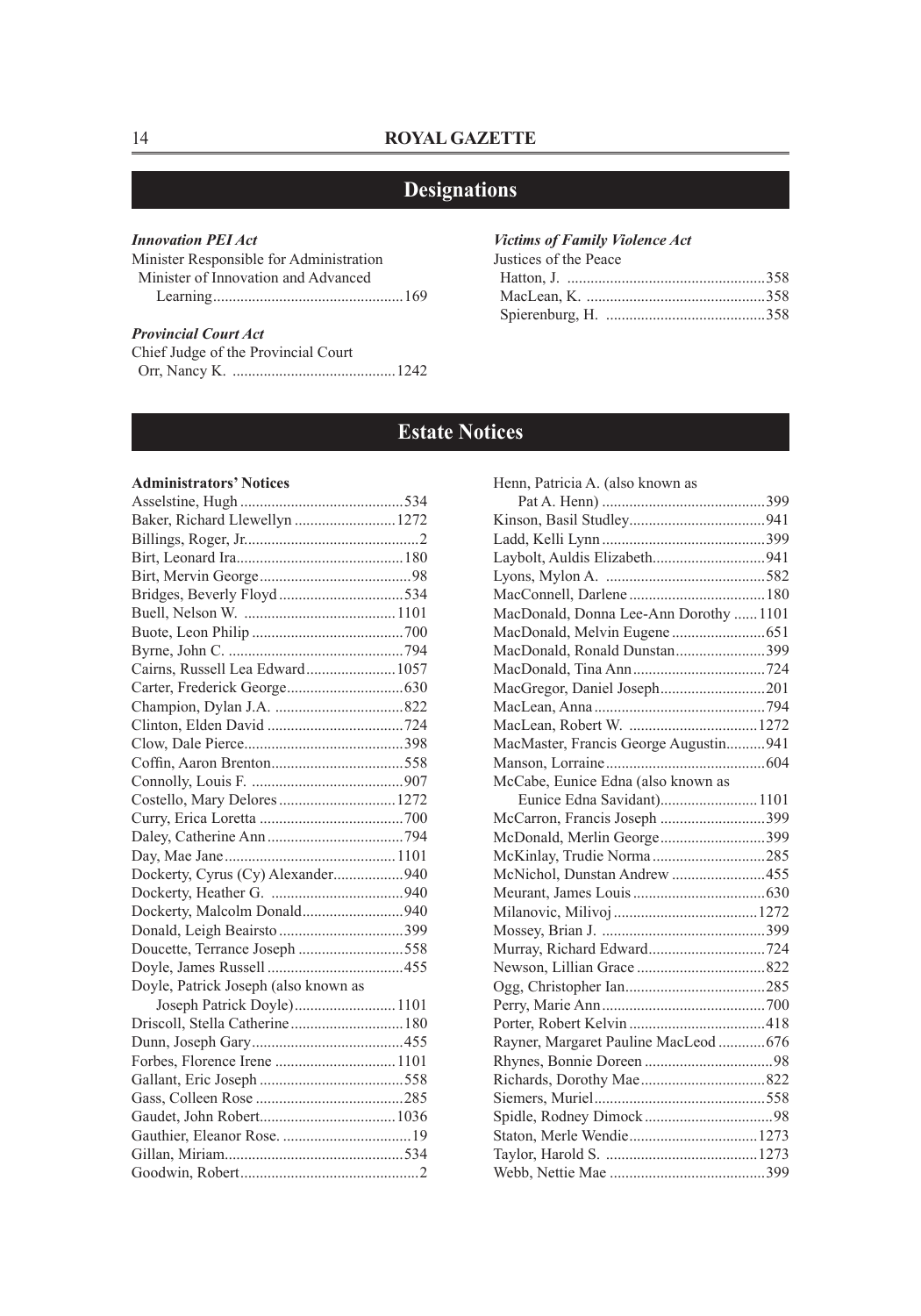| Wilson, Marcus "Mark" Erion (also known |  |
|-----------------------------------------|--|
| as Markus Erin Wilson)419               |  |
|                                         |  |
|                                         |  |

### **Executors' Notices**

### **A**

| Acorn, Betty Margaret (Duffy)557           |  |
|--------------------------------------------|--|
|                                            |  |
|                                            |  |
|                                            |  |
| Arsenault, Alfred J. (also known as Alfred |  |
|                                            |  |
| Arsenault, Bert Joseph (also known as      |  |
|                                            |  |
|                                            |  |
|                                            |  |
|                                            |  |
|                                            |  |
|                                            |  |
|                                            |  |

### **B**

| Bell, Mary Catherine Ann (formerly   |  |
|--------------------------------------|--|
|                                      |  |
|                                      |  |
|                                      |  |
|                                      |  |
|                                      |  |
|                                      |  |
| Bolger, Estelle (also known as Marie |  |
|                                      |  |
|                                      |  |
|                                      |  |
| Brown, Gordon MacLeod, Sr. 581       |  |
|                                      |  |
|                                      |  |
|                                      |  |
|                                      |  |

### **C**

| Cameron, June (also known as June |  |
|-----------------------------------|--|
|                                   |  |
|                                   |  |

| Ceretti, James Alexander  1165  |  |
|---------------------------------|--|
|                                 |  |
|                                 |  |
| Champion, Diana "Joyce"179      |  |
| Coady, Anna Suzanna Kathleen285 |  |
|                                 |  |
|                                 |  |
|                                 |  |
|                                 |  |
| Compton, Blaine Wendell  1207   |  |
|                                 |  |
|                                 |  |
|                                 |  |
|                                 |  |
|                                 |  |
|                                 |  |
|                                 |  |
|                                 |  |
|                                 |  |
|                                 |  |
|                                 |  |
|                                 |  |
|                                 |  |
|                                 |  |
|                                 |  |
|                                 |  |

### **D**

| Darrach, Harold William 1207              |  |
|-------------------------------------------|--|
| Davis, Jeffrey Leslie (also known as Jeff |  |
|                                           |  |
|                                           |  |
|                                           |  |
|                                           |  |
|                                           |  |
| DesOrmeaux, Kenneth Gordon179             |  |
|                                           |  |
|                                           |  |
| Doucette, Lloyd Joseph1099                |  |
| Dowling, Kelvin Joseph (also known as     |  |
| George Joseph Kelvin Dowling) 1099        |  |
| Doyle, John Fredrick Edmund349            |  |
| Doyle, Mary Stella (also known as Stella  |  |
|                                           |  |
|                                           |  |
|                                           |  |
|                                           |  |

### **E-F**

| Evison, Lynda Lorraine Anne  1165 |  |
|-----------------------------------|--|
|                                   |  |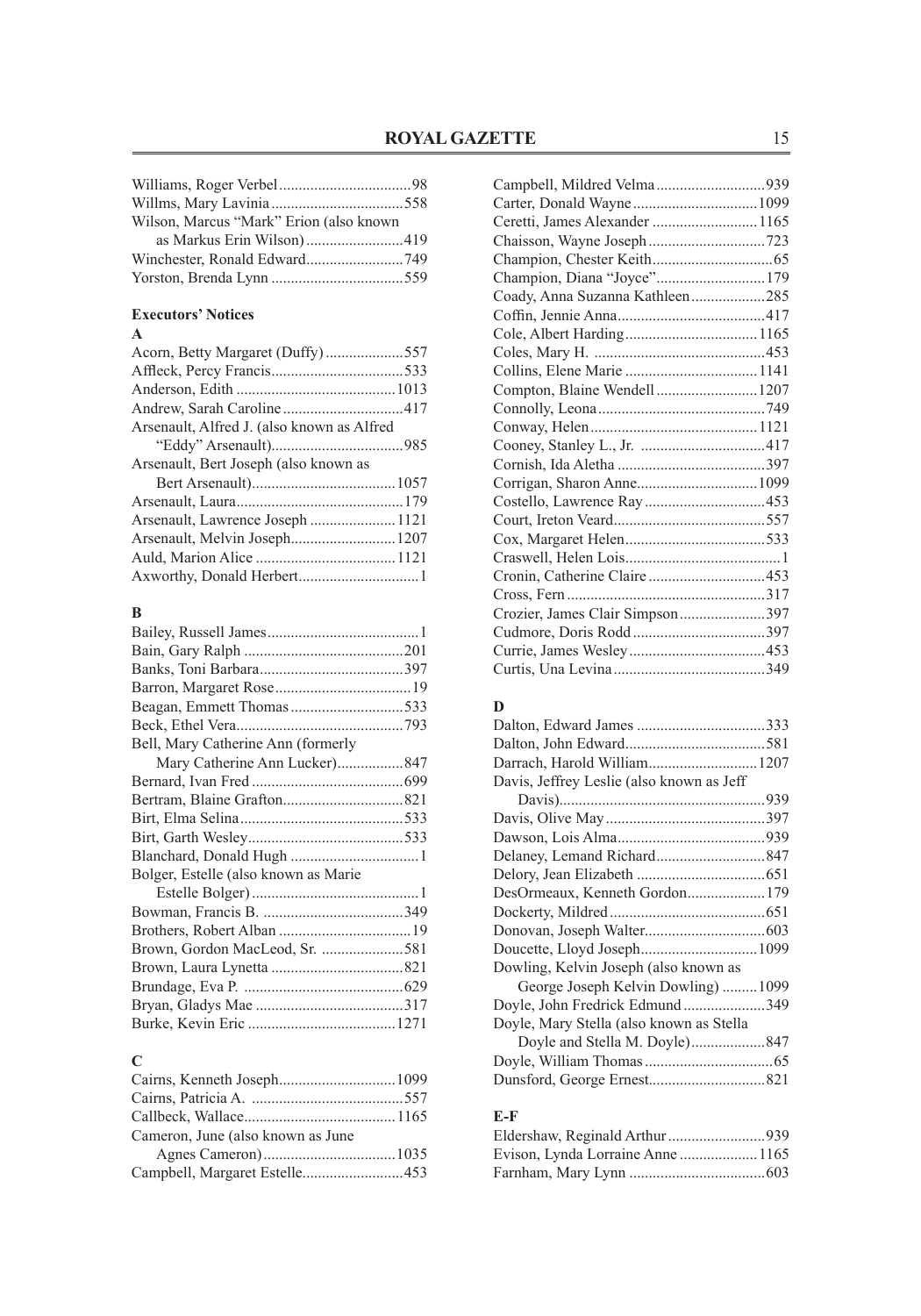| Ford, Frederick Henry Erwin557 |  |
|--------------------------------|--|
|                                |  |
|                                |  |
|                                |  |
|                                |  |
|                                |  |

### **G**

| Gamble, Gwen (also known as Gwen         |  |
|------------------------------------------|--|
|                                          |  |
|                                          |  |
|                                          |  |
| Gardiner, Marion Mabel (also known as    |  |
|                                          |  |
|                                          |  |
|                                          |  |
|                                          |  |
| Gaudet, Elizabeth Jean (formerly known   |  |
| as Elizabeth Raynor)1121                 |  |
|                                          |  |
|                                          |  |
| Gaudet, Richard John 1189                |  |
|                                          |  |
|                                          |  |
| Gillis, Catherine Cecilia (also known as |  |
|                                          |  |
|                                          |  |
|                                          |  |
| Goodwin, John Leonard 1271               |  |
|                                          |  |
|                                          |  |
|                                          |  |
| Grant, Grace Joan Agnes533               |  |
|                                          |  |
|                                          |  |
|                                          |  |

### **H-I**

| Hammond, Alastair (Al) Bernard749 |  |
|-----------------------------------|--|
|                                   |  |
|                                   |  |
|                                   |  |
|                                   |  |
|                                   |  |

### **J-K**

| Johnstone, Archibald Hynd97   |  |
|-------------------------------|--|
|                               |  |
|                               |  |
|                               |  |
|                               |  |
|                               |  |
|                               |  |
| Kenny, Phillip Eugene  1165   |  |
|                               |  |
|                               |  |
| Kinsman, Virginia Tremaine454 |  |
|                               |  |
|                               |  |

### **L**

| Larson, Jean Carolyn (also known as |  |
|-------------------------------------|--|
|                                     |  |
|                                     |  |
|                                     |  |
|                                     |  |
|                                     |  |
|                                     |  |
|                                     |  |
| Livingstone, Stanley Wayde 1057     |  |
|                                     |  |
|                                     |  |
|                                     |  |
|                                     |  |
|                                     |  |

### **M**

| MacDonald, Roderick Joseph Edward629   |  |
|----------------------------------------|--|
| MacEachern, Phillis Ann (also known as |  |
|                                        |  |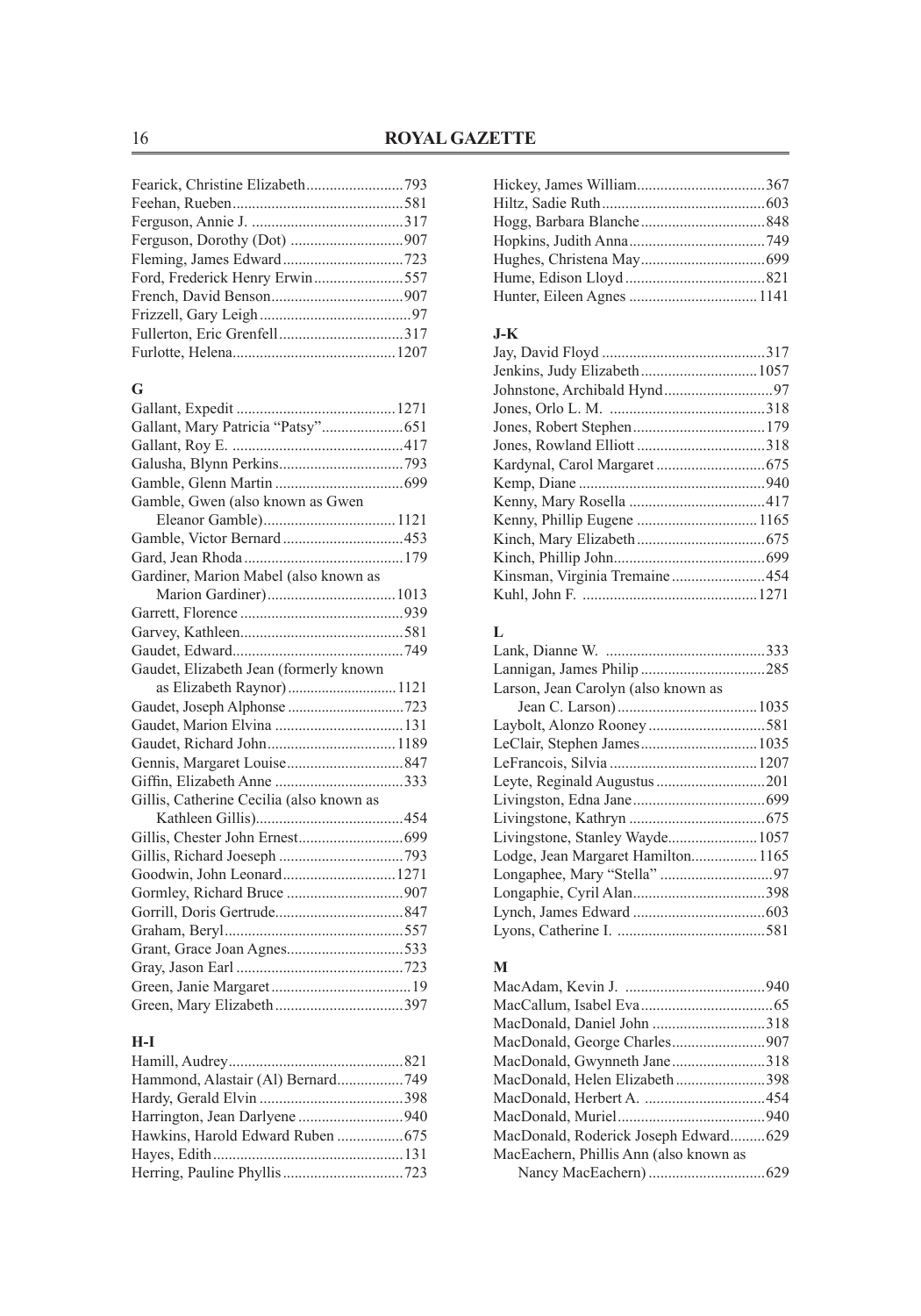| MacFarlane, William Smith454                                 |  |
|--------------------------------------------------------------|--|
| MacIsaac, Donald Sidey 534                                   |  |
|                                                              |  |
|                                                              |  |
|                                                              |  |
| MacKenzie, Donald Alexander629                               |  |
| MacKenzie, Frederick Sheffield  700                          |  |
| MacKinnon, Arthur Wellington 793                             |  |
|                                                              |  |
|                                                              |  |
| MacKinnon, Margaret Patricia1271                             |  |
| MacLaurin, John Robert 398                                   |  |
| MacLean, Elizabeth M. 557                                    |  |
|                                                              |  |
|                                                              |  |
| MacLellan, Father Thomas  1141                               |  |
| MacLeod, Angus Alexander, Dr. 1271                           |  |
|                                                              |  |
| MacLeod, Hazel Evangeline398                                 |  |
|                                                              |  |
|                                                              |  |
| MacMurdo, Robert Green 1272                                  |  |
|                                                              |  |
|                                                              |  |
|                                                              |  |
| MacPhee, Mona Jean  1272                                     |  |
| MacWilliam, Glen Harold 1100                                 |  |
| Mailloux, Claude Alfred 417                                  |  |
|                                                              |  |
| Malone, Anna Martha  1166                                    |  |
|                                                              |  |
| Marold, Wolfgang Gottfried822                                |  |
|                                                              |  |
|                                                              |  |
| Mayhew, Dorothy Mae  1166                                    |  |
|                                                              |  |
| McInnis, Rita Geraldine1013                                  |  |
|                                                              |  |
|                                                              |  |
|                                                              |  |
| McKenna, Dianne Lorraine 418<br>McNally, Martin Richard 1166 |  |
|                                                              |  |
|                                                              |  |
|                                                              |  |
| Mensink, Jantina (Tina) 534                                  |  |
|                                                              |  |
|                                                              |  |
|                                                              |  |
|                                                              |  |
|                                                              |  |
|                                                              |  |
| Mills, Harold (Hal) Gordon  1100                             |  |
|                                                              |  |
|                                                              |  |
|                                                              |  |

| Murchison, Joyce Alexander Lorraine1166 |  |
|-----------------------------------------|--|
|                                         |  |
|                                         |  |
|                                         |  |
|                                         |  |
|                                         |  |
|                                         |  |
|                                         |  |
|                                         |  |
|                                         |  |

### **N-O**

| Neale, William "Bill" Edward 582     |  |
|--------------------------------------|--|
|                                      |  |
|                                      |  |
| Norring, Barry Vernon (also known as |  |
| Barry Verner Norring)349             |  |
|                                      |  |
|                                      |  |
|                                      |  |
|                                      |  |

### **P-Q**

| Perry, Mary Ann Theresa (also known as |  |
|----------------------------------------|--|
|                                        |  |
| Peters, Mary Inez (also known as Inez  |  |
|                                        |  |
|                                        |  |
|                                        |  |
|                                        |  |
|                                        |  |
|                                        |  |
|                                        |  |
|                                        |  |

### **R**

| Randall, Gloria Ruth Margaret (Maye)1035 |  |
|------------------------------------------|--|
|                                          |  |
|                                          |  |
|                                          |  |
|                                          |  |
| Richmond, Catherine Rosemary558          |  |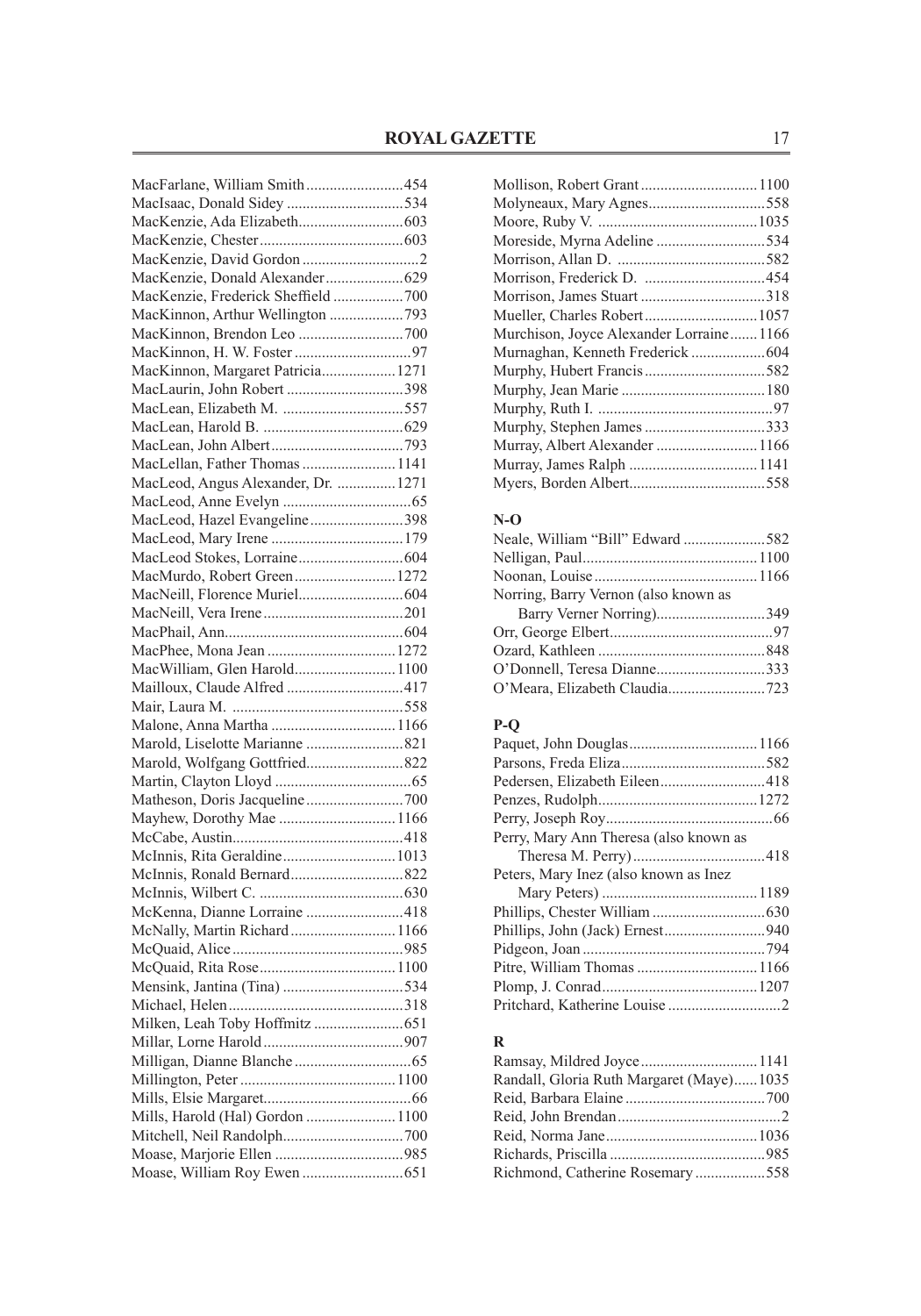### **S**

| Saunders, Mary Constance398                |  |
|--------------------------------------------|--|
|                                            |  |
|                                            |  |
|                                            |  |
|                                            |  |
| Sherren, P. Bennett (also known as         |  |
|                                            |  |
|                                            |  |
| Silvaggio, Gregoria "Gregory" Anthony  534 |  |
|                                            |  |
|                                            |  |
|                                            |  |
| Spodnik, Michael J., Jr. (also known as    |  |
|                                            |  |
|                                            |  |
|                                            |  |
|                                            |  |
|                                            |  |
| Sullivan, Joan Helen Eulalie (also known   |  |
|                                            |  |
|                                            |  |

#### **T**

| Thrasher, Dorothy Kathleen Louise 1189 |  |
|----------------------------------------|--|

#### **U-V**

| Van Ekris, Gysbertje (also known as |  |
|-------------------------------------|--|
|                                     |  |
|                                     |  |
|                                     |  |
|                                     |  |
|                                     |  |

### **W-X-Y-Z**

### **ESTATES — Notice of Correction**

Correction to Place of Payment MacKenzie, David Gordon, Estate of ..........61

Correction to Personal Representative Whittle, Penni M., Estate of.......................364

### **Marriage Act Notices**

### **Cancelled Registrations**

|--|--|--|--|

### **Registrations**

| Cameron, Rev. Bethe Benjamin577  |  |
|----------------------------------|--|
|                                  |  |
|                                  |  |
|                                  |  |
| MacNeill, Rev. Karen L.  1162    |  |
| MacPherson, Rev. Donald M.  1162 |  |
|                                  |  |
|                                  |  |
|                                  |  |
|                                  |  |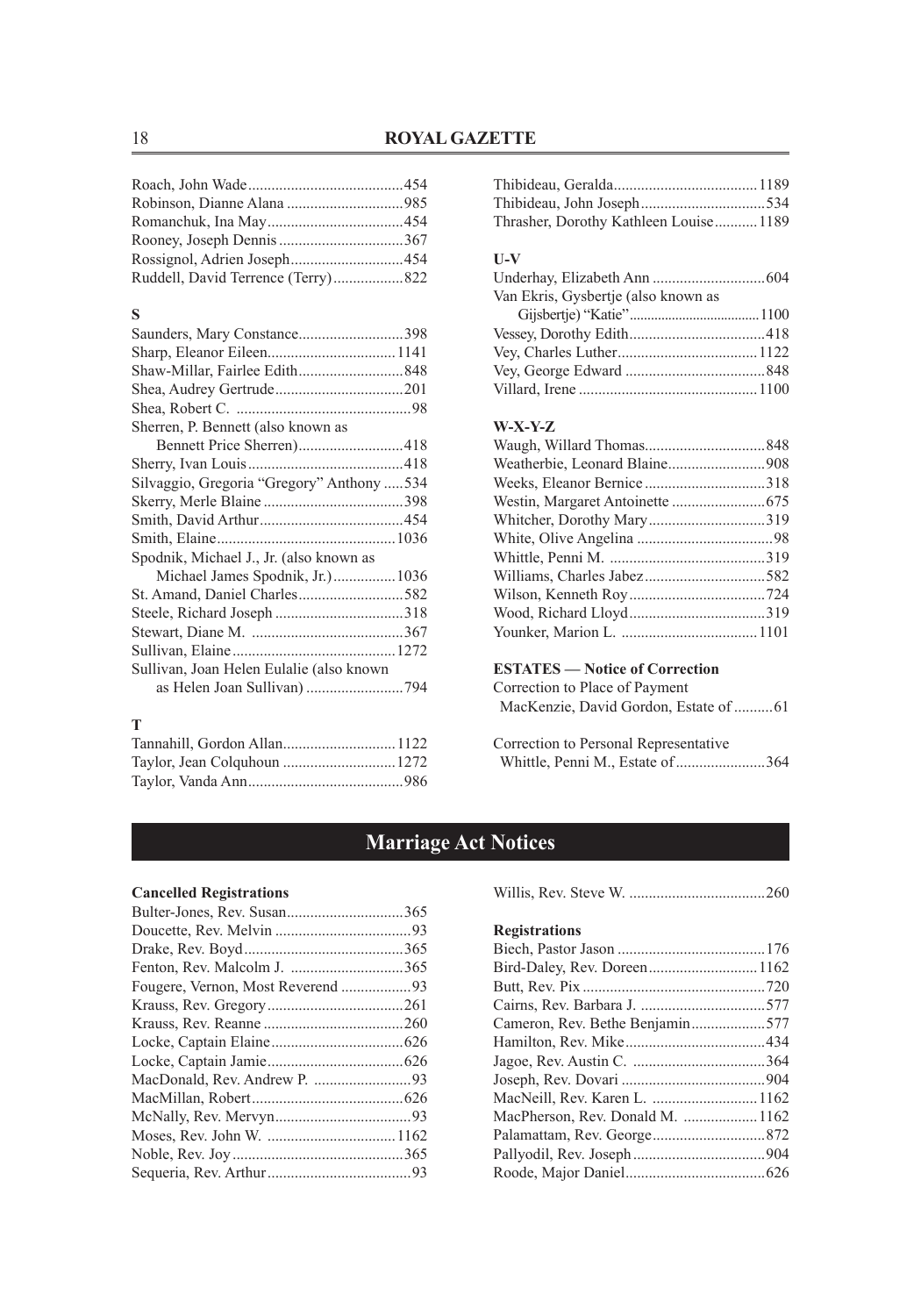#### **Temporary Registrations**

| Boutilier, The Rev. Frances530 |  |
|--------------------------------|--|
|                                |  |
|                                |  |
|                                |  |
|                                |  |
|                                |  |
|                                |  |
|                                |  |
|                                |  |
|                                |  |
|                                |  |
|                                |  |
|                                |  |
|                                |  |
|                                |  |

| MacLennan, Rev. Daniel G. 434     |  |
|-----------------------------------|--|
| MacPherson, Rev. Donald M. 414    |  |
|                                   |  |
| McAloon, Pastor Patrick James 451 |  |
|                                   |  |
|                                   |  |
|                                   |  |
|                                   |  |
|                                   |  |
|                                   |  |
|                                   |  |
|                                   |  |
|                                   |  |
|                                   |  |
|                                   |  |

### **Miscellaneous Notices**

#### *Area Industrial Commission Act*

| Application for Leave to Surrender Charter |
|--------------------------------------------|
| Commission Industrielle de la Baie         |
|                                            |
| Greater Summerside Area Industrial         |
|                                            |
| Kensington Area Industrial Commission1184  |
| Souris Area Industrial Commission 1185     |
| Three Rivers Industrial Commission 1185    |
| West Prince Industrial Commission  1185    |
|                                            |

#### *Co-operative Associations Act*

| Certificate of Incorporation      |
|-----------------------------------|
| Royal Investment III Co-operative |
|                                   |

| Restored Co-operative            |  |
|----------------------------------|--|
| West Prince Livestock Assembling |  |
|                                  |  |

#### *Criminal Code of Canada*

| Analysts |  |
|----------|--|
|          |  |
|          |  |
|          |  |

#### Qualified Technicians

| O'Doherty, Stephen Donald Leo434 |  |
|----------------------------------|--|
|                                  |  |
|                                  |  |
|                                  |  |

#### *Election Act*

|--|--|--|--|

### *Environmental Protection Act*

| <b>Environment Officer Designation</b> |  |
|----------------------------------------|--|
|                                        |  |
|                                        |  |
|                                        |  |
| MacConnell, Lorne Blair346             |  |

### *Expropriation Act*

|  |  | Vesting of Lands at Stanley Bridge956 |  |
|--|--|---------------------------------------|--|
|  |  |                                       |  |

### *Heritage Places Protection Act*

| Heritage Place Designations |  |
|-----------------------------|--|
|                             |  |
|                             |  |
|                             |  |
|                             |  |
|                             |  |
|                             |  |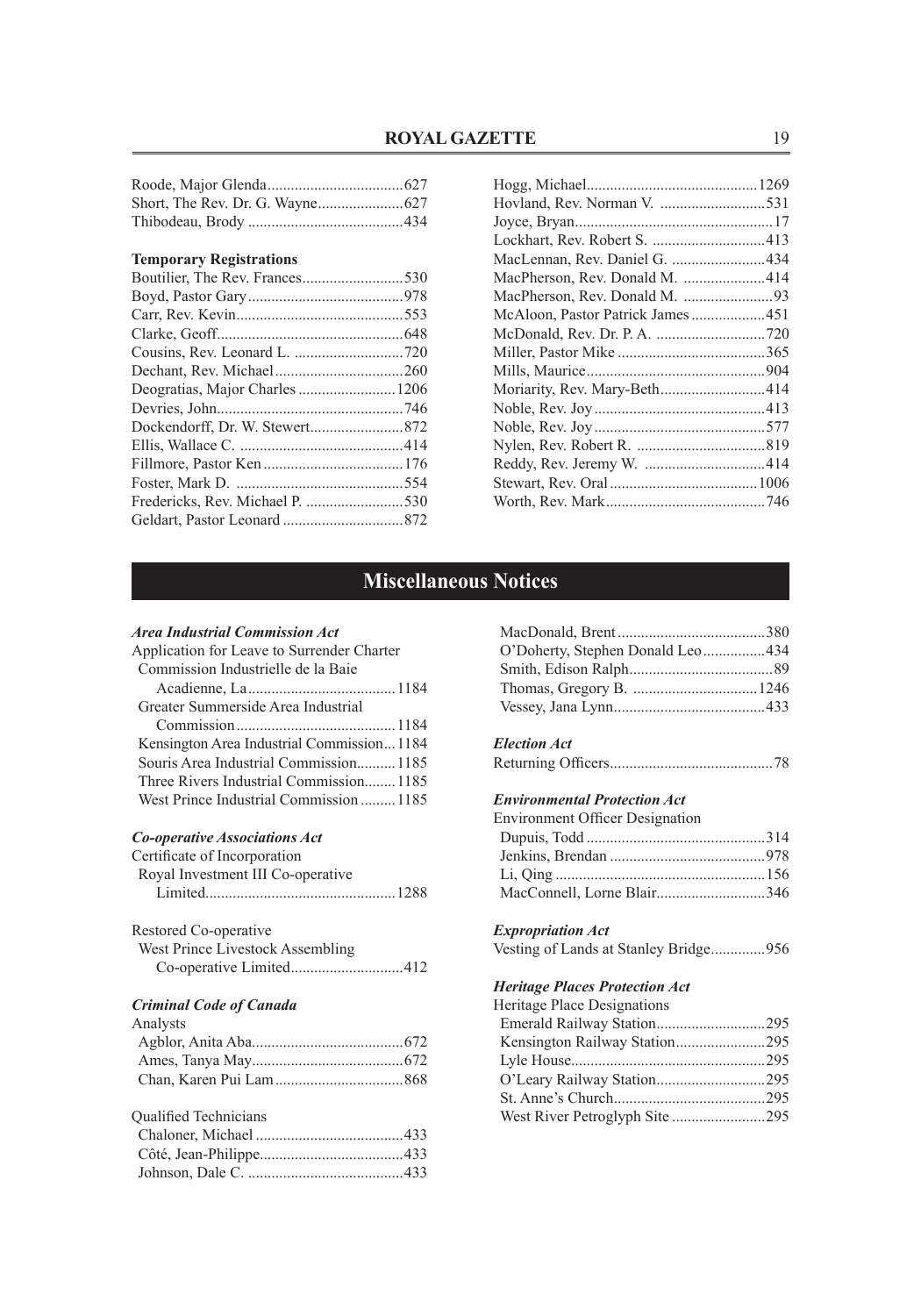| Intention to Designate Heritage Place |  |
|---------------------------------------|--|
| Alberton Railway Station 112          |  |
|                                       |  |
|                                       |  |
|                                       |  |
| O'Leary Railway Station 112           |  |
|                                       |  |
|                                       |  |
|                                       |  |

#### *International Interests in Mobile Aircraft Equipment Act*

Protocol to the Convention on International Interests in Mobile Equipment on Matters Specific to Aircraft Equipment ..956

### *Judicature Act*

| Deputy Registrars |  |
|-------------------|--|
|                   |  |
|                   |  |
|                   |  |

### Interest

| Amended Monthly Notice of Interest Rate |  |
|-----------------------------------------|--|
|                                         |  |
| Monthly Notice of Interest Rate30       |  |
|                                         |  |
| Monthly Notice of Interest Rate360      |  |
| Monthly Notice of Interest Rate428      |  |
| Monthly Notice of Interest Rate548      |  |
|                                         |  |
|                                         |  |
|                                         |  |
| Monthly Notice of Interest Rate 1072    |  |
| Monthly Notice of Interest Rate 1243    |  |
| Quarterly Notice of Prejudgment and     |  |
|                                         |  |
| Quarterly Notice of Prejudgment and     |  |
|                                         |  |
| Quarterly Notice of Prejudgment and     |  |
|                                         |  |
| Quarterly Notice of Prejudgment and     |  |
|                                         |  |

### Postjudgment Rates.............................1072

#### *Lands Protection Act*

|  | Island Regulatory and Appeals Commission |  |
|--|------------------------------------------|--|
|  | Aggregate Land Holding Disclosure1158    |  |

#### *Legal Profession Act*

| $L_{\mathcal{L}}$ at 1 10 jessivn 71 cm |                                    |  |
|-----------------------------------------|------------------------------------|--|
|                                         | Amendments to the Regulations  190 |  |

| <b>Legislative Assembly of Prince Edward Island</b> |  |
|-----------------------------------------------------|--|
|                                                     |  |

| Petition for Private Bill 1119                                                                                                 |
|--------------------------------------------------------------------------------------------------------------------------------|
| Rules of the Legislative Assembly<br>Introduction of Private Bills 1119                                                        |
| <b>Natural Areas Protection Act</b><br>Public Comment Invited/Information Session<br>Proposal to revoke designation of land in |
| <b>Notice to Creditors and Others</b><br>Estate of Estelle Jane Sewell153                                                      |
| <b>Notice of Public Meeting</b><br>City of Charlottetown                                                                       |
| <b>Planning Act</b>                                                                                                            |
| Official Plans and Bylaws (etc.)                                                                                               |
| Borden-Carleton, Town of1247                                                                                                   |
| Brackley, Community of 36                                                                                                      |
|                                                                                                                                |
| Charlottetown, City of1077                                                                                                     |
|                                                                                                                                |
|                                                                                                                                |
| Victoria, Community of298                                                                                                      |
| Quieting Titles Act<br>Property of                                                                                             |
|                                                                                                                                |
|                                                                                                                                |
|                                                                                                                                |
|                                                                                                                                |
|                                                                                                                                |
|                                                                                                                                |
| Town of North Rustico 126                                                                                                      |
|                                                                                                                                |
| <b>Real Property Tax Act</b>                                                                                                   |
| Notice of Tax Sale                                                                                                             |
| Property of                                                                                                                    |
|                                                                                                                                |
|                                                                                                                                |
|                                                                                                                                |
|                                                                                                                                |
|                                                                                                                                |
|                                                                                                                                |
|                                                                                                                                |
| Blacquiere, Andrew Ivan 256                                                                                                    |
|                                                                                                                                |
| Blacquiere, Joseph Kevin Robert 257                                                                                            |
| Blacquiere, Joseph Kevin Robert 57                                                                                             |
|                                                                                                                                |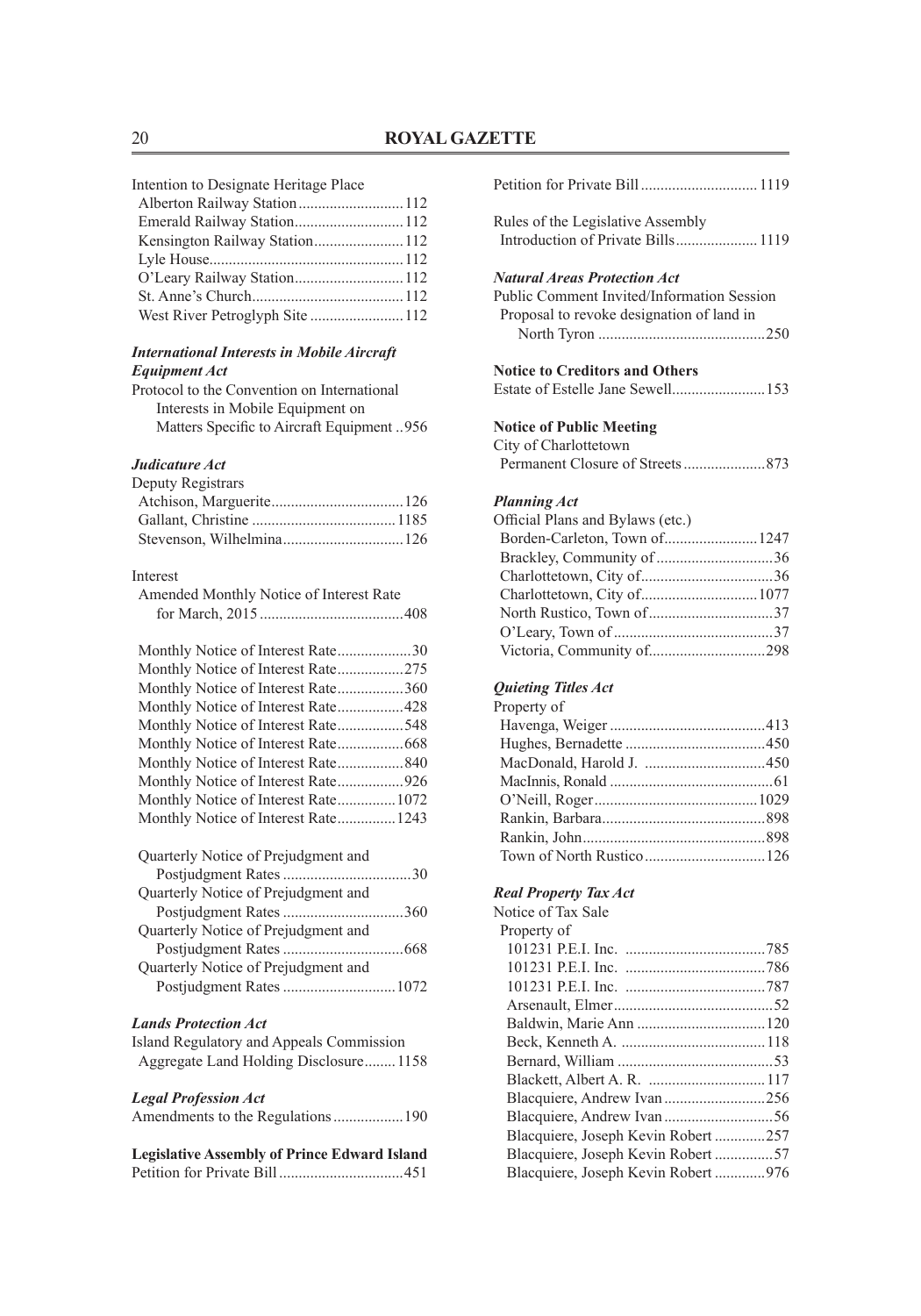| Blaisdell, Francis, in trust for C. J. Blaisdell 117 |  |
|------------------------------------------------------|--|
| Blaisdell, Joyce, in trust for C. J. Blaisdell  117  |  |
|                                                      |  |
|                                                      |  |
| Buchanan, Norman Simpson50                           |  |
|                                                      |  |
|                                                      |  |
| Byrne, John C., Estate of  115                       |  |
|                                                      |  |
|                                                      |  |
|                                                      |  |
|                                                      |  |
| Carroll, Kenneth Ross  115                           |  |
|                                                      |  |
| Cheverie, Laura, Estate of  113                      |  |
|                                                      |  |
|                                                      |  |
|                                                      |  |
|                                                      |  |
|                                                      |  |
|                                                      |  |
|                                                      |  |
|                                                      |  |
|                                                      |  |
|                                                      |  |
| Creed, Mary Jane, Estate of 114                      |  |
| Cudmore, Kathy Margaret 119                          |  |
|                                                      |  |
|                                                      |  |
|                                                      |  |
|                                                      |  |
|                                                      |  |
|                                                      |  |
|                                                      |  |
|                                                      |  |
|                                                      |  |
|                                                      |  |
|                                                      |  |
|                                                      |  |
|                                                      |  |
|                                                      |  |
|                                                      |  |
|                                                      |  |
| Gamble, Florence Mae 257                             |  |
|                                                      |  |
|                                                      |  |
|                                                      |  |
|                                                      |  |
|                                                      |  |
|                                                      |  |
|                                                      |  |
|                                                      |  |
|                                                      |  |
|                                                      |  |
|                                                      |  |

| Hussain, Ayda E. Argueta C. 258    |  |
|------------------------------------|--|
| Hussain, Ayda E. Argueta C. 58     |  |
| J. A. Hughes Construction Ltd. 257 |  |
| J. A. Hughes Construction Ltd. 57  |  |
| Jarvis, Evelyn, Estate of  117     |  |
|                                    |  |
|                                    |  |
|                                    |  |
|                                    |  |
|                                    |  |
|                                    |  |
|                                    |  |
|                                    |  |
|                                    |  |
|                                    |  |
|                                    |  |
|                                    |  |
|                                    |  |
|                                    |  |
| MacDonald, H. Allister 115         |  |
|                                    |  |
|                                    |  |
| MacDonald, Ronald G.  192          |  |
| MacDonald, Shirley V. 192          |  |
|                                    |  |
|                                    |  |
| MacKenzie, Howard 118              |  |
|                                    |  |
|                                    |  |
| Mercer Computer Systems Inc.  194  |  |
| Mercer Computer Systems Inc.  194  |  |
| Mercer Computer Systems Inc.  194  |  |
| Mercer Computer Systems Inc.  195  |  |
| Mercer Computer Systems Inc.  195  |  |
|                                    |  |
|                                    |  |
|                                    |  |
|                                    |  |
|                                    |  |
| Richards, F. Arden, Estate of 868  |  |
|                                    |  |
|                                    |  |
|                                    |  |
|                                    |  |
|                                    |  |
|                                    |  |
|                                    |  |
|                                    |  |
|                                    |  |
|                                    |  |
|                                    |  |
|                                    |  |
|                                    |  |
|                                    |  |
|                                    |  |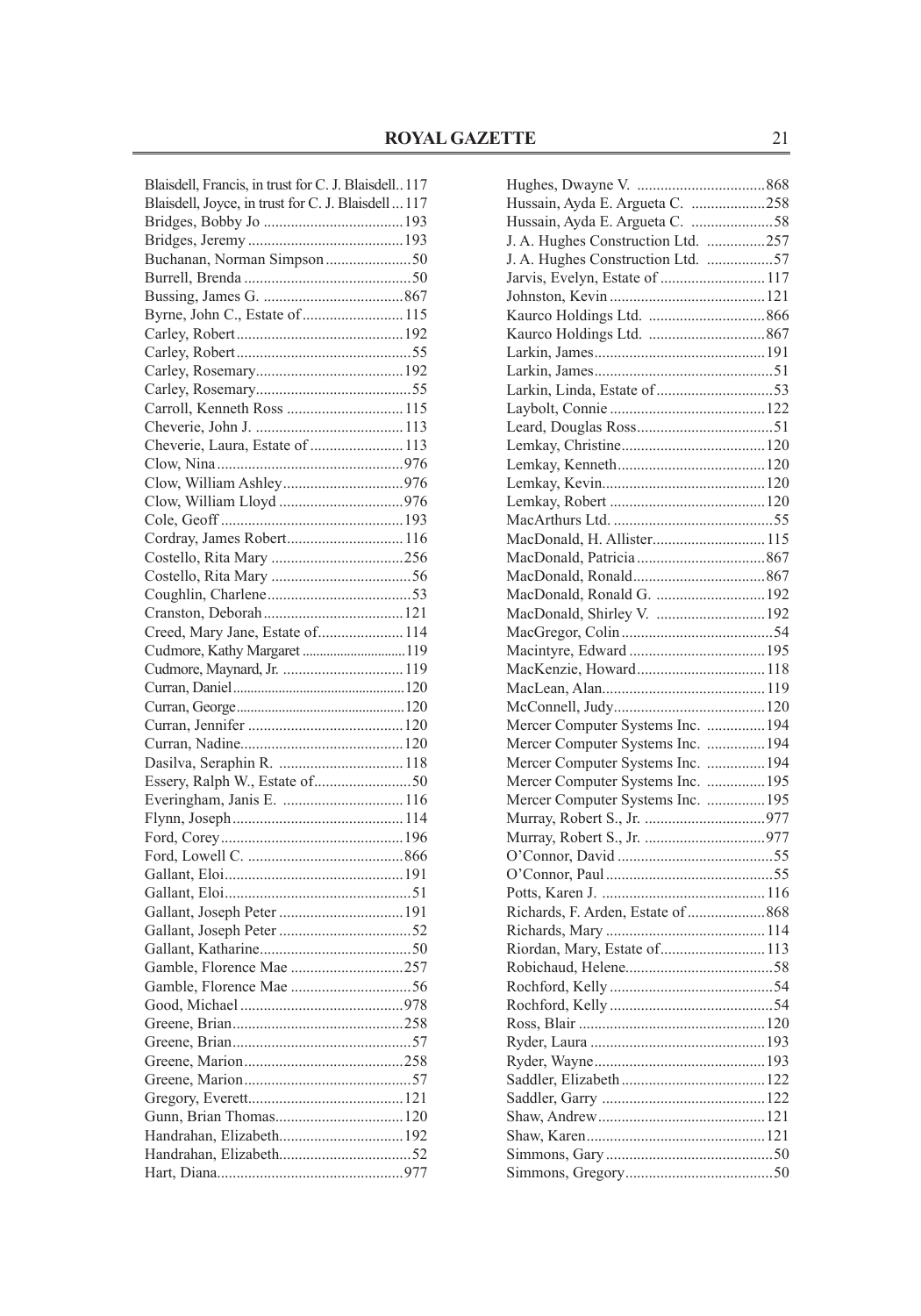### *Rental of Residential Property Act*

| Island Regulatory and Appeals Commission<br>Allowable Percentage Residential Rent |  |  |  |
|-----------------------------------------------------------------------------------|--|--|--|
|                                                                                   |  |  |  |
| Office of the Director of Residential Rental<br>Property                          |  |  |  |
| Invitation for Written Presentations re                                           |  |  |  |
| Allowable Percentage of Rent Increase                                             |  |  |  |
|                                                                                   |  |  |  |
| <b>Securities Act</b><br>Amendment of National Instrument 281                     |  |  |  |
|                                                                                   |  |  |  |
| Amendment of National Instrument and<br>Implementing Multilateral Instrument819   |  |  |  |

|--|--|

### *Trails Act*

| Deputy Trail Manager                             |
|--------------------------------------------------|
|                                                  |
| Trail Manager                                    |
|                                                  |
| <b>Wildlife Conservation Act</b>                 |
| <b>Cadet Conservation Officers</b>               |
| Jamieson, Michael Ryan George 1009               |
|                                                  |
|                                                  |
| <b>Conservation Officer</b>                      |
|                                                  |
| <b>Winding-up and Restructuring Act (Canada)</b> |
| Reliance Canada - Proposed Settlement and        |
| Discharge of Claims re insurance                 |
| policies issued to Imperial Tobacco              |
|                                                  |
| Reliance Canada - Proposed Settlement and        |
| Discharge of Claims re insurance                 |
| policies issued to Rothmans, Benson &            |
|                                                  |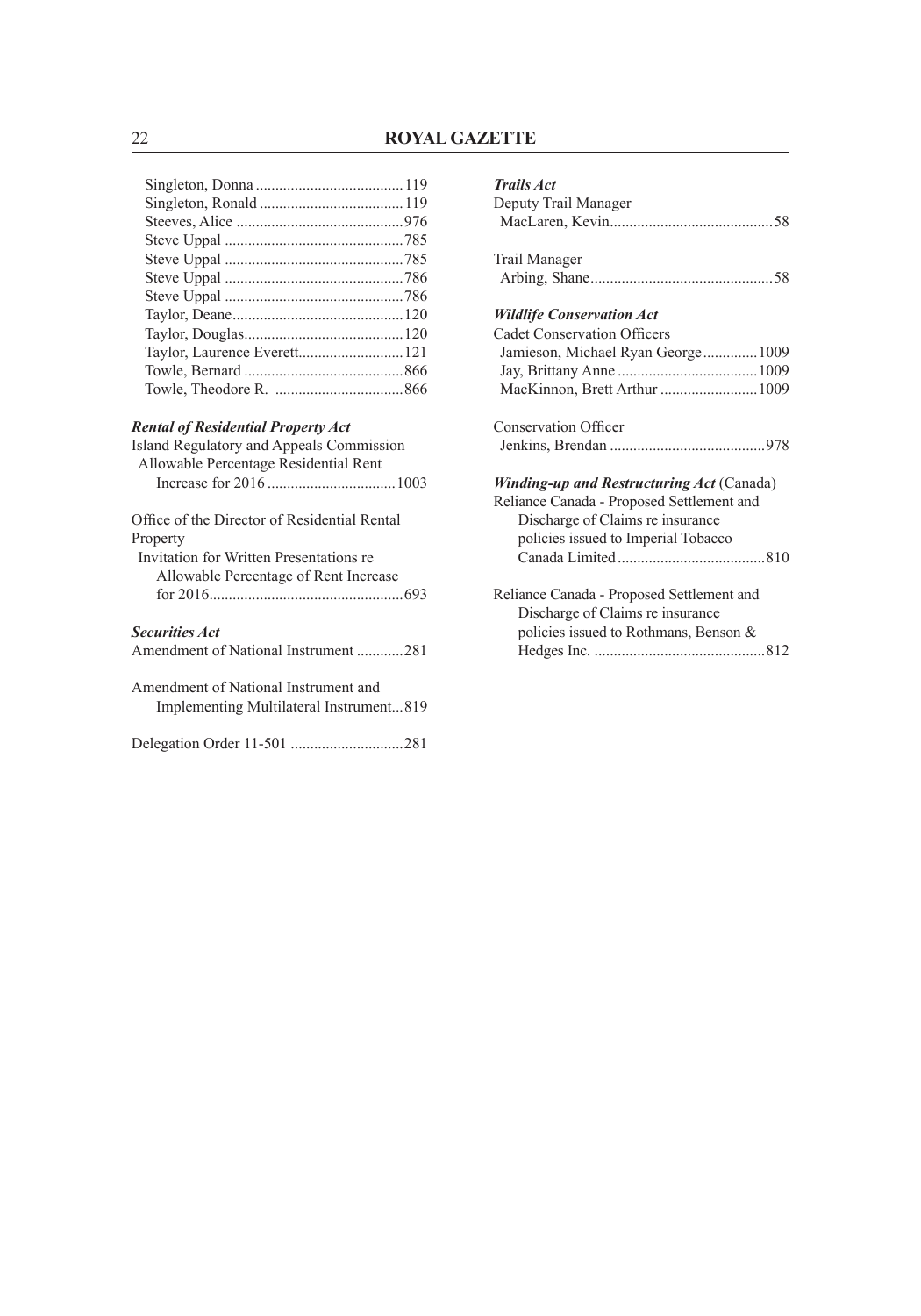### **Orders**

| An Act to Incorporate the Prince Edward     | <b>Public Acts of Prince Edward Island</b>                         |
|---------------------------------------------|--------------------------------------------------------------------|
| <b>Island Real Estate Association</b>       | Assignment of Individual Acts to                                   |
| Bylaws Revised March 2014 approved as       | Departments for Administration                                     |
|                                             | as at February 23, 2015232                                         |
| <b>Criminal Code of Canada</b>              | Assignment of Individual Acts to                                   |
| Victim Impact Statement and Community       | Departments for Administration                                     |
|                                             |                                                                    |
| <b>Executive Council</b>                    | <b>Public Departments Act</b>                                      |
| <b>Executive Council Act</b>                | Department of Finance                                              |
| Establishment of Cabinet Committee on       | Transfer of Powers, Duties and Functions                           |
|                                             | and Control and Supervision to<br>Secretary to Treasury Board 1093 |
| Ministerial Responsibility for the          |                                                                    |
| Administration and Supervision of           | Departments of Government,                                         |
| Certain Statutes, Designation by the        | Ministers of the Crown,                                            |
| Lieutenant Governor In Council              | Department Name Change and Transfer                                |
| as at February 23, 2015215                  | of Ministerial Responsibility 212                                  |
| Ministerial Responsibility for the          | Departments of Government,                                         |
| Administration and Supervision of           | Ministers of the Crown,                                            |
| Certain Statutes, Designation by the        | Changes of Name, Amalgamations,                                    |
| Lieutenant Governor In Council              | Variances and Transfers488                                         |
|                                             |                                                                    |
|                                             | Departments of Government                                          |
| Ministerial Responsibility for Various      | Ministers of the Crown                                             |
| Boards, Commissions and Agencies            | Transfer of Control and Supervision of                             |
| as at February 23, 2015224                  |                                                                    |
| Ministerial Responsibility for Various      | Departments of Government                                          |
| Boards, Commissions and Agencies            | Ministers of the Crown                                             |
|                                             | Transfer of Control and Supervision of                             |
|                                             | Office of Vital Statistics                                         |
| Ministerial Responsibility Subject Areas214 |                                                                    |
| Ministerial Responsibility Subject Areas496 | <b>Social Assistance Act</b>                                       |
|                                             | Established Rates of Financial Assistance  376                     |
| Judicature Act                              |                                                                    |
| Rules of Court, Nineteenth Series of        |                                                                    |
| Amendments to the 1996 Consolidation        |                                                                    |
|                                             |                                                                    |
| Judicature Act Erratum                      |                                                                    |
| Rules of Court, Nineteenth Series of        |                                                                    |
| Amendments to the 1996 Consolidation        |                                                                    |

and Publication Manner [Re-issued] .....865

| Departments for Administration           |
|------------------------------------------|
|                                          |
| <b>Public Departments Act</b>            |
| Department of Finance                    |
| Transfer of Powers, Duties and Functions |
| and Control and Supervision to           |
| Secretary to Treasury Board 1093         |
| Departments of Government,               |
| Ministers of the Crown,                  |
| Department Name Change and Transfer      |
| of Ministerial Responsibility 212        |
| Departments of Government,               |
| Ministers of the Crown,                  |
| Changes of Name, Amalgamations,          |
| Variances and Transfers488               |
| Departments of Government                |
| Ministers of the Crown                   |
| Transfer of Control and Supervision of   |
| Office of Vital Statistics 1115          |
| Departments of Government                |
| Ministers of the Crown                   |
| Transfer of Control and Supervision of   |
| Office of Vital Statistics               |

| эосии дээнжигс да                             |  |
|-----------------------------------------------|--|
| Established Rates of Financial Assistance 376 |  |
|                                               |  |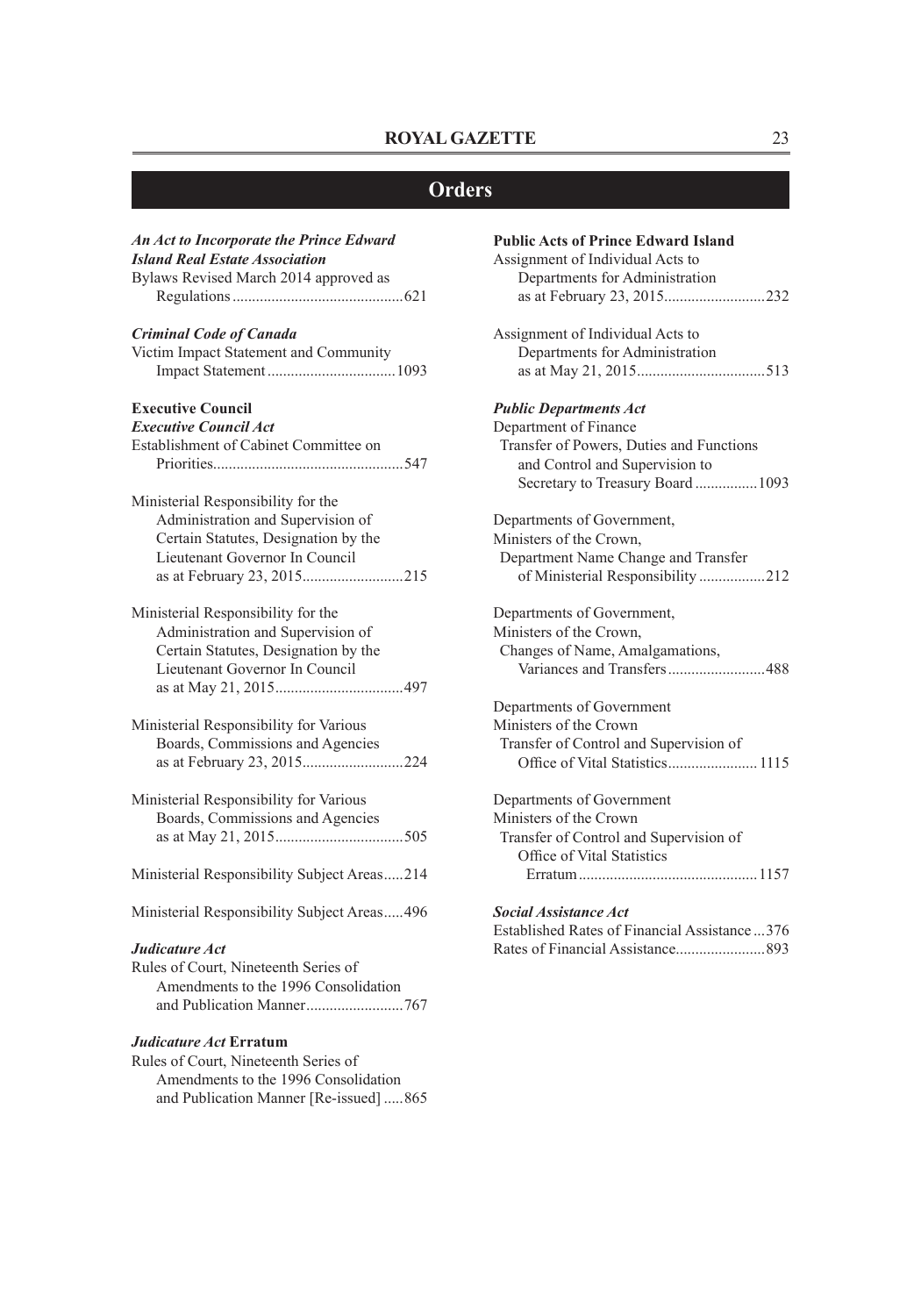## **Partnership Act Notices**

### **Dissolutions**

| Abegweit Outfitting Co. 122                   |  |
|-----------------------------------------------|--|
|                                               |  |
|                                               |  |
| Amerisourcebergen Canada599                   |  |
|                                               |  |
|                                               |  |
| Annie's Table Culinary Studio1266             |  |
|                                               |  |
|                                               |  |
| Atlantech Coastal Design & Services717        |  |
|                                               |  |
| Atlantech Systems and Equipment 717           |  |
| Atlantic Business Alliance  1030              |  |
| Atlantic Hoist Installations  122             |  |
| Atlantic Wireless Security Systems  694       |  |
| Bamboo Garden Restaurant574                   |  |
|                                               |  |
|                                               |  |
|                                               |  |
|                                               |  |
| Black Pearl Oyster Farm 1159                  |  |
| Black Whale Sea Salt Company, The  1117       |  |
| Blackhawk Custom Builders574                  |  |
|                                               |  |
|                                               |  |
|                                               |  |
|                                               |  |
| Brava Brewing Company 1180                    |  |
| Brighton Singing Studio  1117                 |  |
| Brookfield Johnson Controls409                |  |
| Brookfield Johnson Controls Canada 409        |  |
|                                               |  |
|                                               |  |
| Cavendish Corner General Store 296            |  |
|                                               |  |
|                                               |  |
|                                               |  |
| Charlotte's Rose Inn Boutique Hotel, The670   |  |
| Charlotte's Rose Inn Boutique Hotel, The 1180 |  |
| Charlottetown Sport & Social Club527          |  |
|                                               |  |
|                                               |  |
|                                               |  |
|                                               |  |
|                                               |  |
|                                               |  |
|                                               |  |
|                                               |  |
|                                               |  |
| Cottage Industry Home Decor  1159             |  |
|                                               |  |

| Doucette's Home Renovators 527                  |  |
|-------------------------------------------------|--|
|                                                 |  |
|                                                 |  |
|                                                 |  |
|                                                 |  |
|                                                 |  |
|                                                 |  |
|                                                 |  |
|                                                 |  |
|                                                 |  |
|                                                 |  |
| Ellen's Creek Convenience Store33               |  |
|                                                 |  |
|                                                 |  |
| Family Footcare Centre362                       |  |
|                                                 |  |
|                                                 |  |
|                                                 |  |
| First Commercial Realty Property                |  |
|                                                 |  |
|                                                 |  |
| Fonds Communs Manuvie 933                       |  |
|                                                 |  |
|                                                 |  |
|                                                 |  |
| Gamecave Entertainment296                       |  |
|                                                 |  |
| GE Commercial Finance Fleet Services 901        |  |
| GE Energy Services/GE Services                  |  |
|                                                 |  |
|                                                 |  |
| Go-Wash Solutions Car Cleaning 343              |  |
|                                                 |  |
|                                                 |  |
|                                                 |  |
| Harbourside Takeout Northport 362               |  |
|                                                 |  |
|                                                 |  |
|                                                 |  |
|                                                 |  |
|                                                 |  |
|                                                 |  |
| Hydraulic Power Plus 2014 933                   |  |
|                                                 |  |
| <b>Investissements Manuvie Fonds Communs933</b> |  |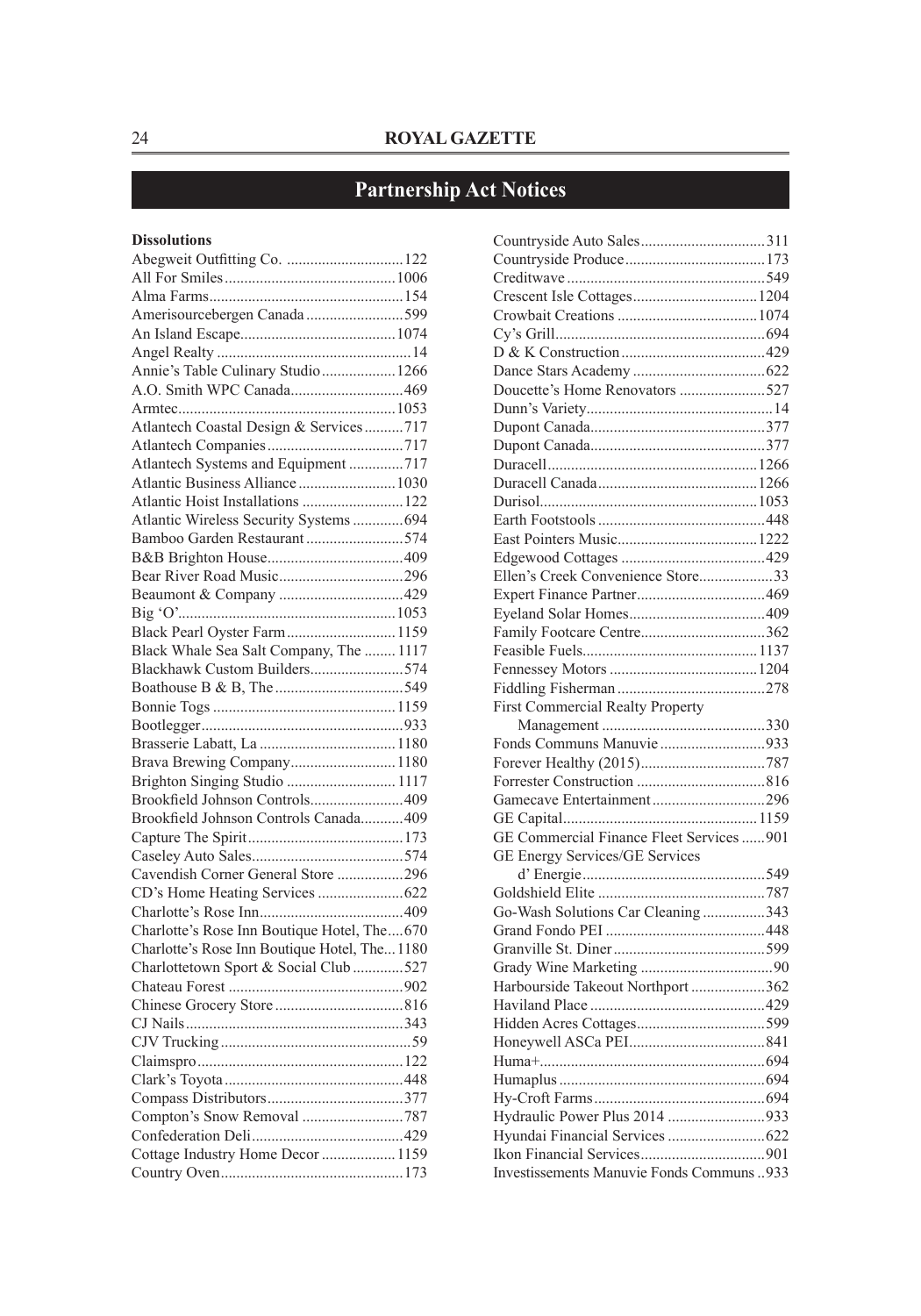| Island Standardbred Sales and Services33   |  |
|--------------------------------------------|--|
|                                            |  |
| ITML Horticultural Products 377            |  |
|                                            |  |
|                                            |  |
|                                            |  |
| J.J. Stewart Soda Company343               |  |
|                                            |  |
| JOBOP - Career Opportunities &             |  |
|                                            |  |
|                                            |  |
|                                            |  |
| Just For You School Age Program  1266      |  |
| KIA Canada Financial Services  622         |  |
|                                            |  |
| Kildare Capes Hide-Away Cottage599         |  |
| Kristie's Family Restaurant & Lounge 296   |  |
|                                            |  |
|                                            |  |
|                                            |  |
| Labatt Breweries Atlantic Region 1180      |  |
| Labatt Breweries of Canada1180             |  |
| Labatt Brewing Company 1180                |  |
| Land Rover Financial Services  14          |  |
|                                            |  |
|                                            |  |
| Lighthouse Cranberry Company90             |  |
|                                            |  |
| Live Techs Computer Services  1204         |  |
| MacCallum Sewer Septic Water 90            |  |
|                                            |  |
|                                            |  |
| Manulife Investments Mutual Funds 933      |  |
|                                            |  |
|                                            |  |
| Maritime Clearance Center409               |  |
| Mayfield Country Market & Garden Centre743 |  |
|                                            |  |
|                                            |  |
|                                            |  |
|                                            |  |
|                                            |  |
|                                            |  |
|                                            |  |
| Natural Choice Woodworks33                 |  |
|                                            |  |
| North Shore Surf Company, The296           |  |
|                                            |  |
| P & P Co./Pizza & Poutine Company362       |  |
|                                            |  |
|                                            |  |

| P.E.I. Cruiseshipcenters 1137              |  |
|--------------------------------------------|--|
|                                            |  |
|                                            |  |
|                                            |  |
| Pharmaceutical Partners of Canada 816      |  |
|                                            |  |
|                                            |  |
| Philips Éclairage Automobile  670          |  |
|                                            |  |
|                                            |  |
| Points East Audio Visual 1204              |  |
|                                            |  |
| Prince Edward Island Ocean Products 1030   |  |
| QDE Construction Services933               |  |
| Rainbow International of P.E.I. 622        |  |
|                                            |  |
|                                            |  |
|                                            |  |
| Redstone Realty Advisors933                |  |
| Reliance Protectron Security Services 694  |  |
|                                            |  |
| Repeats Quality Used Family Clothing  122  |  |
|                                            |  |
|                                            |  |
|                                            |  |
|                                            |  |
|                                            |  |
|                                            |  |
|                                            |  |
|                                            |  |
| Salient Surgical Technologies 1006         |  |
| Salient Surgical Technologies Canada  1006 |  |
|                                            |  |
|                                            |  |
|                                            |  |
|                                            |  |
| Serendipity Boutique 2014 599              |  |
| Services Financiers de Kia Canada 622      |  |
| Shared Ocean Brokerage 1244                |  |
|                                            |  |
|                                            |  |
|                                            |  |
|                                            |  |
|                                            |  |
|                                            |  |
|                                            |  |
|                                            |  |
|                                            |  |
|                                            |  |
|                                            |  |
|                                            |  |
|                                            |  |
|                                            |  |
|                                            |  |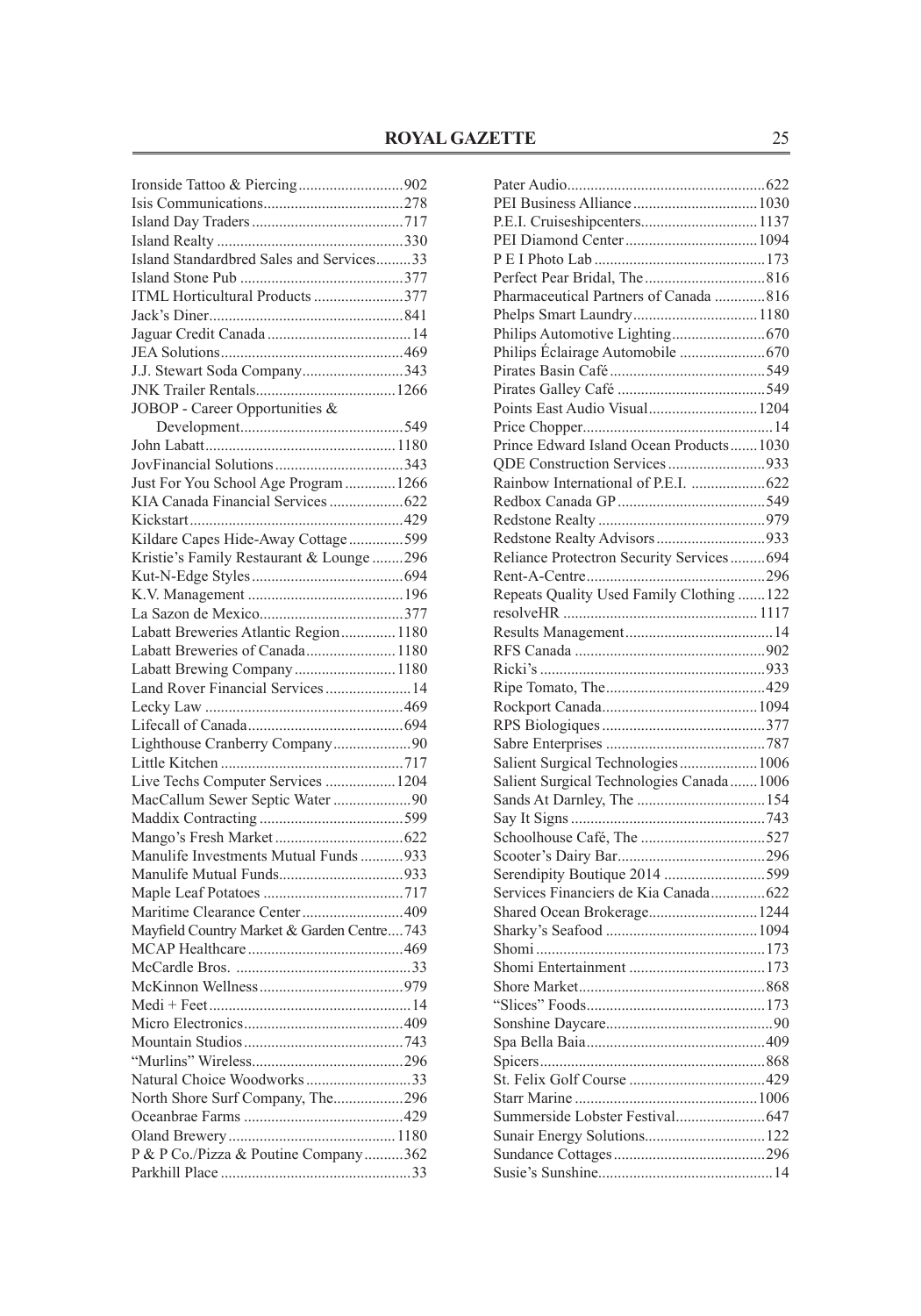| Ta Ke Sushi (Restaurant)  1287     |  |
|------------------------------------|--|
|                                    |  |
|                                    |  |
|                                    |  |
|                                    |  |
| TDL Group of Companies, The 717    |  |
|                                    |  |
|                                    |  |
|                                    |  |
|                                    |  |
|                                    |  |
| Transamerica Life Canada  1159     |  |
| Tri-County Painters Plus 1244      |  |
|                                    |  |
|                                    |  |
|                                    |  |
|                                    |  |
|                                    |  |
|                                    |  |
|                                    |  |
|                                    |  |
| Webster Marketing Group448         |  |
|                                    |  |
| Wintrust Immigration Consulting429 |  |
|                                    |  |
|                                    |  |
|                                    |  |
|                                    |  |
|                                    |  |

### **Intention to Remove Business Name**

|--|--|--|--|--|

### **Registrations**

### **A**

| A3 - Accredited Appraisal Associates551 |  |
|-----------------------------------------|--|
|                                         |  |
|                                         |  |
| Abounding Joy Christian Preschool934    |  |
|                                         |  |
| Above It All Roofing & Insulating 1161  |  |
|                                         |  |
|                                         |  |
| Active Nutrition and Supplements363     |  |
|                                         |  |
|                                         |  |
|                                         |  |

| Advanced Cleaning Technologies 1183  |  |
|--------------------------------------|--|
| Advantage Health Education 34        |  |
| Advantage Soccer Systems1075         |  |
| Adventures In Camping432             |  |
| Adventures Marine Zodiac Tours  1031 |  |
|                                      |  |
|                                      |  |
|                                      |  |
|                                      |  |
|                                      |  |
|                                      |  |
| Alex Moore Mobile Wash470            |  |
|                                      |  |
| All About You Event and Wedding      |  |
|                                      |  |
| All. Custom. Design. Cabinets312     |  |
|                                      |  |
| All Season Mobile Tire Repair 552    |  |
|                                      |  |
| Alley on Richmond, The1287           |  |
| Allied Cleaning Services575          |  |
|                                      |  |
|                                      |  |
|                                      |  |
| AMI Maintenance and Home Repair      |  |
|                                      |  |
| A.M.S. Property Management 934       |  |
|                                      |  |
| Andrew Peller Import Agency 91       |  |
|                                      |  |
|                                      |  |
|                                      |  |
|                                      |  |
| Anne's Cottage at the Barachois345   |  |
|                                      |  |
|                                      |  |
|                                      |  |
|                                      |  |
|                                      |  |
|                                      |  |
|                                      |  |
|                                      |  |
| Art Gallery of Anne Gallant345       |  |
|                                      |  |
|                                      |  |
|                                      |  |
|                                      |  |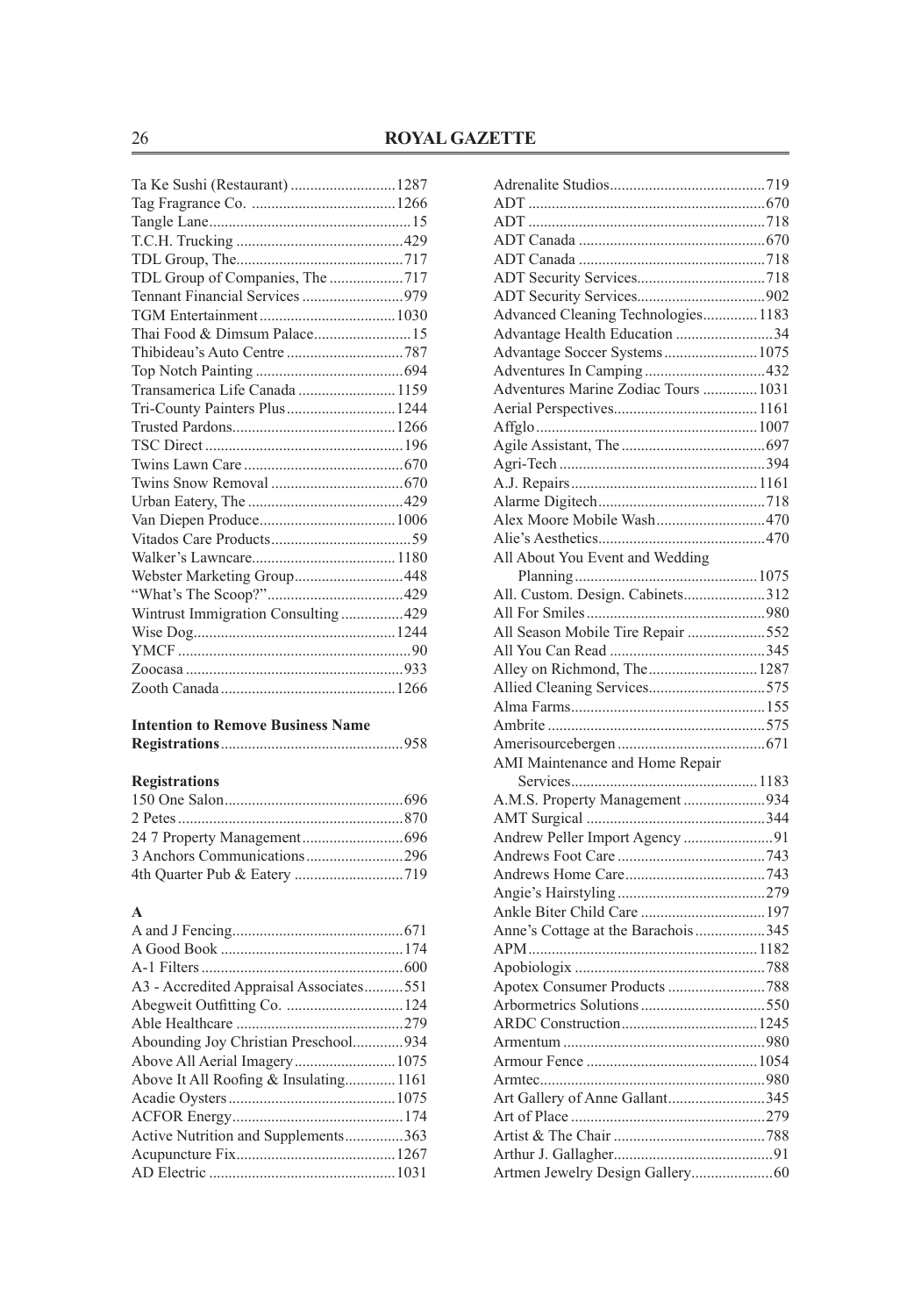| Atlantic Business Alliance 1031       |  |
|---------------------------------------|--|
|                                       |  |
|                                       |  |
| Atlantic Wireless Security Systems280 |  |
|                                       |  |
| Automatisation McKesson Canada431     |  |
|                                       |  |
|                                       |  |

### **B**

| B and B Brighton House  411                 |  |
|---------------------------------------------|--|
|                                             |  |
|                                             |  |
| Back to Black Accounting Services 1095      |  |
| Balance Your World Bookkeeping788           |  |
| Bamboo Garden Restaurant574                 |  |
|                                             |  |
|                                             |  |
| Battered Fish - Fish & Chip Company, The818 |  |
| Bayshore Charm Summer Home788               |  |
| BBCG Claims Services 124                    |  |
| BBCG Claims Services279                     |  |
| Beaconstone Associates  1008                |  |
|                                             |  |
|                                             |  |
|                                             |  |
| Beautycounter Canada  1181                  |  |
|                                             |  |
|                                             |  |
|                                             |  |
| Berkshire Hathaway Specialty Insurance  696 |  |
|                                             |  |
|                                             |  |
| Berry Patch at Tracadie Cross, The625       |  |
|                                             |  |
| Best View Building Maintenance  1095        |  |
|                                             |  |
|                                             |  |
| BIS Research & Consulting378                |  |
| Bittersweet Rose of Victoria 980            |  |
|                                             |  |
|                                             |  |
|                                             |  |
|                                             |  |
| Black Whale Sea Salt Company, The  1032     |  |
| Black Whale Sea Salt Company, The  1118     |  |
| Blackhawk Custom Builders575                |  |
| Blair Hall Upholstery & Refinishing 552     |  |
|                                             |  |

| Bluegrass Lawn and Tree Care 312           |  |
|--------------------------------------------|--|
|                                            |  |
|                                            |  |
| BMO Services de Fiducie et de              |  |
|                                            |  |
| BMO Trust and Estate Services 818          |  |
|                                            |  |
| Bonshaw Evergreen Farm280                  |  |
|                                            |  |
|                                            |  |
| Bottoms Up Bar & Grill345                  |  |
| Boys & Girls Club of Montague 1287         |  |
|                                            |  |
|                                            |  |
|                                            |  |
|                                            |  |
| Brian Walker & Associates Private Wealth   |  |
|                                            |  |
|                                            |  |
|                                            |  |
| Bright Spot Papier & Art1183               |  |
|                                            |  |
| Brighton Singing Studios 1118              |  |
| Brookfield Global Integrated Solutions 410 |  |
|                                            |  |
|                                            |  |
| Brudenell Canoe Kayak Club 788             |  |
| Bourgeois Farm - Auto Marine 1267          |  |
|                                            |  |
| Burkie-By-The-Bay Stables34                |  |
| Burrito Jax Charlottetown 1007             |  |
|                                            |  |
| Busted Knuckles Undercoating & Auto        |  |
|                                            |  |
|                                            |  |
|                                            |  |

### **C**

| Cairns & Neill Professional Foot Care  1183 |  |
|---------------------------------------------|--|
|                                             |  |
|                                             |  |
|                                             |  |
|                                             |  |
|                                             |  |
|                                             |  |
|                                             |  |
|                                             |  |
|                                             |  |
|                                             |  |
|                                             |  |
|                                             |  |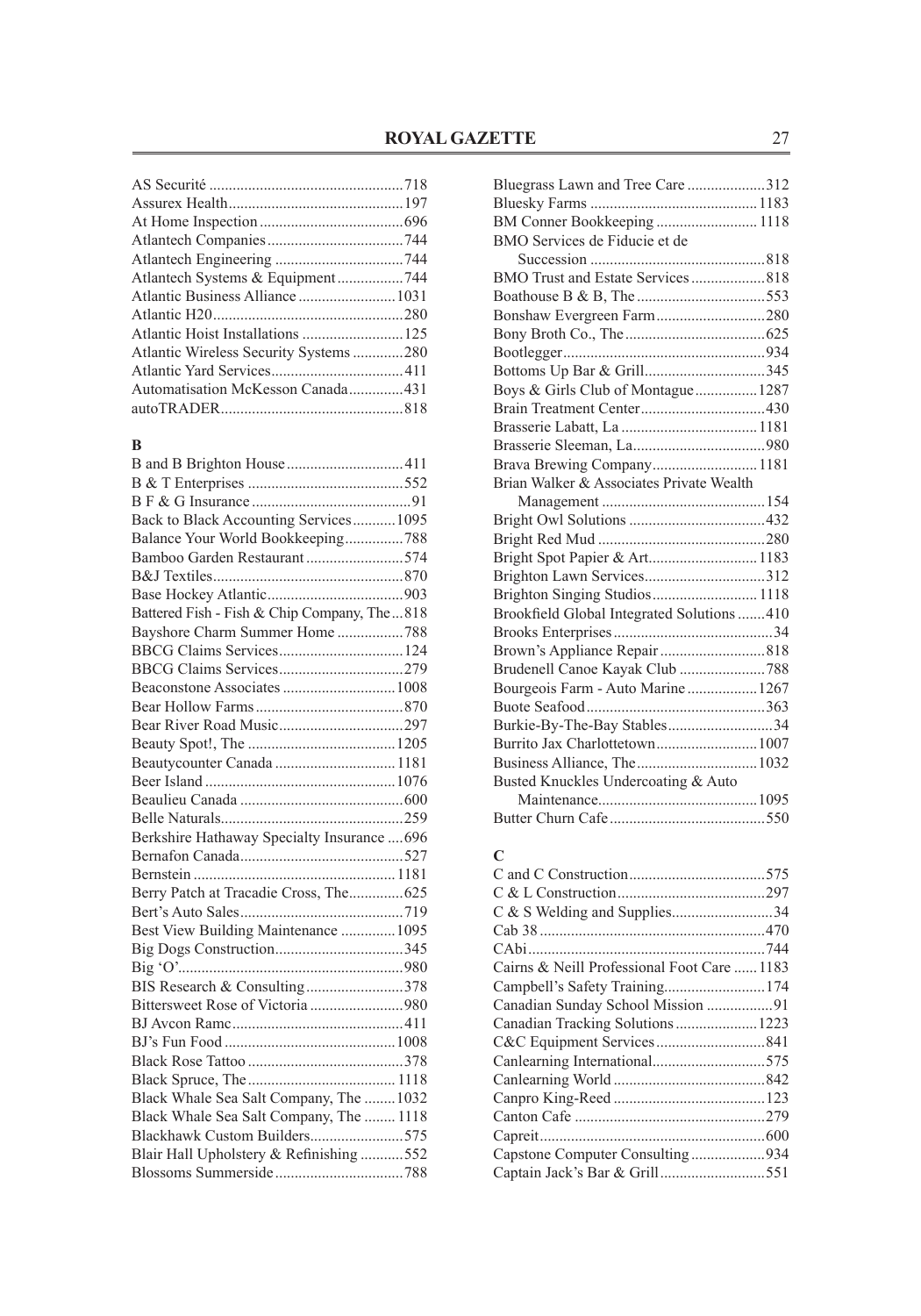| Carlyle Liquid Market Solutions 869         |  |
|---------------------------------------------|--|
|                                             |  |
|                                             |  |
|                                             |  |
| Cavendish Farms Wellness Centre 1076        |  |
|                                             |  |
| Centennial Nissan of Charlottetown 1031     |  |
| Centennial Nissan of Summerside 1031        |  |
|                                             |  |
| CG & B Group/Le Groupe CG & B, The 91       |  |
|                                             |  |
| Chances Smart Play Donagh34                 |  |
| Chances Smart Start St. Jean  1094          |  |
| Chances Smart Start West Kent  1095         |  |
| Chappell Custom Homes  1245                 |  |
|                                             |  |
| Charlotte's Rose Inn Boutique Hotel, The411 |  |
| Charlotte's Rose Inn Boutique Hotel, The671 |  |
| Charlottetown Cheese Company, The 1288      |  |
| Charlottetown Chiropractic980               |  |
| Charlottetown Film Festival, The 788        |  |
|                                             |  |
| Charlottetown Sport and Social Club 528     |  |
|                                             |  |
|                                             |  |
|                                             |  |
| ChemBio Data Analysis Technologies 1223     |  |
|                                             |  |
|                                             |  |
| China Point Potato Company789               |  |
|                                             |  |
|                                             |  |
|                                             |  |
|                                             |  |
|                                             |  |
|                                             |  |
|                                             |  |
|                                             |  |
|                                             |  |
| Clair Praught Demolition Services 280       |  |
|                                             |  |
| Claude Marcotte Lacrosse Plus Training1008  |  |
| Clean and Green Lawn Care312                |  |
|                                             |  |
|                                             |  |
| Club Après-Classe Évangéline934             |  |
|                                             |  |
|                                             |  |
| Colleen Landry Bookkeeping 449              |  |
|                                             |  |
| Complete Custom Renovations34               |  |
| Complete Home Solutions  1287               |  |
|                                             |  |

| Compton's Vegetable Stand788             |  |
|------------------------------------------|--|
|                                          |  |
|                                          |  |
|                                          |  |
|                                          |  |
|                                          |  |
|                                          |  |
|                                          |  |
|                                          |  |
|                                          |  |
|                                          |  |
| Creating What You Desire  1183           |  |
|                                          |  |
| Creative Solar Solutions  1076           |  |
|                                          |  |
|                                          |  |
| Crown Carpentry & Renovations 1054       |  |
|                                          |  |
|                                          |  |
|                                          |  |
| Cunningham Lindsey Special Investigation |  |
|                                          |  |
|                                          |  |
|                                          |  |
| CWCS Country Music.com 432               |  |
|                                          |  |
|                                          |  |

### **D**

| Desjardins Canadian Financial 410        |  |
|------------------------------------------|--|
|                                          |  |
| Dianne Birt Counselling and Wellness 744 |  |
|                                          |  |
|                                          |  |
| Diverse Tree Service (D.T.S.)  1183      |  |
| Diversified Metal Engineering 1245       |  |
|                                          |  |
|                                          |  |
|                                          |  |
| Donald Gorman Consulting155              |  |
|                                          |  |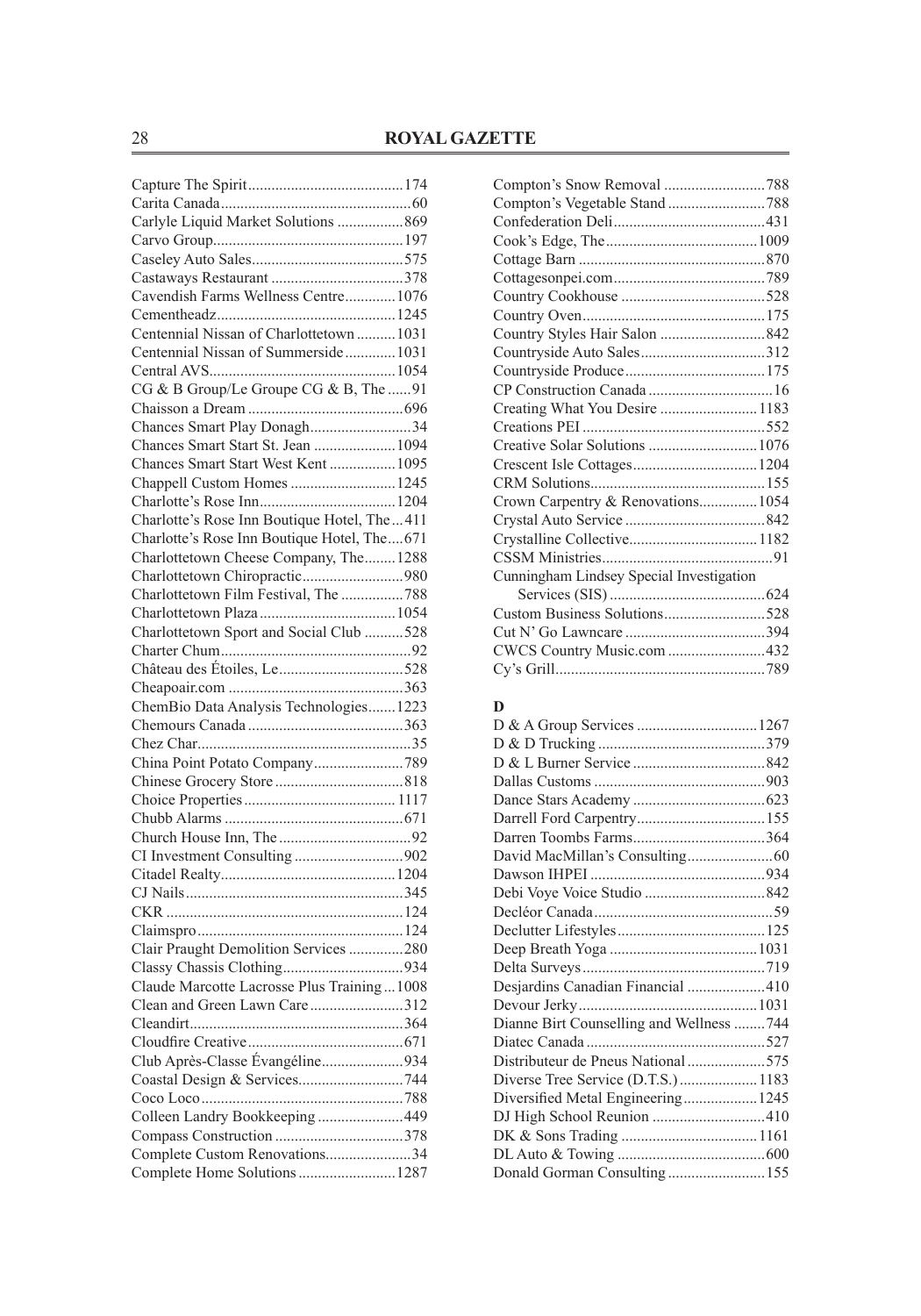| Down & Dirty Plumbing & Heating1031     |  |
|-----------------------------------------|--|
|                                         |  |
|                                         |  |
| Dr. Edmond Ghiabi Periodontist34        |  |
|                                         |  |
|                                         |  |
|                                         |  |
|                                         |  |
|                                         |  |
| Dundee Global Investment Management1160 |  |
|                                         |  |
|                                         |  |
|                                         |  |
|                                         |  |
|                                         |  |
|                                         |  |
|                                         |  |
| Dynacare Solutions d'Assurances378      |  |
|                                         |  |
|                                         |  |

## $\frac{E}{\Gamma}$

| Earthform Landscape Professionals 552   |  |
|-----------------------------------------|--|
|                                         |  |
|                                         |  |
|                                         |  |
|                                         |  |
|                                         |  |
| Eastern Wood Products  1205             |  |
|                                         |  |
|                                         |  |
|                                         |  |
|                                         |  |
|                                         |  |
| Edge 251 Mens & Ladies Clothing470      |  |
| Edge Environmental Services155          |  |
|                                         |  |
|                                         |  |
|                                         |  |
| Ellen's Creek Convenience Store35       |  |
|                                         |  |
| Embellish Floral and Home Decor  1008   |  |
|                                         |  |
| Emyvale Ranch Family Care and Tours 981 |  |
| Enriched Counselling Services175        |  |
| Enterprise Commercial Trucks 331        |  |
| Enterprise Rent-A-Truck331              |  |
|                                         |  |
|                                         |  |
|                                         |  |
| ESL Recruitment Solutions Canada789     |  |

### **F**

| F. Wallace Clancy & Son Insurance155          |  |
|-----------------------------------------------|--|
| Family Foot Care Centre363                    |  |
|                                               |  |
| Fantasiarose Sensual Products 744             |  |
|                                               |  |
|                                               |  |
|                                               |  |
|                                               |  |
| Festival Of Fall Halls, The 1117              |  |
|                                               |  |
|                                               |  |
|                                               |  |
| Fine Lines Photography175                     |  |
|                                               |  |
| First Commercial Realty & Investments330      |  |
|                                               |  |
|                                               |  |
|                                               |  |
| Foleys' Bed & Breakfast, Guest Home &         |  |
|                                               |  |
| Forensic Investigations Canada  124           |  |
| Forest Trails Subdivision 410                 |  |
|                                               |  |
|                                               |  |
|                                               |  |
| Forget-Me-Not-Island Gifts 1118               |  |
|                                               |  |
|                                               |  |
|                                               |  |
|                                               |  |
| French Press Communications744                |  |
|                                               |  |
|                                               |  |
| Friends of Souris Show Hall 1287              |  |
| Fromagerie Isle Saint-Jean Cheese House  1076 |  |
|                                               |  |
|                                               |  |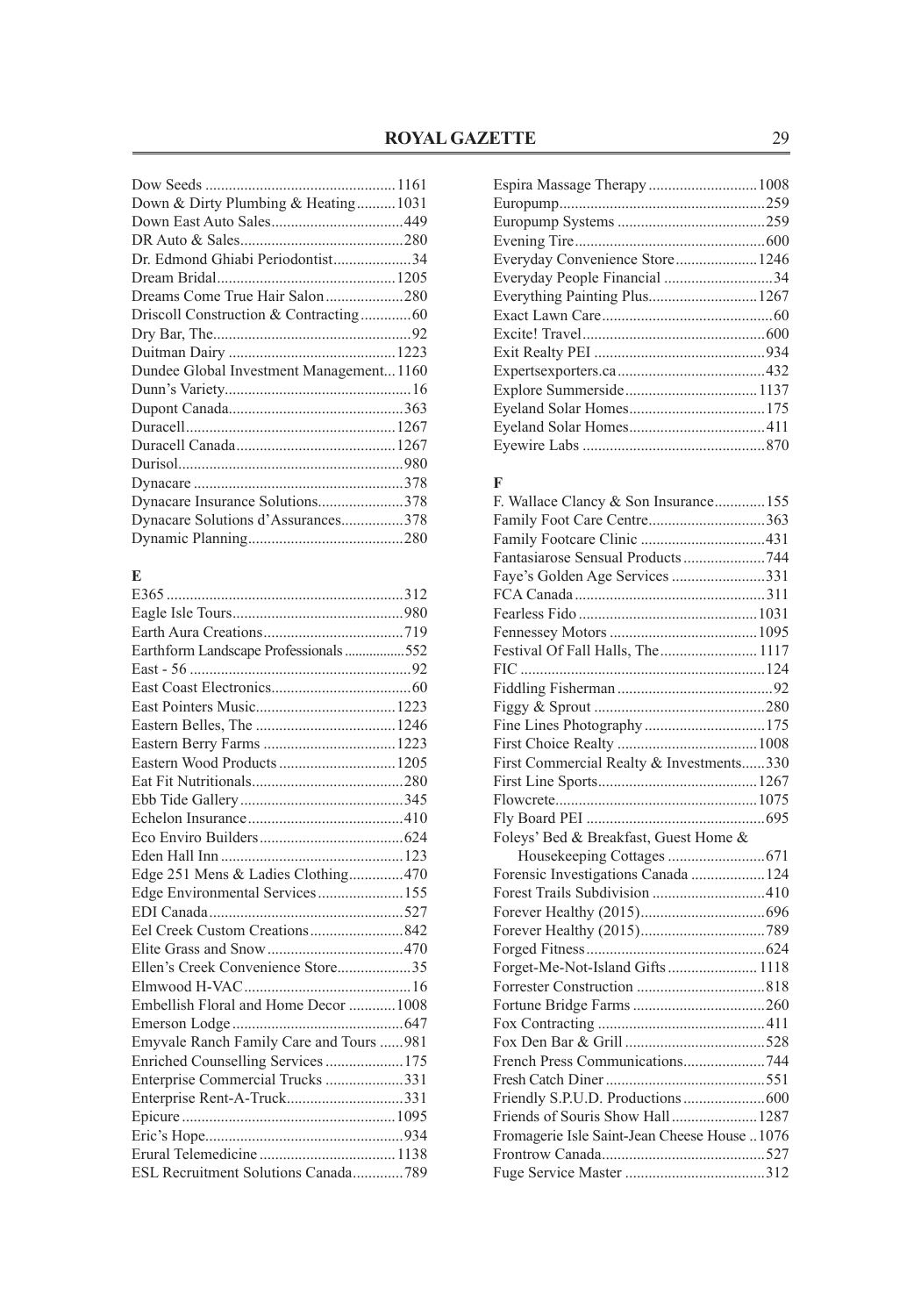### **G**

| G. MacKay Pilot Car Services  1138           |  |
|----------------------------------------------|--|
|                                              |  |
|                                              |  |
|                                              |  |
|                                              |  |
|                                              |  |
| GE Capital Fleet Services528                 |  |
| GE Lighting Systems Canada 469               |  |
|                                              |  |
|                                              |  |
|                                              |  |
| Gillis Lodge Employee Group552               |  |
|                                              |  |
|                                              |  |
|                                              |  |
| Goodwill, The Amity Group378                 |  |
| Goodwin Naturopathic Medicine 1138           |  |
| Gordon Furness Bookkeeping Services 624      |  |
|                                              |  |
|                                              |  |
|                                              |  |
| Grant Laird Contracting312                   |  |
| Grass Roots & Cowboy Boots  1031             |  |
|                                              |  |
|                                              |  |
|                                              |  |
|                                              |  |
|                                              |  |
| Ground Floor Property Management (PEI)  1094 |  |
|                                              |  |
|                                              |  |
|                                              |  |
|                                              |  |
|                                              |  |
| Guy Property Maintenance & Repair, The843    |  |

### **H**

| Hamilton & Associates Private Wealth |  |
|--------------------------------------|--|
|                                      |  |
|                                      |  |
|                                      |  |
|                                      |  |
|                                      |  |
|                                      |  |
|                                      |  |
|                                      |  |
|                                      |  |
|                                      |  |
|                                      |  |
|                                      |  |

| Healthy Feet & Quality Nursing Foot Care  1076 |  |
|------------------------------------------------|--|
|                                                |  |
|                                                |  |
| Heckberts Charlottetown 379                    |  |
|                                                |  |
| Hexagon Safety & Infrastructure 1007           |  |
|                                                |  |
|                                                |  |
|                                                |  |
| Hidden Energy Alignment For Life 789           |  |
|                                                |  |
|                                                |  |
|                                                |  |
|                                                |  |
|                                                |  |
|                                                |  |
|                                                |  |
|                                                |  |
| Hospitals In-Common Laboratory  1075           |  |
|                                                |  |
|                                                |  |
|                                                |  |
|                                                |  |
|                                                |  |
| Huron Flight Centre Atlantic  1138             |  |
| Hydraulic Power Plus 2014 35                   |  |

### **I**

| IA Groupe Financier/IA Financial Group411 |
|-------------------------------------------|
|                                           |
|                                           |
|                                           |
|                                           |
|                                           |
|                                           |
|                                           |
|                                           |
|                                           |
|                                           |
|                                           |
| Infosearch Inquiry Agency394              |
|                                           |
|                                           |
|                                           |
|                                           |
|                                           |
|                                           |
|                                           |
|                                           |
|                                           |
|                                           |
|                                           |
|                                           |
|                                           |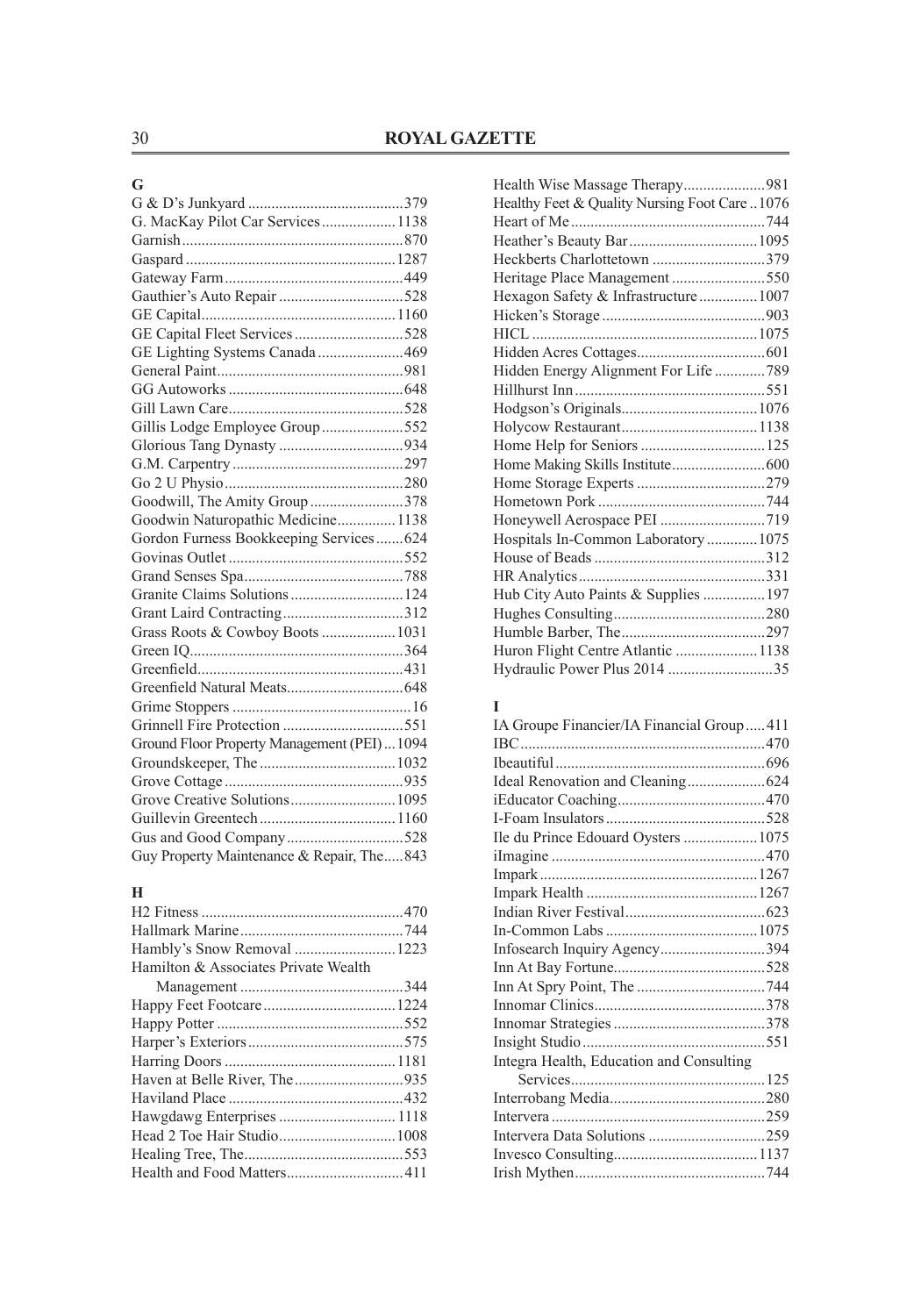| Island Motorcycle Events 379                 |
|----------------------------------------------|
|                                              |
|                                              |
| Island Plumbing Service - The Watermaster575 |
|                                              |
|                                              |
|                                              |
|                                              |
|                                              |
| Island Tree Creative Wood Products, The789   |
|                                              |
|                                              |
|                                              |
|                                              |

#### **J**

| J. M. Hastings Construction552            |  |
|-------------------------------------------|--|
|                                           |  |
|                                           |  |
|                                           |  |
| Jaguar Canada Financial Services903       |  |
|                                           |  |
|                                           |  |
| Janet's Cleaning Service 331              |  |
|                                           |  |
|                                           |  |
| JC Property Management379                 |  |
|                                           |  |
| Jeff's Handyman Services 1246             |  |
|                                           |  |
| Jeremy Noonan Consulting394               |  |
| J.J. Stewart Soda Company344              |  |
|                                           |  |
|                                           |  |
|                                           |  |
| JOBOP - Career Opportunities &            |  |
|                                           |  |
|                                           |  |
|                                           |  |
| Johnjefferypeiunleased.ca 1246            |  |
| Johnson & Johnson Innovation410           |  |
| Johnson & Johnson Innovation, JLABS  410  |  |
| Jolt Performance & Fitness Training842    |  |
| Jon Whitehead & Associates Private Wealth |  |
|                                           |  |
|                                           |  |
| Julie Hughes Jewellery  1095              |  |
|                                           |  |
|                                           |  |

### Just Enough Acres......................................1268 J.V. Construction..........................................471

### **K**

| Katrina Hazelwood LMC394               |  |
|----------------------------------------|--|
|                                        |  |
|                                        |  |
|                                        |  |
|                                        |  |
|                                        |  |
| Kidz Corner Early Learning Academy 935 |  |
|                                        |  |
| Kildare Capes Hide-Away Cottage345     |  |
|                                        |  |
|                                        |  |
|                                        |  |
|                                        |  |
|                                        |  |
| Krista Walsh Professional Development  |  |
|                                        |  |
| Kristie's Family Restaurant & Pub 296  |  |
|                                        |  |
|                                        |  |

### **L**

| LA Lawn Care & Property Management394   |  |
|-----------------------------------------|--|
|                                         |  |
| Labatt Breweries Atlantic Region 1181   |  |
| Labatt Breweries of Canada 1181         |  |
|                                         |  |
|                                         |  |
| Lady Slipper Intimate Apparel &         |  |
|                                         |  |
|                                         |  |
|                                         |  |
| Land Rover Canada Financial Services902 |  |
|                                         |  |
| Laugh It Up Photo Booth Services 842    |  |
| Laughing Lavender Farm 1054             |  |
|                                         |  |
| Lean & Strong @ Any Age529              |  |
| Leigh Sentner's Messenger Service92     |  |
|                                         |  |
| LG Property Damage Appraisals &         |  |
|                                         |  |
|                                         |  |
|                                         |  |
|                                         |  |
|                                         |  |
| Lions Gate Underwriting Agency 363      |  |
|                                         |  |
|                                         |  |
| Live Techs Computer Services  1205      |  |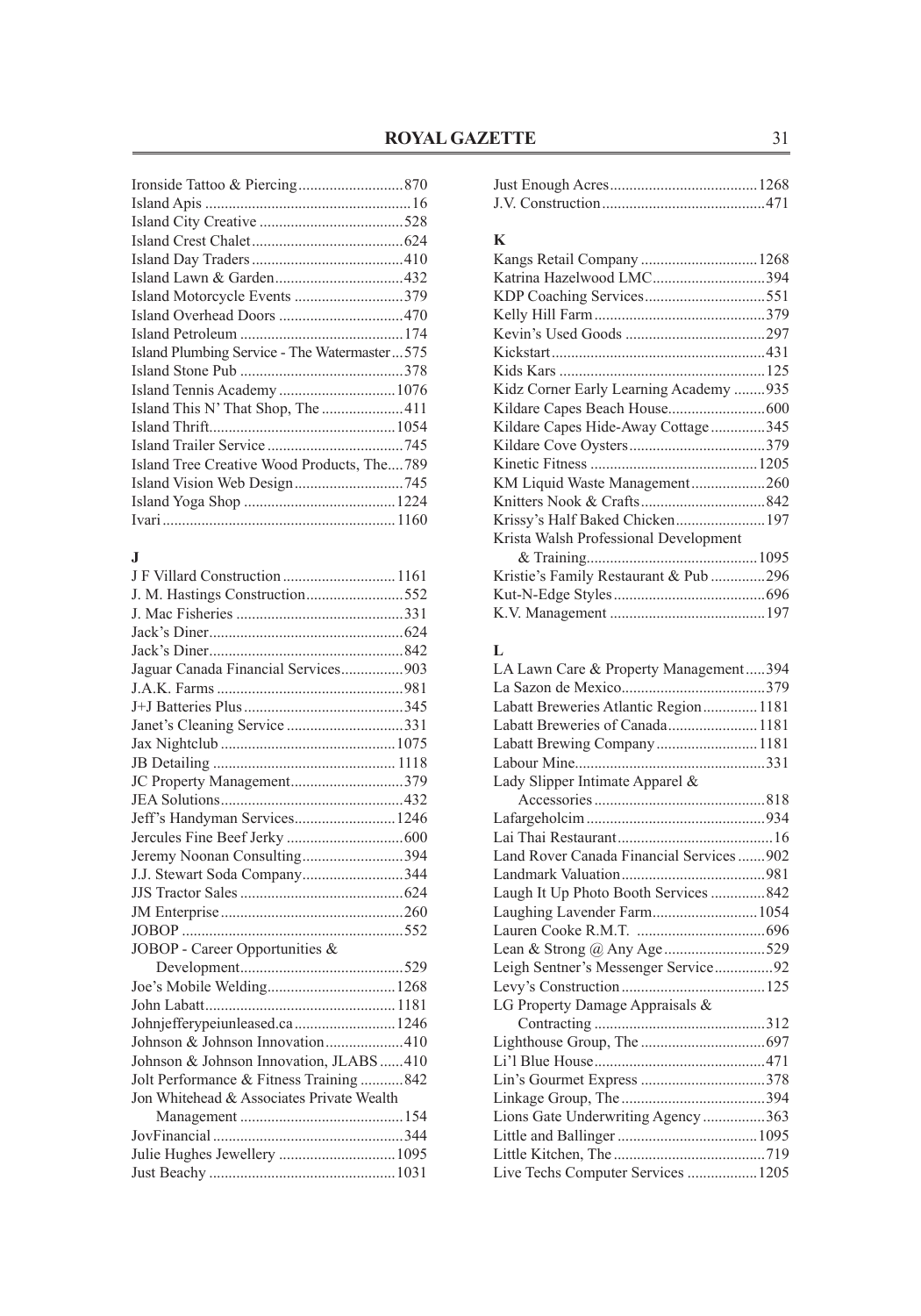### **M**

| MacIntyre Quality Auto Sales 1076               |  |
|-------------------------------------------------|--|
|                                                 |  |
|                                                 |  |
|                                                 |  |
|                                                 |  |
|                                                 |  |
|                                                 |  |
|                                                 |  |
|                                                 |  |
|                                                 |  |
| Magnolia Consultant C 148  1076                 |  |
|                                                 |  |
| Maisons de Booteilles/The Bottle Houses,        |  |
|                                                 |  |
|                                                 |  |
| Malpeque Bed and Breakfast379                   |  |
|                                                 |  |
| Maple Sustainable Space Installation            |  |
|                                                 |  |
| Margot Williams Bookkeeping 1224                |  |
| Maritime Elite Security and Private             |  |
|                                                 |  |
| Maritime Health Education and Consulting  280   |  |
| Maritime Holistic Veterinary Services Co.  1161 |  |
| Maritime Moments Jigsaw Puzzles 842             |  |
| Maritime Sleep Clinic and Respiratory           |  |
|                                                 |  |
|                                                 |  |
| Maritime Veterinary Behaviour Service Co.  1161 |  |
|                                                 |  |
|                                                 |  |
|                                                 |  |
|                                                 |  |
|                                                 |  |
|                                                 |  |
|                                                 |  |
|                                                 |  |
|                                                 |  |
|                                                 |  |
| Mayfield Country Market & Garden Centre648      |  |
| Mayfield Country Market & Garden Centre745      |  |
|                                                 |  |

| McCormack's Grass Cutting552               |  |
|--------------------------------------------|--|
|                                            |  |
|                                            |  |
| McKesson Automation Canada431              |  |
| McKesson Automation/McKesson               |  |
| Solutions d'Automatisation 431             |  |
| McKesson Solutions d'Automatisation  431   |  |
|                                            |  |
| McNally Organic Fertilizers 1076           |  |
|                                            |  |
|                                            |  |
|                                            |  |
|                                            |  |
|                                            |  |
|                                            |  |
|                                            |  |
|                                            |  |
| Minnie's Professional Cleaning Services449 |  |
|                                            |  |
|                                            |  |
|                                            |  |
|                                            |  |
|                                            |  |
| Montague Business Development Centre  1076 |  |
| Montgomery Heritage Inn 1008               |  |
|                                            |  |
|                                            |  |
|                                            |  |
|                                            |  |
|                                            |  |
|                                            |  |
| Mulhaven Business Management155            |  |
| MUN Accountants & Business Advisers1076    |  |
|                                            |  |
|                                            |  |
|                                            |  |
|                                            |  |
|                                            |  |
|                                            |  |
|                                            |  |
|                                            |  |

### **N**

| Nextgen Fitness & Performance Training745 |  |
|-------------------------------------------|--|
|                                           |  |
|                                           |  |
|                                           |  |
| Norring Road Transport 1224               |  |
|                                           |  |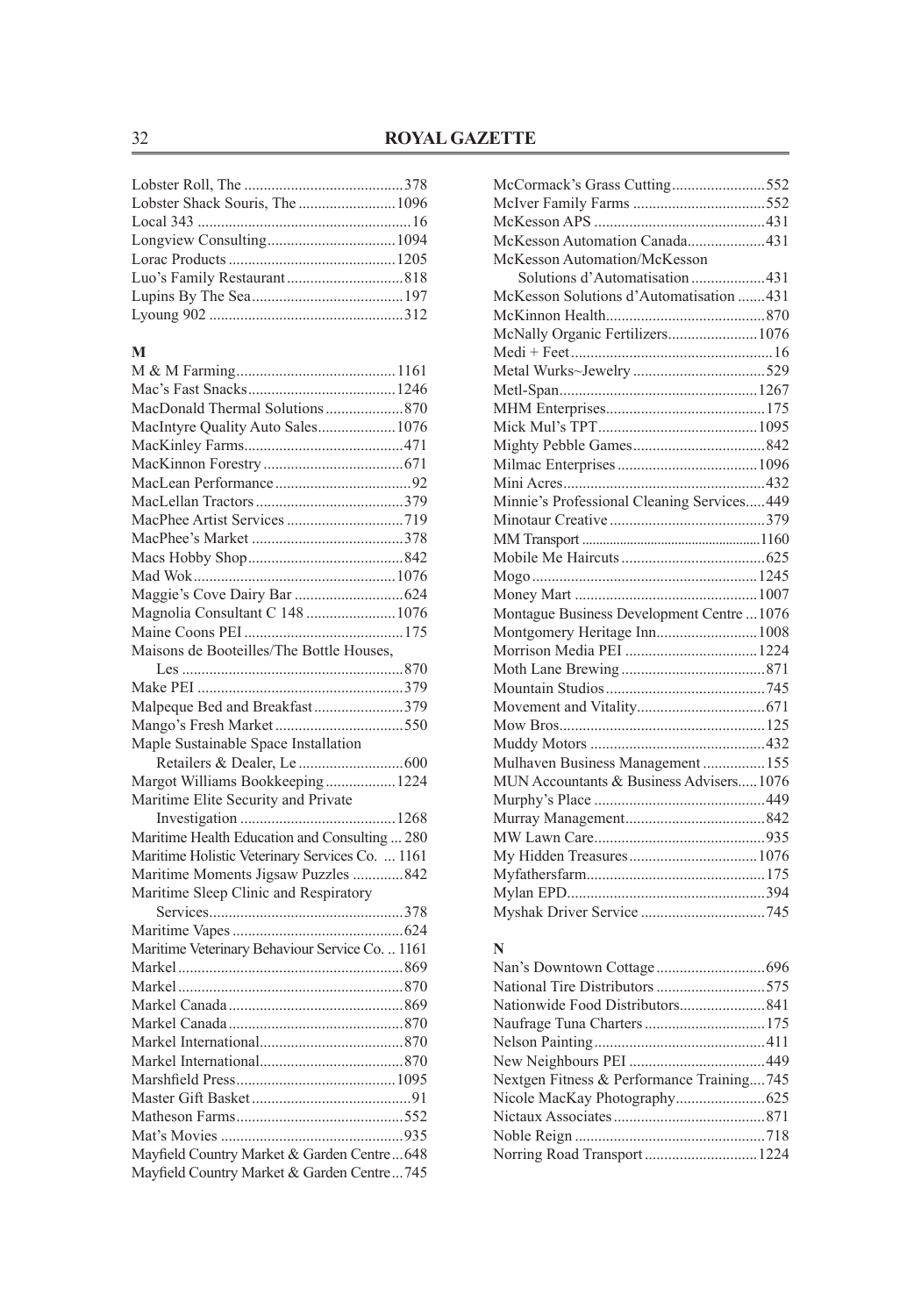| North American Receivable Management |  |  |
|--------------------------------------|--|--|
|--------------------------------------|--|--|

| North Atlantic Lobster Souris  1054 |  |
|-------------------------------------|--|
|                                     |  |
| North Shore Surf Company, The297    |  |
|                                     |  |
|                                     |  |
|                                     |  |
|                                     |  |

### **O**

| O'Cashin Financial & Management 529 |  |
|-------------------------------------|--|
|                                     |  |
|                                     |  |
|                                     |  |
|                                     |  |
|                                     |  |
|                                     |  |
|                                     |  |
|                                     |  |
|                                     |  |
|                                     |  |
|                                     |  |
|                                     |  |
|                                     |  |
|                                     |  |
|                                     |  |
|                                     |  |
|                                     |  |
|                                     |  |
|                                     |  |
|                                     |  |

### **P-Q**

| P & P Co. / Pizza & Poutine Company363 |  |
|----------------------------------------|--|
|                                        |  |
| Palmer's Quality Renovations 345       |  |
|                                        |  |
|                                        |  |
|                                        |  |
|                                        |  |
|                                        |  |
|                                        |  |
|                                        |  |
|                                        |  |
| Paula's Cleaning and Caring280         |  |
|                                        |  |
|                                        |  |
|                                        |  |
|                                        |  |
|                                        |  |
|                                        |  |

| P.E.I. Rubber Boot Throwing Championship  551   |  |
|-------------------------------------------------|--|
|                                                 |  |
|                                                 |  |
|                                                 |  |
|                                                 |  |
|                                                 |  |
|                                                 |  |
|                                                 |  |
|                                                 |  |
|                                                 |  |
|                                                 |  |
|                                                 |  |
|                                                 |  |
|                                                 |  |
|                                                 |  |
|                                                 |  |
|                                                 |  |
|                                                 |  |
| Pinette River Oyster Co. 313                    |  |
|                                                 |  |
|                                                 |  |
|                                                 |  |
|                                                 |  |
| Play and Active Learning Space (P.A.L.S.)  1032 |  |
|                                                 |  |
|                                                 |  |
|                                                 |  |
|                                                 |  |
| Powder Room Nails & Aesthetics, The 471         |  |
|                                                 |  |
| Practical Bookkeeping Services379               |  |
| Precious Lambs Pre Kindergarten980              |  |
|                                                 |  |
|                                                 |  |
| Press Box Sports Hobbies &                      |  |
|                                                 |  |
|                                                 |  |
|                                                 |  |
|                                                 |  |
| Prince Edward Island Avocado Fruit 363          |  |
| Prince Edward Island Cricket Association 1223   |  |
| Prince Edward Island Ocean Products671          |  |
| Prince Edward Island Sea Salt Company,          |  |
|                                                 |  |
| Prince Edward Island Unique Custom              |  |
|                                                 |  |
|                                                 |  |
|                                                 |  |
| Pro Force Labour Solutions 35                   |  |
|                                                 |  |
|                                                 |  |
|                                                 |  |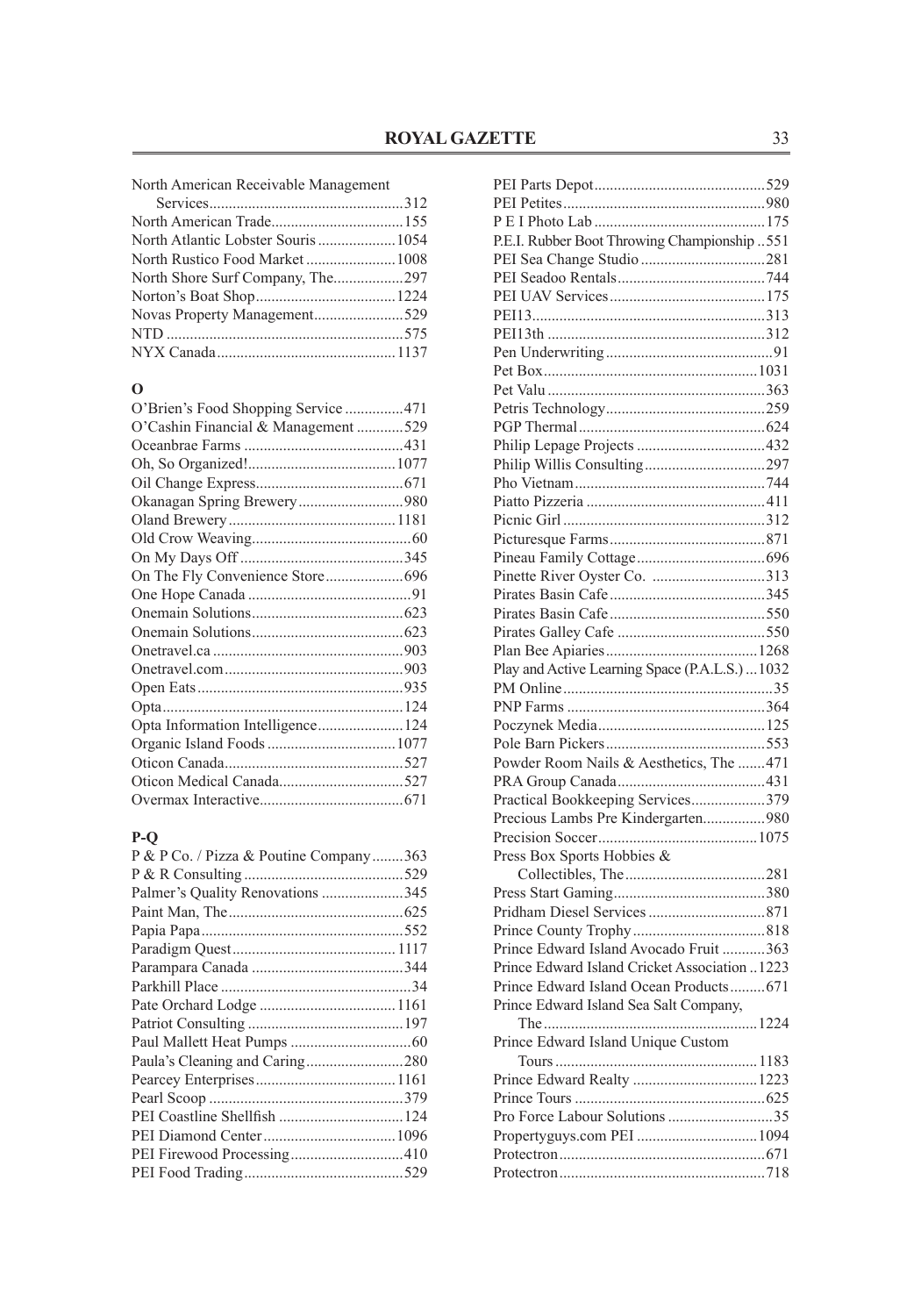| Queen Square Capital  1096 |  |
|----------------------------|--|

### **R**

| R. MacKay's Carpentry 395                 |  |
|-------------------------------------------|--|
| Radici Translation and Wordcraft625       |  |
|                                           |  |
| Rainbow International of PEI 745          |  |
|                                           |  |
|                                           |  |
|                                           |  |
|                                           |  |
|                                           |  |
| R.C.B. Plumbing & Heating  1008           |  |
|                                           |  |
| Rebecca Maxwell Graphic & Web Design745   |  |
|                                           |  |
|                                           |  |
|                                           |  |
|                                           |  |
| Red Roots Flower Farm380                  |  |
|                                           |  |
|                                           |  |
|                                           |  |
|                                           |  |
|                                           |  |
|                                           |  |
|                                           |  |
|                                           |  |
|                                           |  |
|                                           |  |
| Repeats Quality Used Family Clothing  125 |  |
|                                           |  |
|                                           |  |
|                                           |  |
|                                           |  |
|                                           |  |
|                                           |  |
|                                           |  |
| Rhubarb Clothing & Accessories92          |  |
|                                           |  |
|                                           |  |
|                                           |  |
|                                           |  |
|                                           |  |
|                                           |  |
|                                           |  |
| Riverview Property Management 575         |  |
|                                           |  |

| Roche Diabetes Care, A Division of |  |
|------------------------------------|--|
| Hoffmann-La Roche Limited 431      |  |
| Roche Diagnostics, A Division of   |  |
|                                    |  |
|                                    |  |
|                                    |  |
|                                    |  |
|                                    |  |
|                                    |  |
|                                    |  |
|                                    |  |
|                                    |  |
|                                    |  |
|                                    |  |
|                                    |  |
|                                    |  |
|                                    |  |
| Ryan John Anthony's Automotive and |  |
|                                    |  |

| S                                     |  |
|---------------------------------------|--|
|                                       |  |
|                                       |  |
|                                       |  |
| Saltwater Charter Services395         |  |
|                                       |  |
|                                       |  |
|                                       |  |
|                                       |  |
|                                       |  |
| Savvy Fox Author Services92           |  |
|                                       |  |
|                                       |  |
|                                       |  |
| SCM Risk Management Services  124     |  |
|                                       |  |
| Scotia Gestion de Patrimoine 1182     |  |
| Scotia Gestion de Patrimoine 1182     |  |
| Scotia Gestion de Patrimoine1182      |  |
| Scotia Gestion de Patrimoine 1182     |  |
| Scotia Gestion de Patrimoine 1182     |  |
| Scotia Wealth Management 1182         |  |
| Scotia Wealth Management 1182         |  |
| Scotia Wealth Management 1182         |  |
|                                       |  |
| Scotia Wealth Management 1182         |  |
| Scott Tweedy's Mobile Tire Repair 411 |  |
|                                       |  |
|                                       |  |
| Seaport Apparel and Gifts363          |  |
|                                       |  |
|                                       |  |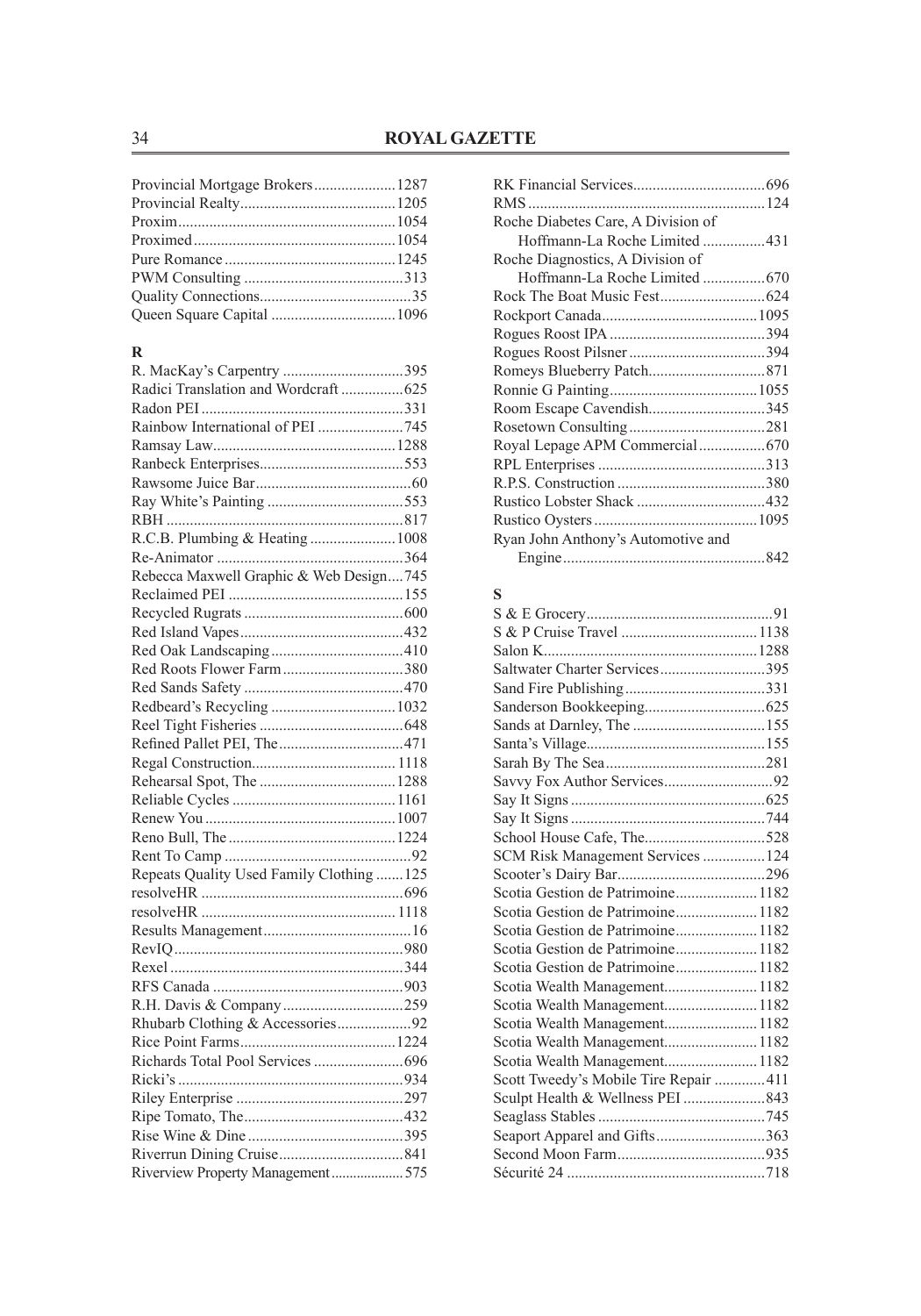| Sécurité 24 Télésurveillance 718           |  |
|--------------------------------------------|--|
|                                            |  |
|                                            |  |
|                                            |  |
|                                            |  |
| Serendipity PEI International Co.  1223    |  |
|                                            |  |
|                                            |  |
| Services de Sécurité Châteaufort718        |  |
| Services Financiers Jaguar Canada902       |  |
| Services Financiers Land Rover Canada  902 |  |
|                                            |  |
|                                            |  |
|                                            |  |
|                                            |  |
|                                            |  |
|                                            |  |
|                                            |  |
|                                            |  |
|                                            |  |
|                                            |  |
|                                            |  |
| Shipwreck Point Lighthouse Cottage935      |  |
|                                            |  |
|                                            |  |
|                                            |  |
|                                            |  |
|                                            |  |
|                                            |  |
|                                            |  |
|                                            |  |
|                                            |  |
|                                            |  |
|                                            |  |
|                                            |  |
|                                            |  |
| Sixsigma Consultancy Services313           |  |
|                                            |  |
|                                            |  |
|                                            |  |
|                                            |  |
|                                            |  |
|                                            |  |
|                                            |  |
| Smokin Mikes Catering  197                 |  |
| Snake and Raven Native Crafts 981          |  |
| Snowie Road Contractors  411               |  |
|                                            |  |
|                                            |  |
| SOL Solutions Food, Energy & Culture       |  |
|                                            |  |
|                                            |  |
|                                            |  |
| Sonic Innovations Canada527                |  |
|                                            |  |

| Soulfyre Tours and Training  1224                           |  |
|-------------------------------------------------------------|--|
|                                                             |  |
|                                                             |  |
|                                                             |  |
| Southwest Stainless & Alloy 1245                            |  |
|                                                             |  |
| Spence Communications & Custom                              |  |
|                                                             |  |
| Sperenza After School Care 1008                             |  |
|                                                             |  |
| Springtree Technology  1224                                 |  |
|                                                             |  |
|                                                             |  |
|                                                             |  |
| St. Clair MacAulay's Photography  697                       |  |
| St. Felix Golf & Country Club449                            |  |
| St Raphael Roofing & Construction 313                       |  |
| Stanley Immigration Consulting331                           |  |
|                                                             |  |
|                                                             |  |
|                                                             |  |
| Step By Step Computer Services576                           |  |
| Steve's Woodworking and Furniture Repair  871               |  |
| Stingray Business/Stingray Affaires  1075                   |  |
|                                                             |  |
|                                                             |  |
|                                                             |  |
| Stoneridge Specialty Insurance311                           |  |
|                                                             |  |
|                                                             |  |
|                                                             |  |
|                                                             |  |
|                                                             |  |
|                                                             |  |
|                                                             |  |
|                                                             |  |
| Subrogation and Recovery Unit364                            |  |
|                                                             |  |
|                                                             |  |
|                                                             |  |
|                                                             |  |
|                                                             |  |
|                                                             |  |
|                                                             |  |
|                                                             |  |
|                                                             |  |
| Surplus Furniture & Mattress Warehouse1181                  |  |
|                                                             |  |
|                                                             |  |
| Systéme de Sécurité Hautech718<br>SZT Land Development 1032 |  |

### **T**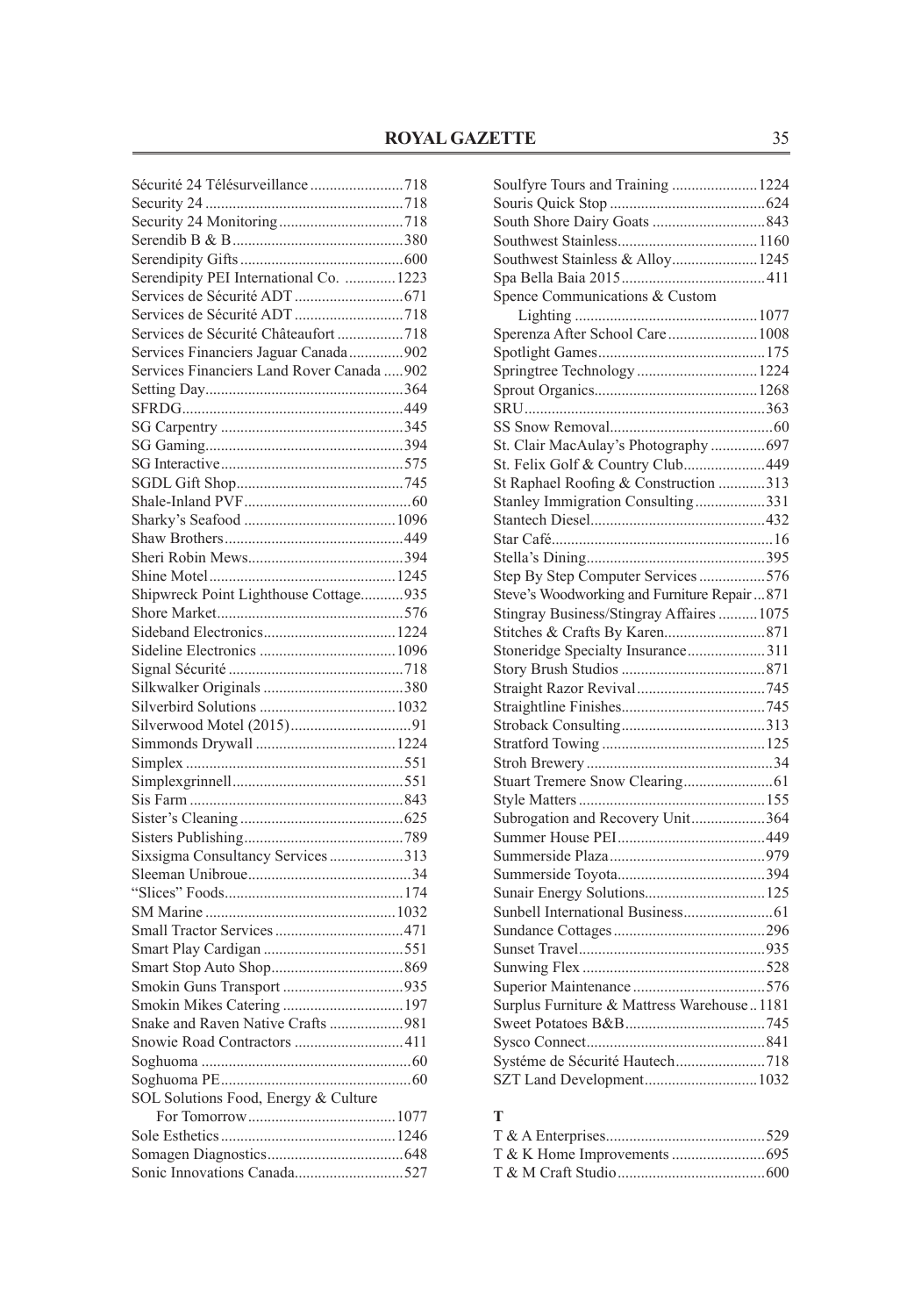| Ta Ke Sushi (Restaurant)  1287            |  |
|-------------------------------------------|--|
|                                           |  |
|                                           |  |
|                                           |  |
|                                           |  |
|                                           |  |
|                                           |  |
| Team Pro Construction  1077               |  |
|                                           |  |
|                                           |  |
| Terrapure Environmental  174              |  |
| Terrapure Environmental  174              |  |
| Terrapure Environmental  174              |  |
| Terrapure Environmental  174              |  |
|                                           |  |
| The Weather Network Commercial            |  |
|                                           |  |
|                                           |  |
|                                           |  |
| Things To Places Delivery Solutions 61    |  |
|                                           |  |
| Three Strands Rustic Creations 843        |  |
|                                           |  |
| Throssell Private Wealth Management 394   |  |
| TIC Travel Insurance Coordinators 60      |  |
|                                           |  |
|                                           |  |
|                                           |  |
|                                           |  |
|                                           |  |
|                                           |  |
| TNT Food Experience, The 745              |  |
|                                           |  |
|                                           |  |
|                                           |  |
|                                           |  |
|                                           |  |
| Tracy Marland Photography  125            |  |
|                                           |  |
|                                           |  |
|                                           |  |
|                                           |  |
|                                           |  |
|                                           |  |
| Tri-County Painters Plus 1246             |  |
| Trouw Nutrition Agresearch  1182          |  |
| Trouw Nutrition Canada  1182              |  |
|                                           |  |
|                                           |  |
|                                           |  |
|                                           |  |
|                                           |  |
|                                           |  |
| Two Beggars Bakery ~Treats 'N' Things~433 |  |

|  | Tyco Integrated Fire & Security551 |  |
|--|------------------------------------|--|

| - U |  |
|-----|--|
|     |  |
|     |  |
|     |  |
|     |  |
|     |  |
|     |  |
|     |  |

### **V**

| Valerie's Company 'N Care  1138     |  |
|-------------------------------------|--|
|                                     |  |
|                                     |  |
|                                     |  |
|                                     |  |
|                                     |  |
|                                     |  |
|                                     |  |
|                                     |  |
|                                     |  |
|                                     |  |
| Viandes Naturelles Greenfield  1245 |  |
|                                     |  |
|                                     |  |
|                                     |  |
| Volvo Bus Amérique du Nord470       |  |
| Volvo Buses North America470        |  |
|                                     |  |
|                                     |  |

### **W**

| Walker's Snow Removal & Lawn Care 1183   |  |
|------------------------------------------|--|
|                                          |  |
|                                          |  |
|                                          |  |
|                                          |  |
|                                          |  |
|                                          |  |
| Website Development PEI 297              |  |
|                                          |  |
|                                          |  |
| Well Production Services344              |  |
|                                          |  |
|                                          |  |
|                                          |  |
|                                          |  |
| Wilson's Renovations and Restorations345 |  |
| Wiltshire Auto Salvage & Equipment       |  |
|                                          |  |
|                                          |  |
|                                          |  |
|                                          |  |
|                                          |  |